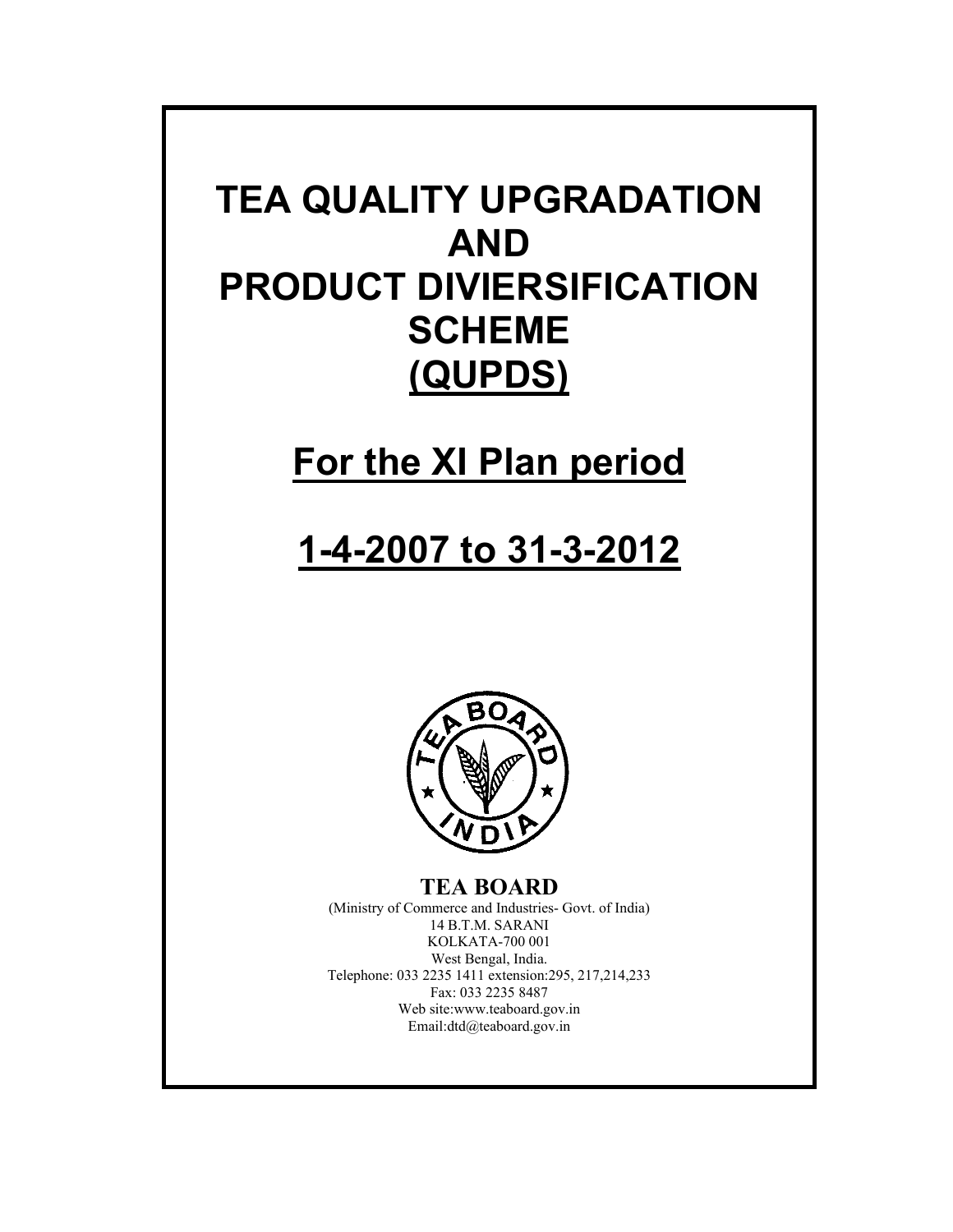|                         | <b>Contents</b>                                                                   |                 |
|-------------------------|-----------------------------------------------------------------------------------|-----------------|
| SI.No                   | <b>Subject</b>                                                                    | Page No         |
| A                       | <b>Objectives</b>                                                                 | 3               |
| B                       | <b>Eligibility Conditions</b>                                                     | $\overline{3}$  |
| С                       | Duration of the Scheme                                                            | 4               |
| D                       | Budgetary allocation & Rates of Subsidy                                           | $4 - 6$         |
| E                       | Items eligible for Subsidy                                                        | 6               |
| F                       | Priority areas for Grant of subsidy                                               | 6               |
| G                       | Procedures for availing Subsidy.                                                  | $\overline{7}$  |
| G.1                     | Application                                                                       | $\overline{7}$  |
| $\overline{G.2}$        | Inspections                                                                       | $\overline{7}$  |
| G.3                     | No Objection Certificate                                                          | $\overline{7}$  |
| Η                       | <b>Disbursement of Subsidy</b>                                                    | 8               |
|                         | Minimum Value of Investment                                                       | 8               |
| J                       | No. of applications admitted per year                                             | 9               |
| Κ                       | Validity period of Sanction order issued by the Board                             | 9               |
| L                       | <b>Other Conditions</b>                                                           | 9               |
| M                       | Mandatory submission of annual performance                                        | 10              |
|                         | report                                                                            |                 |
| N                       | Controls on disposal of machinery for which<br>subsidy has been availed of        | 10              |
| O                       | Application for ISO/HACCP/Organic                                                 | 11              |
|                         | Certification                                                                     |                 |
| P                       | Letter of Undertaking                                                             | 11              |
| Q                       | Change of Ownership                                                               | 11              |
| R                       | Adjustment of Tea Board's dues                                                    | 12              |
| S                       | <b>Sanctioning Authority</b>                                                      | 12              |
| Ŧ                       | Amendment to the Scheme                                                           | 12              |
| U                       | Administration                                                                    | 12              |
| V                       | <b>Incidental Expenses</b>                                                        | $\overline{12}$ |
| W                       | Physical and financial targets for xi plan period                                 | 13              |
| $\overline{\mathsf{x}}$ | <b>Incentive for Orthodox Production</b>                                          | $14 - 23$       |
| Annexure-I              | Tea Machinery items eligible for subsidy                                          | $24 - 31$       |
| Annexure-II             | Format of Application for subsidy                                                 | 32-37           |
| Annexure-III            | Format of Letter of Undertaking                                                   | 38-41           |
| Annexure-IV             | Format of Application for claiming subsidy for<br>ISO/HACCP/Organic Certification | 42-44           |
| Annexure-V              | List of Accredited Certification Bodies for                                       | 45              |
|                         | <b>HACCP Certification</b>                                                        |                 |
| Annexure-VI             | List of Accredited Certification Bodies for<br>Organic Tea Certification          | 46              |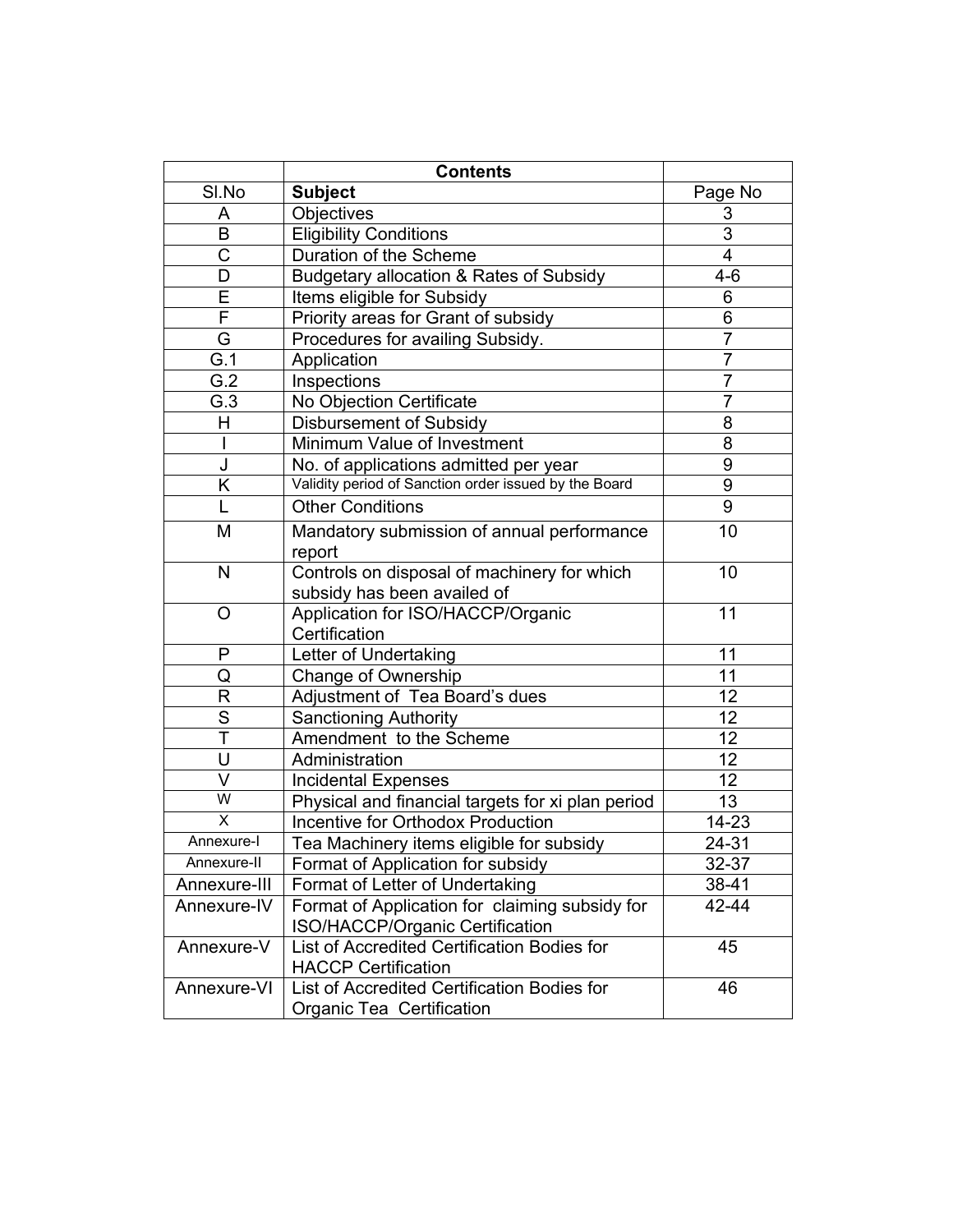# **QUALITY UPGRADATION AND PRODUCT DIVERSIFICATION SCHEME (QUPDS)**

# **A. Objectives:**

The main objective of QUPDS is to serve as a catalyst for tea factories/blending/packaging units to undertake investments in modern technologies/processes (either for expansion or for replacement), which would eventually enable quality improvement, and higher realizations through the production of better quality/value added teas. The overall objective of the scheme is thus to encourage quality upgradation and product diversification in the tea processing units.

# **B. Eligibility Conditions:**

- 1. All tea manufacturers and others who are dealing with value addition of tea such as blending, packing, tea bagging etc, are eligible to claim subsidy subject to fulfillment of the terms and conditions of the scheme.
- 2. At the time of submission of application for subsidy, the applicant tea garden/factory /packaging and or blending unit should be holding valid TMCO registration number issued by the Licensing Branch of Tea Board. For new micro mini factories being set up by Self Help Groups of small tea growers and for setting up of 100% orthodox and organic tea/green tea and other specialty tea factories the application should accompany a proof about submission of application to Licensing authority of Tea Board for obtaining registration under TMCO..
- 3. The subsidy, however, shall not be allowed for any equipment if imported under the Export Promotion Capital Goods Import (EPCG) scheme.
- 4. The applicant should be a member of TRA (for the Tea Factories in North India and UPASI -TRF (for the Factories in South India) and should hold valid current membership at the time of submission of application to Tea Board. ( Small growers as well as growers whose holding size less than 50 ha. are exempted).
- 5. The applicant should have paid his subscription in full to the National Tea Research Foundation. (Small growers and Identified sick tea gardens as per the provisions under clause 16B of Tea Act. are exempted).
- 6. Provident fund dues of the applicant tea Factory should not exceed Rs. 10,000/- at the time of submission of application. ( Where the P.F .liability exceed Rs.10,000/-,the application will be accepted provided it is backed by a Court decree or written consent from the P.F. authorities for allowing the payment of arrear Provident Fund dues in installments. For such applicants, conditional approval will be issued with a stipulation that no subsidy would be released until the arrear Provident Fund dues are cleared).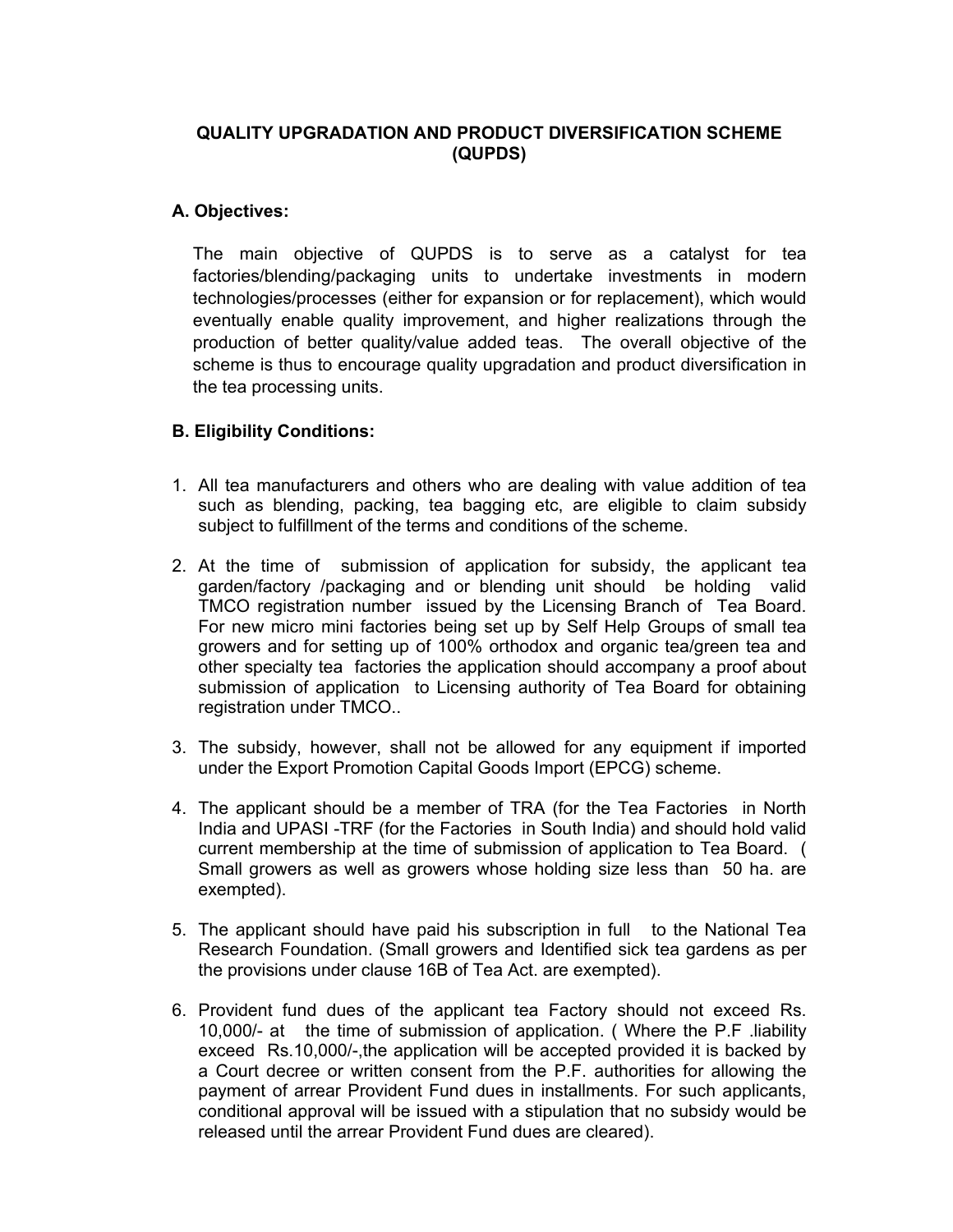- 7. The applicant should not be a defaulter under any of the Board's loan schemes at the time of submission of application. (Tea Board shall have the right to adjust sanctioned amount of subsidy with defaulted dues if the applicant was found to be a defaulter at the time of releasing the subsidy.)
- 8. Subsidy cannot be claimed for the same activities that have been carried out with funds withdrawn from Tea Development Account Scheme 2007 (under section 33AB of Income Tax Act).
- 9. The applicants should submit their application to the nearest field office of Tea Board, 75 days before the commencement of procurement of tea machinery items.
- 10. Civil works should be commenced by the applicants only after receiving a NOC (No Objection Certificate) issued by the concerned field offices, after carrying out pre-approval inspection.
- 11. Only one application per Factory in a financial year shall be entertained for consideration of subsidy.
- 12. The subsidy will be credit linked and back ended (i.e. the subsidy amount will be released only after procurement and installation of the machinery to the complete satisfaction of the Board). The credit linkage may be dispensed with only as an exception to the rule, after receiving sufficient proof from the applicants that they are able to mobilize funds from their own resources.

# **C. Duration of the Scheme:**

The duration of the scheme is five years during the  $11<sup>th</sup>$  plan period (i.e. 2007-12). However, the receipt of applications for subsidy would be closed either on 31st October 2011 or at an earlier date in the event of the exhaustion of the approved outlay for the Scheme whichever is earlier. However, in the event of non- exhaustion of the sanctioned allocation, the duration would be extended until 31 March 2012.

# **D. Budgetary Allocation & Rates of Subsidy:**

The gross approved outlay for the QUPDS for the 11<sup>th</sup> plan period (i.e. **2007-12) is Rs. 250.50 crores of which Rs 20.50 crores is to be met from Special Fund created out of the proceeds of Additional Excise duty during the X Plan period. The rates of subsidy for various activities, and the applicable ceiling limits are as under:**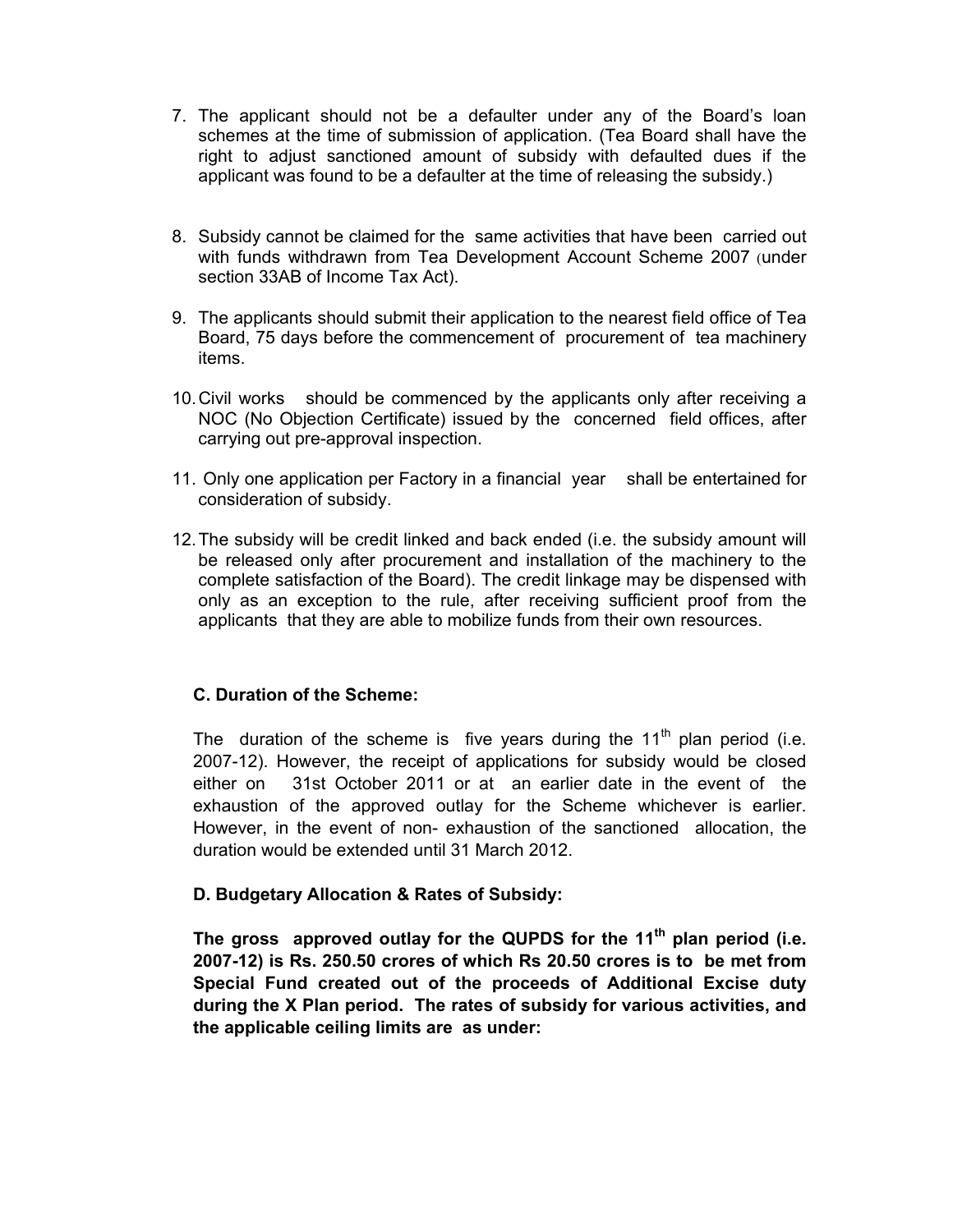| SI.<br>No.   | <b>Activities supported</b>                                                                                                                                                                                                 | <b>Budgeted</b><br>outlay<br><b>Rs. Crores</b> |
|--------------|-----------------------------------------------------------------------------------------------------------------------------------------------------------------------------------------------------------------------------|------------------------------------------------|
|              | 1. Modernisation of the processing factories by<br>replacement of old and worn out machinery :<br>(Subsidy $\omega$ 25% on the actual cost of                                                                               |                                                |
| ı            | machinery subject to a ceiling of Rs.25 Lakhs<br>per factory per annum).                                                                                                                                                    |                                                |
|              | 2. Procurement of processing machinery for<br>orthodox tea in 100% CTC factories and                                                                                                                                        | 87.25                                          |
|              | 3. Setting up of new factories by the Self Help<br>Groups of small growers.                                                                                                                                                 |                                                |
|              | (For item 2 & 3 subsidy @ 40% would be<br>provided subject to a ceiling of Rs.25 Lakhs per<br>factory per annum).                                                                                                           |                                                |
|              | 1.Value addition by way of creating additional<br>infrastructure for cleaning, blending, colour<br>sorting, packaging etc.                                                                                                  |                                                |
| $\mathbf{H}$ | (Subsidy @ 25% on the actual cost of machinery<br>subject to a ceiling of Rs.25 Lakhs per factory<br>per annum).                                                                                                            | 36.75                                          |
|              | 2.In case of machinery for orthodox tea in 100%<br><b>CTC</b> factories.<br>(Subsidy @ 40% would be provided subject to a<br>ceiling of Rs.25 Lakhs per factory per annum).                                                 |                                                |
| Ш            | Quality assurance certification for ISO/HACCP<br>and Organic Tea<br>(Subsidy @ 50% of the certification fee subject<br>to a ceiling of Rs. 1.00 lakh per certificate<br>including renewals per annum).                      | 1.00                                           |
| IV           | Setting up of new factories for production of<br>green tea, orthodox tea and specialty teas etc<br>(product diversification) -<br>(Subsidy @ 40% of the cost subject to a ceiling of<br>Rs.25 Lakhs per factory per annum). | 5.00                                           |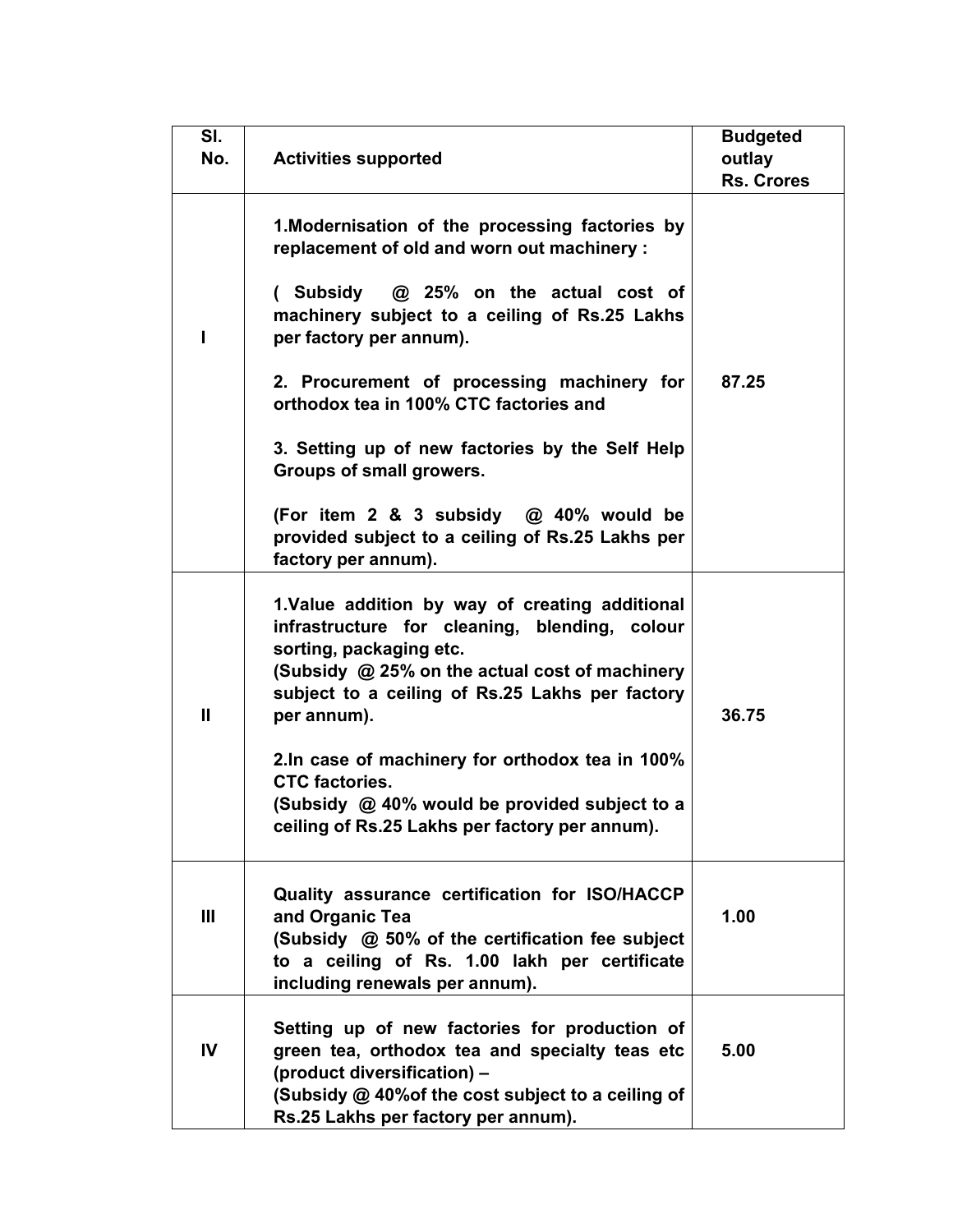| ۷ | Incentive for orthodox tea production – Subsidy $\omega$<br>Rs.3/- per kg of actual production of leaf grades<br>and Rs.2/- per kg for dust grades and an additional<br>incentive @Rs.2/-per kg of the incremental volume<br>over the previous year. | $120.50*$ |
|---|------------------------------------------------------------------------------------------------------------------------------------------------------------------------------------------------------------------------------------------------------|-----------|
|   | Total                                                                                                                                                                                                                                                | $250.50*$ |

 \*Rs.20.50 crores to be met from Additional Excise Duty(AED) Funds. **Note:** 

*Machinery*: The subsidy is limited to 25% of the total cost (basic cost of the machinery items, admissible taxes, freight, insurance and cost of commissioning) subject to a ceiling limit of Rs. 25 lakhs per factory/ blending packaging unit.

*Certification*: The subsidy for obtaining an ISO/ HACCP and organic certification would be limited to 50% of the cost of certification and restricted to a maximum amount of Rs. 1,00,000/-.

# **Eligible Items:**

A comprehensive list of items of machinery/ equipments and allied items that are eligible for subsidy is given in Annexure-1

# **Priority for subsidy:**

**Bought leaf factories (BLF), Single estate tea factories and Medium sized tea gardens would be given priority for availing of subsidy under the scheme. However, in the event of insufficient claimants, other applicants would be permitted to avail of the subsidy.** 

In regard to machinery items, priority would be given to the following:

Conversion to orthodox manufacture Green tea processing facilities Tea packaging, bagging and cleaning facilities/ equipments Blending and allied machineries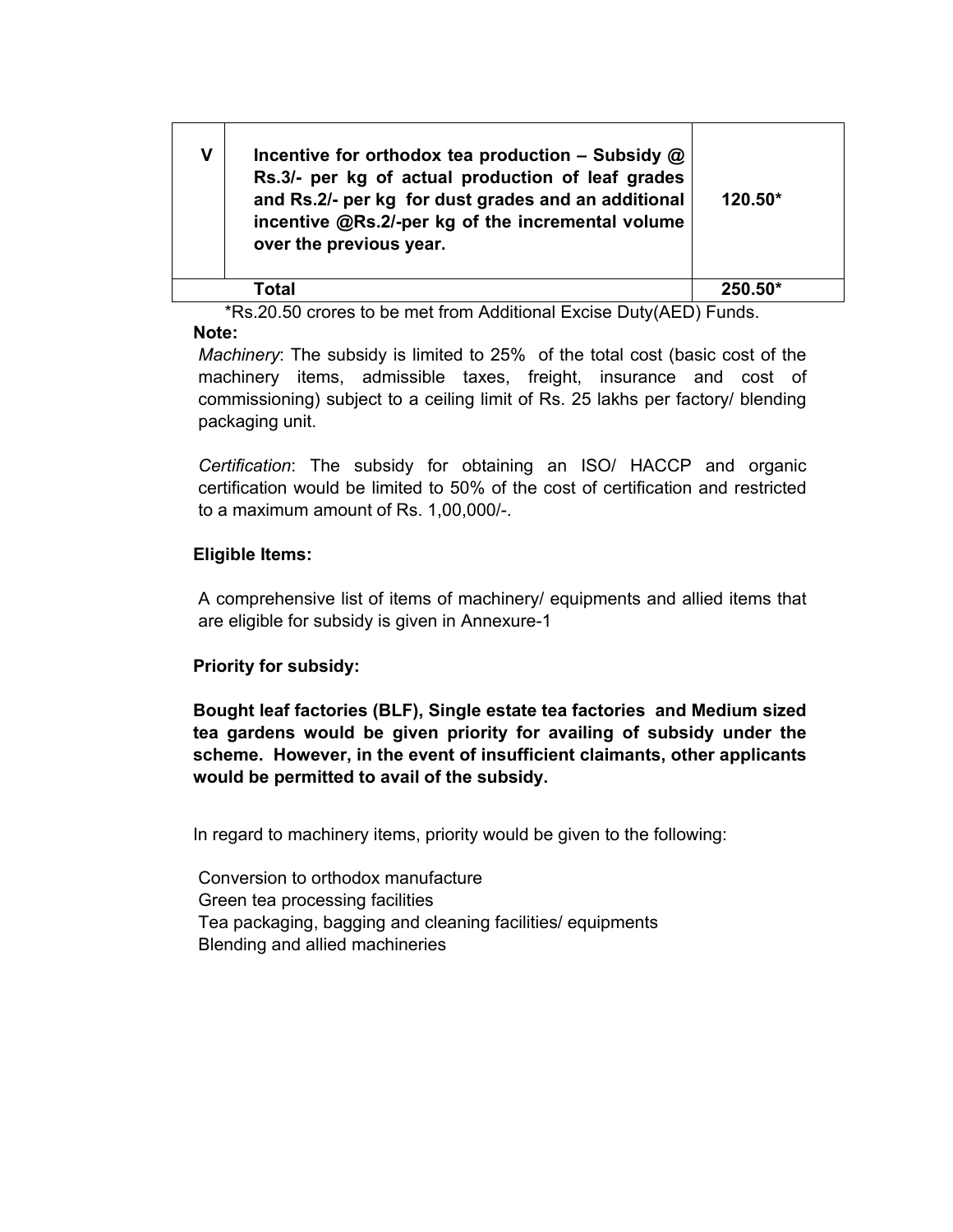# **Procedure for availing of subsidy :**

# **Application:**

An application is to be submitted in the prescribed format (as given in Annexure II), 75 days prior to installation/ commissioning of the machinery to the nearest field office of the board. (i.e. subsidy would not be given for machinery installed/ commissioned prior to submission of the application).

# **Inspections:**

# **i.Pre-approval inspection for civil work:**

On receipt of the application, a pre approval inspection will be undertaken by the nearest office of the Board prior to commencement of the civil work. Any civil work undertaken prior to the pre approval inspection will not be considered for subsidy.

# **No Objection Certificate:**

Immediately after establishing the essentiality of the machinery items covered in the application under consideration, the concernd field office shall issue a No objection Certificate to facilitate the applicant to proceed with the placement of orders for procurement of the applied item(s). The NOC, so issued, shall not be binding on the Board, if the applicant was subsequently, found ineligible for subsidy due to other reasons to be specified by the Board in writing. The commitment of the Board would become binding only after issuance of approval-cum-sanction letter by the respective sanctioning and disbursing offices viz. 1. Office of the Executive Director at Guwahati for the gardens/factories/blending and packaging units located in North Eastern Region including Sikkim, 2. Office of the Executive Director at Coonoor for entire Southern India and Head Office in Kolkata for rest of the areas.

# ii. **Post-installation inspection**.

On receipt of confirmation from the applicant tea factory as to the completion of procurement/ installation and commissioning of the machinery/equipment for which an application has been submitted to Tea Board, a post installation inspection will be undertaken by the nearest office of the Board. Procurement/ installation and commissioning of the machinery/equipment must be completed within six months from the date of issue of approval cum/ sanction letter. On receipt of the satisfactory post installation report from the field office, a Letter of Undertaking (LOU) in prescribed format(Annexure-III) and other supporting documents from the applicant concerned. the eligible subsidy amount shall be released.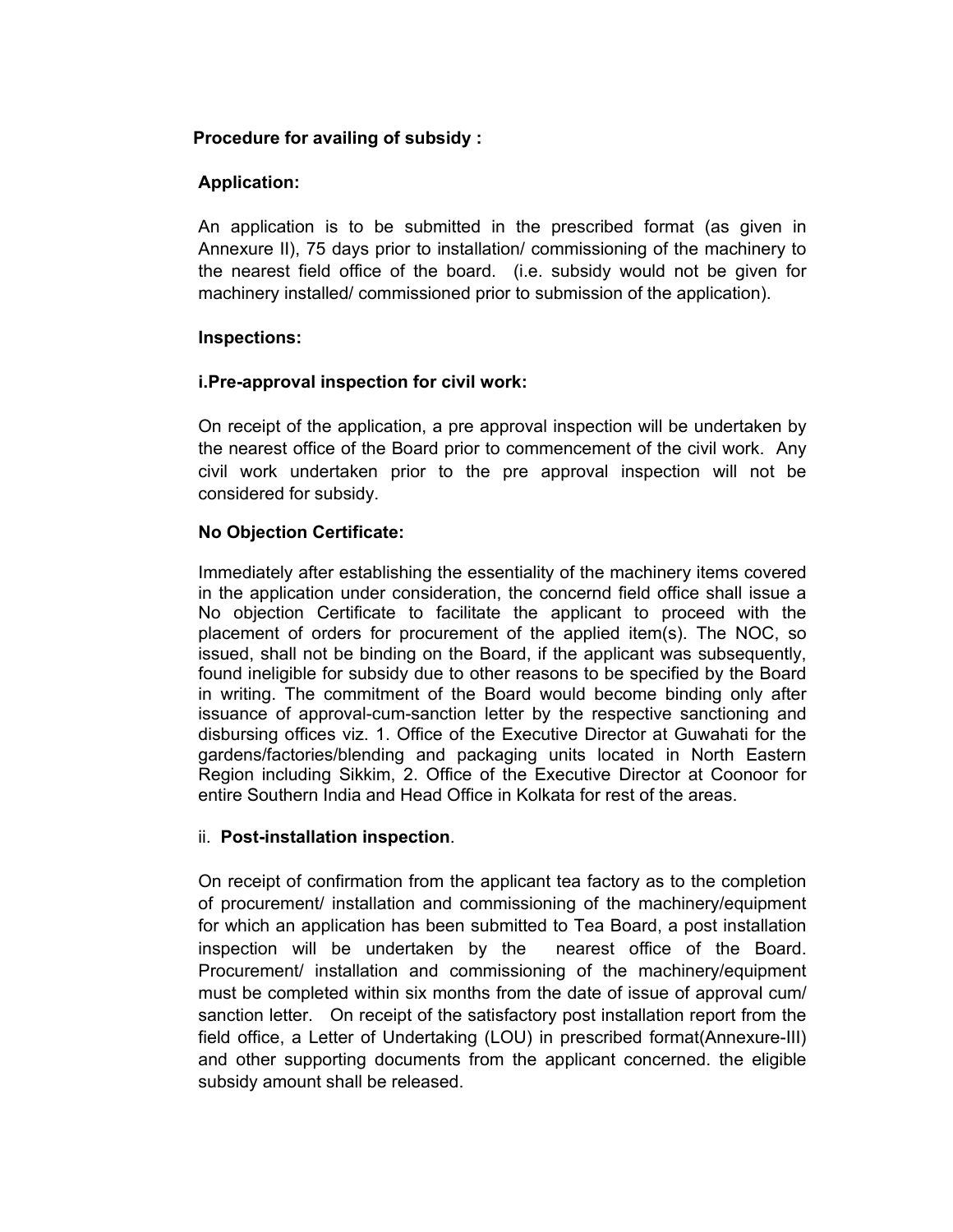# **iii. Inspection for evaluation of performance** :

The performance of the activity being supported shall be evaluated. For this purpose, the tea unit shall be visited by Board's inspecting officials during the operative season. The management of the beneficiary tea unit shall declare about the benefit accrued from the activity in terms of price realization,product augmentation, quality upgradation and cost reduction in manufacturing process. The declaration of the management shall be verified by the Board's inspecting official during the visit.

#### **iv. Other inspections:**

Apart from the above, the Board may carry out or cause to becarried out such investigations as deemed necessary for verification of the particulars furnished in the application or for any other purposes connected with grant of subsidy including standard of leaf being manufactured. The applicant shall fully co-operate in such investigations and place at Board's disposal such information and records as may be required by the representatives of the Tea Board.

#### **Disbursement of subsidy:**

The subsidy is disbursed in a single installment after installation / commissioning of the machinery items and receiving a satisfactory postinstallation inspection report from the field office of Tea Board and the supporting documents as to the proof of having purchased the machinery items and a good condition certificate by the applicant as to the satisfactory functioning of the installed machinery. Applicants who have availed bank loan for items considered for subsidy are required to produce a copy of the loan sanction order issued by the bank, and a letter authorizing Tea Board for release of the subsidy amount directly to the Bank against their loan account.

# **Minimum value of investment:**

While there is no *minimum* investment limit specified in the present scheme, applications, which are in the nature of routine/nominal capex (say upto Rs. 0.5 lakh of subsidy i.e. upto Rs. 2 lakh of total investment) dilute the original objective envisaged for providing subsidy for `**substantial factory Upgradation / modernisation'** and also burden the Scheme Administration Machinery. Hence such applications will not receive the kind of attention that would normally be given for those seeking subsidy for `substantial factory Upgradation / modernisation'. Hence it is suggested that applicants may endeavor to maintain a minimum investment limit of Rs. 4 lakhs per Factory i.e Rs. 1 lakh of subsidy  $\omega$  25%) so that the funds available under the scheme are more directed towards **making substantial investments** (for which subsidy support would be better justified).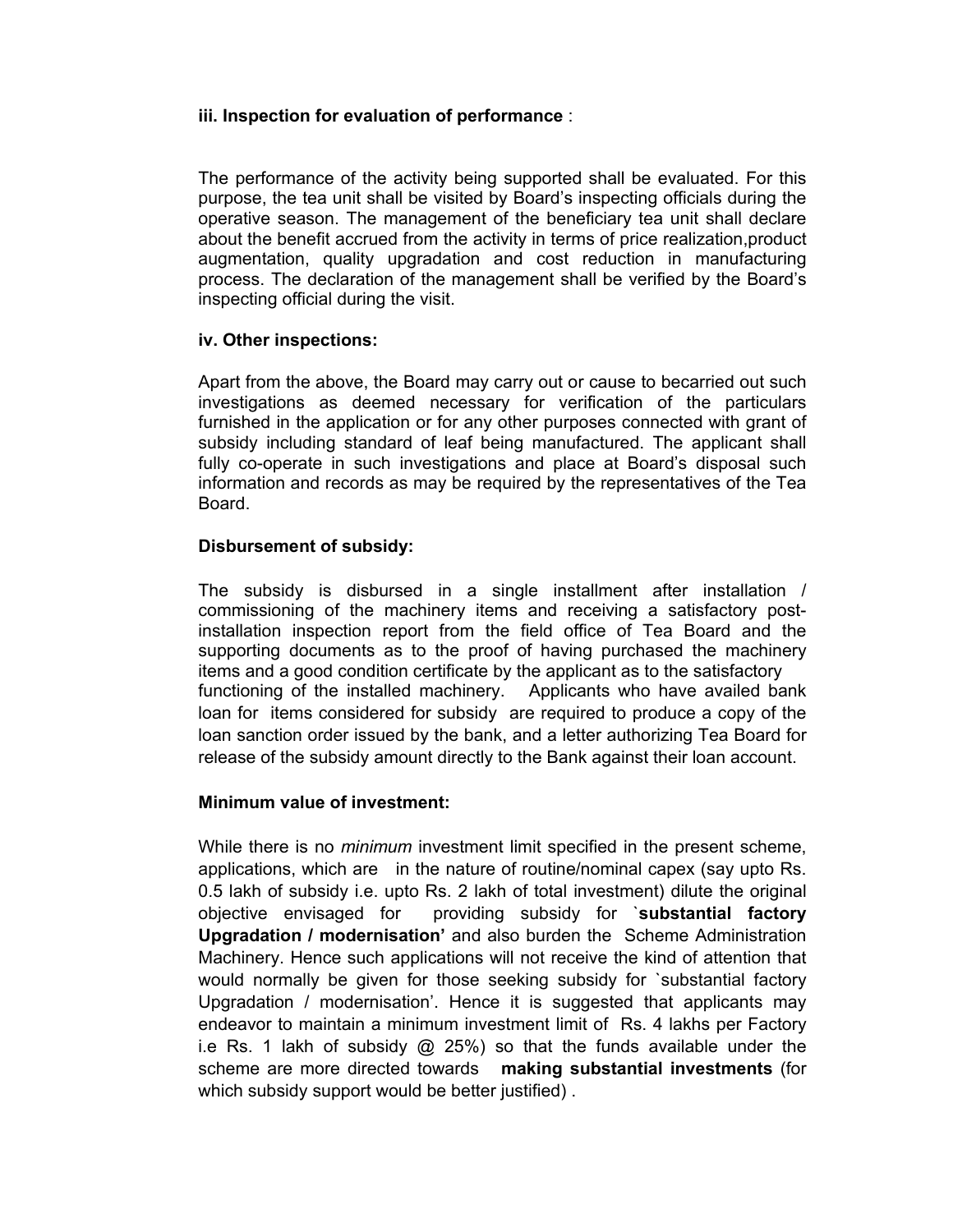# **No. of applications admitted per year**:

In order to encourage a planned programme of investment for factory modernization rather than ad-hoc investments, applicants are advised to submit only one application per year. It will enable Tea Board to better evaluate the overall need and potential impact of the proposed investment programme. It has been observed during the X Plan period that multiple (sometimes upto 3) applications have been submitted in a *single* financial year. Though *cumulatively* these multiple applications were within the specified subsidy limit, the flexibility offered by the scheme encourages `adhoc' capex investments rather than a planned factory investment programme.

# **Validity period of Sanction order Issued by the Board**

The applicant should complete the procurement and installation/ commissioning of the machinery item for which sanction has been accorded by the Board within six months from the date of sanction. Failure to do so without any valid reason to be given in writing to the sanctioning authority before the expiry of the sanction period will render the sanction null and void.

# **Other Conditions :**

The payment of subsidy shall, further be subject to the following, conditions and it will be binding on the applicant to adhere to these conditions. Violation of any condition will make the applicant liable for refund of the subsidy disbursed along with interest @ 12%per annum from the date of disbursement of the subsidy amount till the date of repayment.

- 1. The tea manufacturing unit availing subsidy under the scheme should use / procure only good quality green leaf to ensure quality end product.
- 2. The beneficiary tea Factory shall allow full access to the officers of the Tea Board and other representatives authorized by the Tea Board on its behalf to inspect the factory and verify its records, and shall adopt all recommendations with regard to Good manufacturing practices and procurement of raw materials.
- 3. In the event of the applicant becoming defaulter at the time of release of the subsidy, the eligible amount of subsidy shall be adjusted against the defaulted loan amount.
- 4. The applicant should submit monthly returns to the disbursing and sanctioning offices of the Board indicating the volume of tea manufactured and price realized during the month. Failing to do so would lead to penal measures and the Board will have the right to call back entire subsidy with admissible interest.
- 5. The Tea Board shall reserve the right to reject any application, either in part or full,without assigning any reason thereof.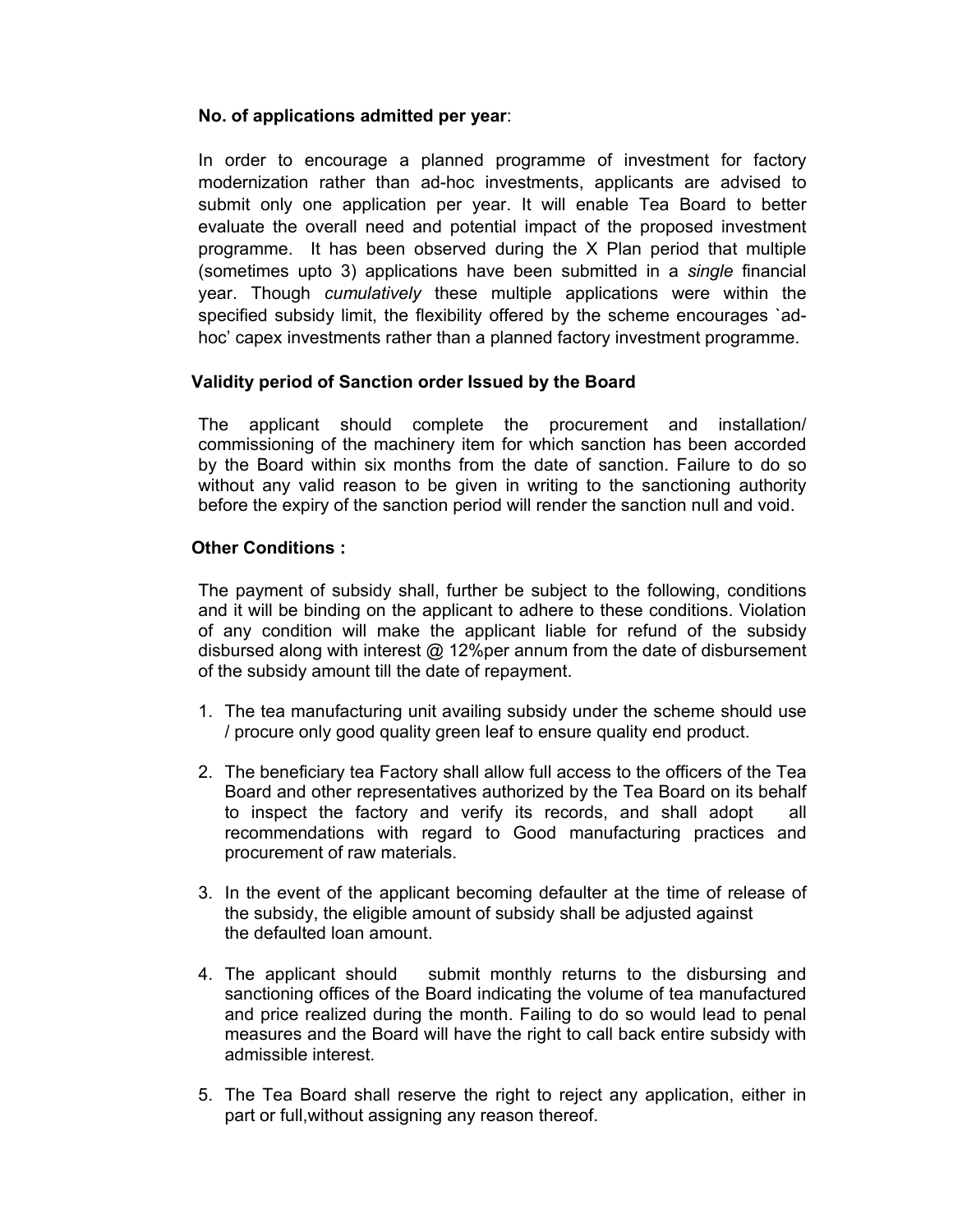- 6. The following supporting documents are to be submitted by the applicant for claiming subsidy after installation / commissioning the machinery covered under the Board's sanction order:
	- i. A copy of the purchase order issued by the applicant to the supplier for supplying the machinery approved by the Board.
	- ii. A copy of the delivery order issued by the supplier.
	- iii. Original Invoice/Bill/money receipt submitted by the supplier.
	- iv. Bills in support of freight/installation/commissioning charges and insurance.
	- v. Good condition certificate in support of satisfactory functioning of the machinery/equipment.
	- vi. Copy of ISO/HACCP certificate or proof that the applied factory has applied for obtaining ISO/HACCP certificate.
	- vii. A letter authorizing the Board for releasing the subsidy in favour of the Bank from which loan has been taken for the machinery covered under the Board's sanction order.

# **Mandatory submission of annual performance report**

All beneficiaries availing subsidy need to submit `Annual Performance Review Returns' to the Tea Board specifying the benefits achieved in terms of specified parameters viz. price realization, product augmentation / diversification, quality upgradation and manufacturing cost reduction etc . However, it has been observed that only a *negligible* number of beneficiaries have submitted these Annual Declarations after availing of the subsidy during the X Plan period . This dilutes the feedback mechanism to the Tea Board on the overall effectiveness of the scheme. Hence it is proposed to adopt the below noted procedure to obtain this information form the beneficiaries of the scheme.

i that any *subsequent* applications from such existing beneficiaries shall be entertained only after receipt and evaluation by Tea Board of the Annual Performance Review submitted by the concerned unit.

ii. Separately, an independent *technical* audit of the machinery will be commissioned by the Tea Board, if felt necessary, to ensure that the installed machinery is being utilised efficiently and as intended when the subsidy was disbursed.

# **Controls on disposal of machinery for which subsidy has been availed of:**

From a control perspective, the beneficiary is not permitted to sell the machinery for which QUPDS subsidy has been availed and should retain the machinery for a minimum period of seven years from the date of purchase.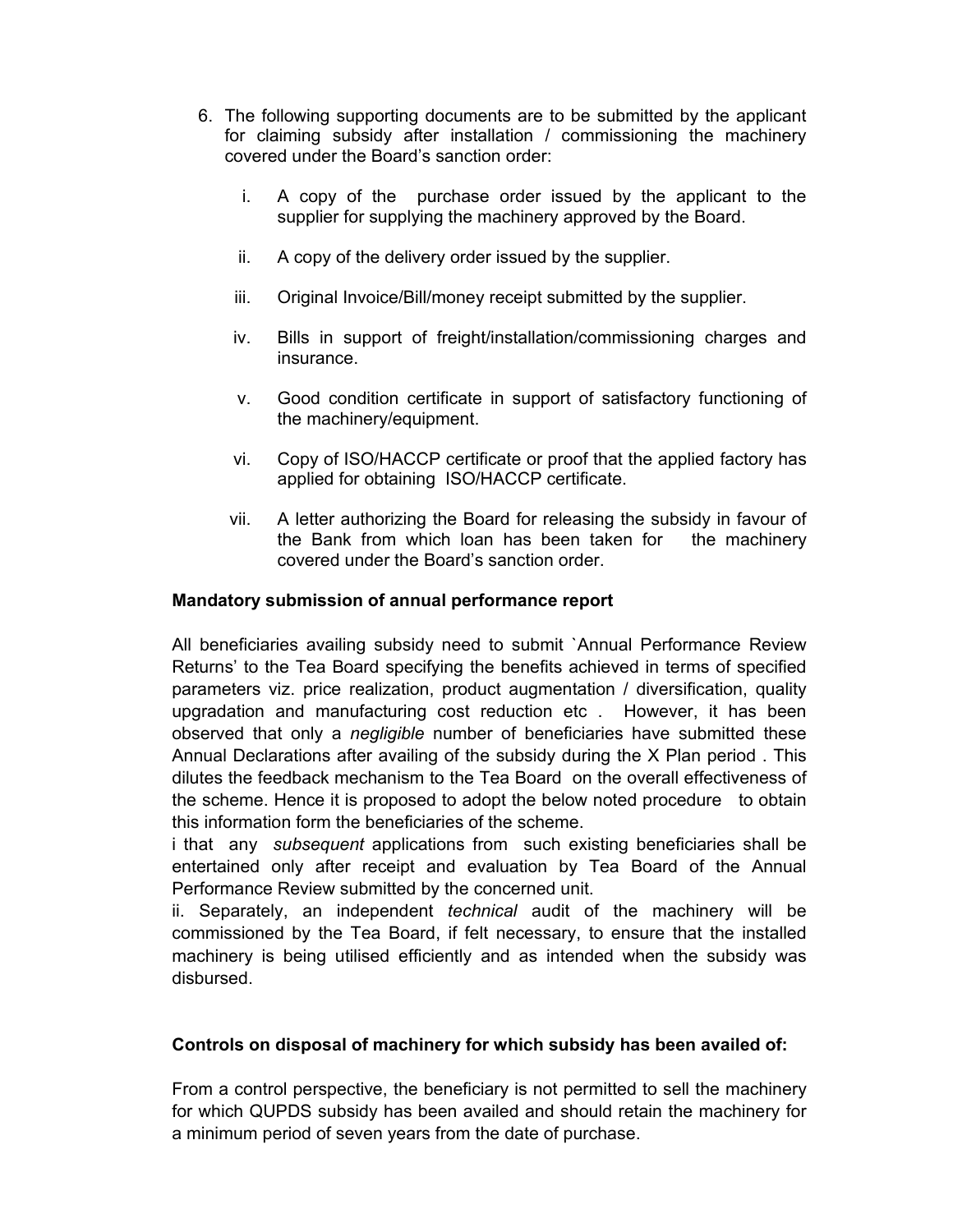**Submission of application for claiming subsidy towards obtaining ISO/HACCP/Organic tea certification and any other certificate that may be required to comply with food safety norms :** 

The application shall be submitted in the prescribed form as per Annexure-IV

The subsidy shall be considered for obtaining HACCP certification alone or HACCP/ISO in combination. The HACCP/ISO Certificate has to be obtained from only such accredited certification bodies that are empanelled with Tea Board (Annexure-IV).

The organic tea certification and other certificates may be obtained from the accredited certification agencies empanelled with APEDA under National Programme for Organic Production (NPOP)( Annexure-V)

# **LETTER OF UNDERTAKING:**

- a. For all the activities mentioned above, the applicants should submit a Letter of Undertaking on a non-judicial stamp paper before receiving the 1st installment of subsidy, . The format of LOU is appended as Annexure VI.
- b. In the event of breach of any of the provisions of the aforesaid undertaking or the terms and conditions of the scheme, the Tea Board shall be entitled to call back the amount of subsidy with interest thereon @ 12% per annum.

#### **CHANGE OF OWNERSHIP OF THE BENEFICIARY COMPANY/FACTORY:**

- a. In the event of any change in the ownership of the tea garden/FACTORY before completion of the disbursement of the sanctioned subsidy amount, the transferor / seller of tea estate/FACTORY shall cease to receive any further subsidy remaining to be paid by the Tea Board after transfer or sale is effected.
- b. The transferee / purchaser of the tea company having recorded the present ownership with the Tea Board shall be entitled to receive subsidy due to the previous owner provided the transferee / purchaser tea company submits in writing to Tea Board the willingness to continue the development programme for which sanction has been accorded and agree to fulfill all the terms and conditions for disbursement of balance installment of subsidy.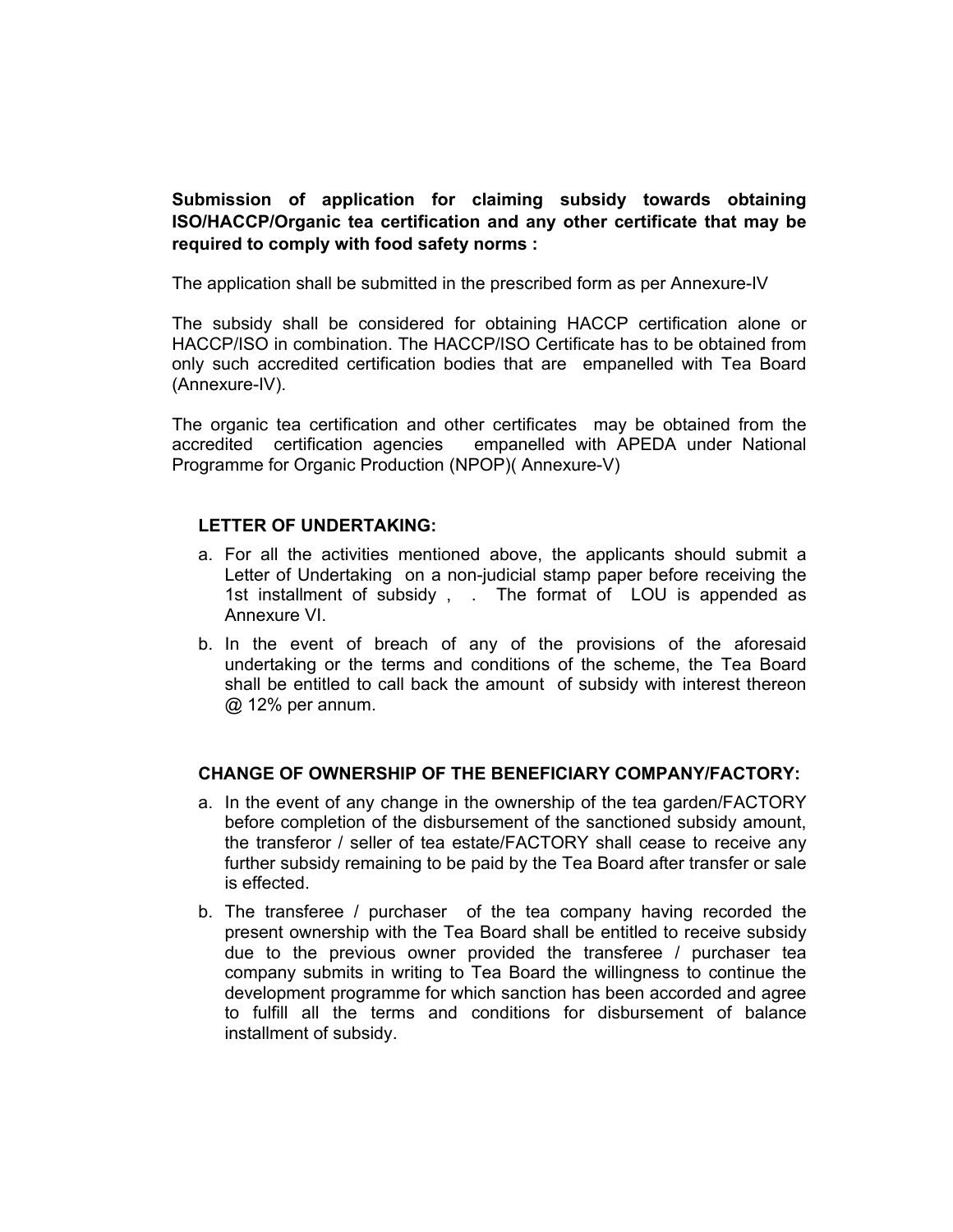## **ADJUSTMENT OF BOARD'S DUES:**

.

a. The subsidy payable by Tea Board for any of the above mentioned activities, will be adjusted against any defaulted amount that has become due and / or remain unsettled by the applicant tea company under any of the Board's loan scheme or any other account to the Tea Board at the time of release of subsidy. After adjustment of all dues of the Tea Board, the balance amount of subsidy if any shall be paid to the applicant.

## **SANCTIONING AUTHORITY:**

- a) The Deputy Chairman in Head Office and Executive Directors at Guwahati and Coonor Offices of Tea Board shall implement the scheme and have full powers to receive applications, scrutinise, sanction and disburse the subsidy under the scheme.
- b) The Tea Board reserve the right to withdraw sanction at any point of time, in case it finds that the application has been filed in contravention of the scheme norms or it is fraudulent in character. Liability for such action shall rest with the applicant and no claim shall be entertained by the Board for payment, compensation or damages in such an eventuality.
- c) The sanctioning authority may, for reasons to be recorded in writing, relax any of the provisions of the scheme, provided it meets the overall objective of the scheme and the same being concurred by the Development Committee/Board in advance.

# **AMENDMENT TO THE SCHEME:**

The Tea Board reserves the absolute right to amend, amplify or abrogate in its discretion any of the terms and conditions of the scheme without notice.

#### **ADMINISTRATION:**

The Chairman, Deputy Chairman, Executive Directors of Tea Board or any other officer nominated by the Board shall administer the scheme on behalf of the Board.

#### **INCIDENTAL EXPENSES:**

Expenses on account of stamp duty, registration fees or any other expenses in connection with execution of contracts, preparation of maps or other documents for the purpose of the scheme should entirely be borne by the applicants. Such expenses shall not be adjusted with the subsidy to be paid by the Board.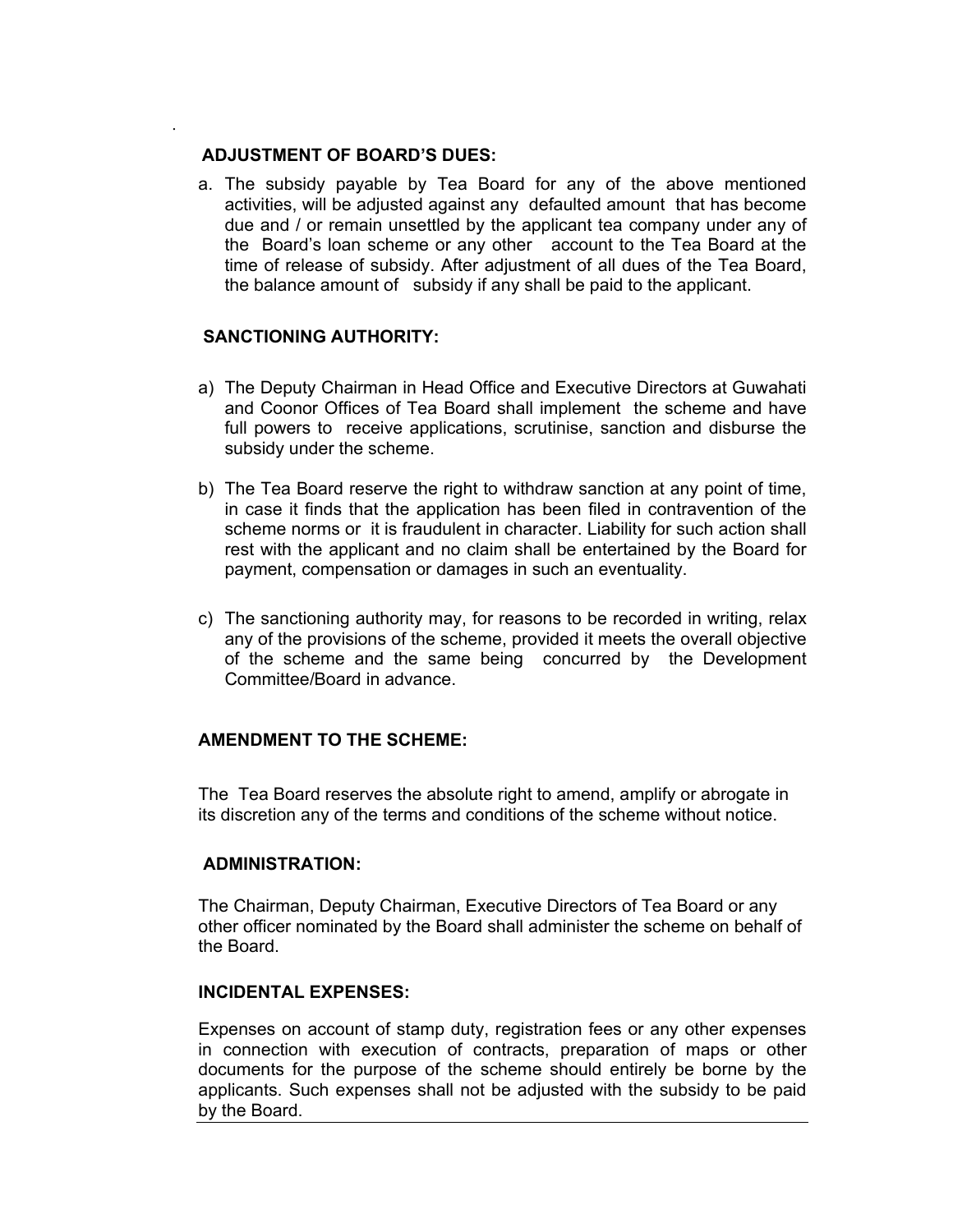|                           | <b>Physical Target (No. of Units)</b> |       |       |                         | <b>Financial Target Rs. crores</b> |       |       |       |              |
|---------------------------|---------------------------------------|-------|-------|-------------------------|------------------------------------|-------|-------|-------|--------------|
| Year                      | $C-1*$                                | $C-2$ | $C-3$ | $C-4$                   | $C-1$                              | $C-2$ | $C-3$ | $C-4$ | <b>Total</b> |
| 2007-08                   | 60                                    | 36    | 25    | 6                       | 15.00                              | 9.00  | 0.25  | 1.50  | 25.75        |
| 2008-09                   | 80                                    | 32    | 20    | $\overline{\mathbf{4}}$ | 20.00                              | 8.00  | 0.20  | 1.00  | 29.20        |
| 2009-10                   | 80                                    | 32    | 20    | $\overline{\mathbf{4}}$ | 20.00                              | 8.00  | 0.20  | 1.00  | 29.20        |
| 2010-11                   | 70                                    | 25    | 20    | 3                       | 17.50                              | 6.25  | 0.20  | 0.75  | 24.70        |
| 2011-12                   | 59                                    | 22    | 15    | 3                       | 14.75                              | 5.50  | 0.15  | 0.75  | 21.15        |
| <b>Total 11th</b><br>Plan | 349                                   | 147   | 100   | 20                      | 87.25                              | 36.75 | 1.00  | 5.00  | 130.00       |

# **PHYSICAL AND FIANCIAL TARGETS FOR XI PLAN PERIOD**

\*C-1,2,3 & 4 refer to 1. Modernization of the processing factories by replacement of old and worn out machinery

2.Value addition by way of creating additional infrastructure for cleaning and blending and packaging facilities.

3Quality assurance certification – ISO/HACCP and Organic Tea Certification

4Product diversification – production of orthodox tea, green tea and specialty teas etc **Physical and Financial Target for Orthodox tea production** 

| Year                    | <b>Production -Million kg</b>                                                                    |                    | <b>Incentive payable Rs.crores</b> |                    |              |  |
|-------------------------|--------------------------------------------------------------------------------------------------|--------------------|------------------------------------|--------------------|--------------|--|
|                         | Actual                                                                                           | <b>Incremental</b> | Actual                             | <b>Incremental</b> | <b>Total</b> |  |
| 2007-08                 | 65                                                                                               | 5                  | 19.50                              |                    | $20.50*$     |  |
| 2008-09                 | 70                                                                                               | 5                  | 21.00                              |                    | 22.00        |  |
| 2009-10                 | 75                                                                                               | 6                  | 22.50                              | $1.2\,$            | 23.70        |  |
| 2010-11                 | 80                                                                                               | 6.5                | 24.00                              | 1.3                | 25.30        |  |
| 2011-12                 | 90                                                                                               | 10                 | 27.00                              | 2.0                | 29.00        |  |
| <b>Total XI</b><br>Plan | 380                                                                                              | 32.5               | 114                                | 6.5                | 120.50       |  |
|                         | *The first year's requirement would be met from the residual funds available out of the original |                    |                                    |                    |              |  |

**allocation made for this activity under the AED fund scheme.** 

| <b>COMBINED TOTAL</b>                                                                                                     |                        |                                    |
|---------------------------------------------------------------------------------------------------------------------------|------------------------|------------------------------------|
| <b>Activity</b>                                                                                                           | <b>Physical Target</b> | <b>Financial Target Rs. Crores</b> |
| 1. Modernization of the processing factories by<br>replacement of old and worn out machinery                              | 349 units              | 87.25                              |
| 2. Value addition by way of creadting additional<br>infrastructure for cleaning and blending and<br>packaging facilities. | 147 units              | 36.75                              |
| 3 Quality assurance certification - ISO/HACCP<br>and Organic Tea Certification                                            | 100 units              | 1.00                               |
| 4. Product diversification – production of green<br>tea and specialty teas etc                                            | 20 units               | 5.00                               |
| 5. Incentive for orthodox tea production                                                                                  | 380 m.kg               | 100.00                             |
| <b>Total</b>                                                                                                              |                        | 230.00                             |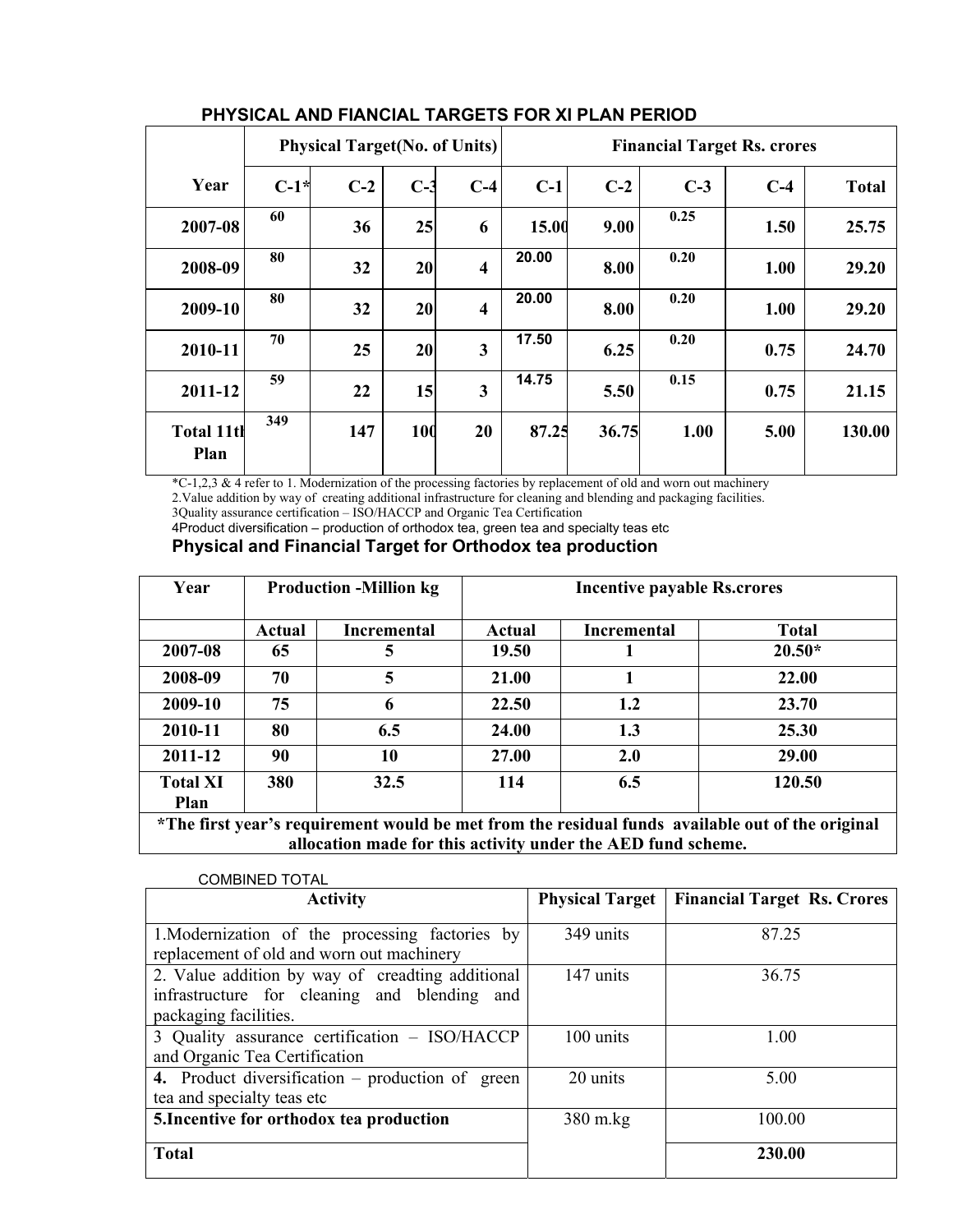# **INCENTIVE FOR PRODUCTION OF ORTHODOX TEA**

# **Definitions :**

- i) **"Tea factory"** means a facility for manufacturing tea out of green tea leaf and includes bought leaf, cooperative and estate factories.
- ii) **'Orthodox Tea'** includes both black and green tea manufactured as per the accepted standard norms.
- iii) **'Leaf grade'** include all grades of orthodox teas which are normally cataloged for sale in the auction as Leaf grades..
- iv) **'Dust Grade'** include all grades of orthodox teas which are normally cataloged for sale in the auction as Dust grades.
- v) **'Darjeeling Tea'** Orthodox Tea produced in any tea factory located within the Darjeeling tea district and registered with Tea Board for CTM certification.
- vi) **'Broker'** means a tea broker who has been registered with Tea Board and hold a valid license to deal with tea broking in public auctions
- vii) **'Tea Auction Organiser'** means any person, corporate body or association, registered with Tea Board and under whose control or auspices public auctions of tea take place.

# **Eligibility :**

All orthodox tea producers, owning tea factories within India as defined above, and holding valid registration under Tea Marketing Control Order 2003, are eligible for availing subsidy under this scheme.

**Duration :** This incentive scheme, with support from AED Funds was launched during the X Plan period initially for a limited period of three years commencing from 1<sup>st</sup> January 2005. Since this scheme was well received by the industry, continuation of the scheme during the XI plan period has been approved by the Government and it will be in operation up to 31<sup>st</sup> December 2011.

**Admissible rates of Incentive :** The subsidy for production of orthodox tea will be provided @ Rs.3 per kg for' Leaf grades and Rs.2 per kg for dust grades for existing levels of production with an additional incentive of Rs.2 per kg for the incremental volume over the previous year.

# **Mode of disbursement of eligible amount of incentive :**

The incentive during the scheme period ending 31 December 2011 would be released once every six months. Claims are to be submitted as per **Form I for the actual volume of production** and as per **Form II for the**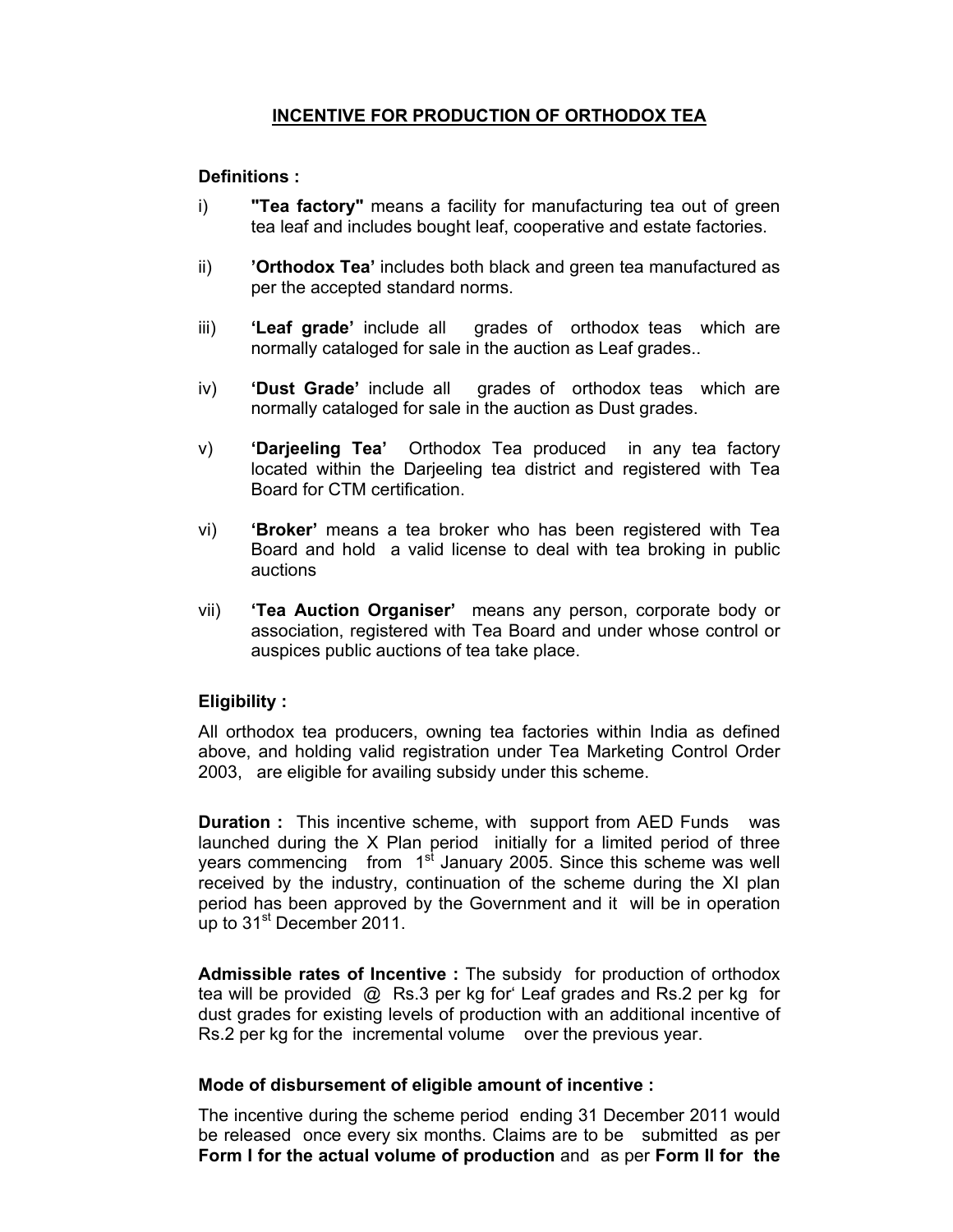**incremental volume** of production. For the purpose of calculating the incremental production, the volume of tea produced during the corresponding period of previous year would be taken as base..

# **Procedure for payment of subsidy:**

 The payment of subsidy on production of orthodox teas would be regulated on the following basis:

- 1) **Those applicants who produce 100% orthodox teas and does not route their teas through public auctions** may submit their application to the nearest field office of Tea Board for physical verification of the factory and manufacturing records.
- 2) **Other applicants ie. Darjeeling Tea producers or those who directly export, or offer their teas for exports through merchant exporters or those who route their teas through public auctions** may submit their applications directly to the Board's Head Office Kolkata
- **3)** The claims for the first half yearly production should reach the Head office of Tea Board during the months of July/August. Similarly for the second half yearly production, the claim should be submitted during the months of January/February of the following year. Claims for the incremental production should be submitted in the month of February along with complete production details for the claim period as well as for the corresponding period of previous year. Belated or improper claims are likely to be rejected.

# 4) **In the case of producers who route their teas through auctions**:

**T**he quantity of tea sold through auction during the given claim period will be considered for subsidy provided that the said volume is certified by the brokers auctioning the tea and countersigned by the competent authority of the concerned auction organizer.

# 5) **In the case of producers who produce only (100%) orthodox tea**:

 The concerned field office of the Tea Board shall carry out an inspection for verification of factory records as to the volume of tea manufactured. The inspecting officials of the Tea Board shall certify that the factory is registered with the Board and produce only (100%) orthodox tea. The following documents will be relied upon for releasing the subsidy:

a. Excise Invoice / Gate Pass for clearance of tea under Rule 11(v) of Central Excise Rule 2002. It should clearly indicate the grades of tea removed from the Factory.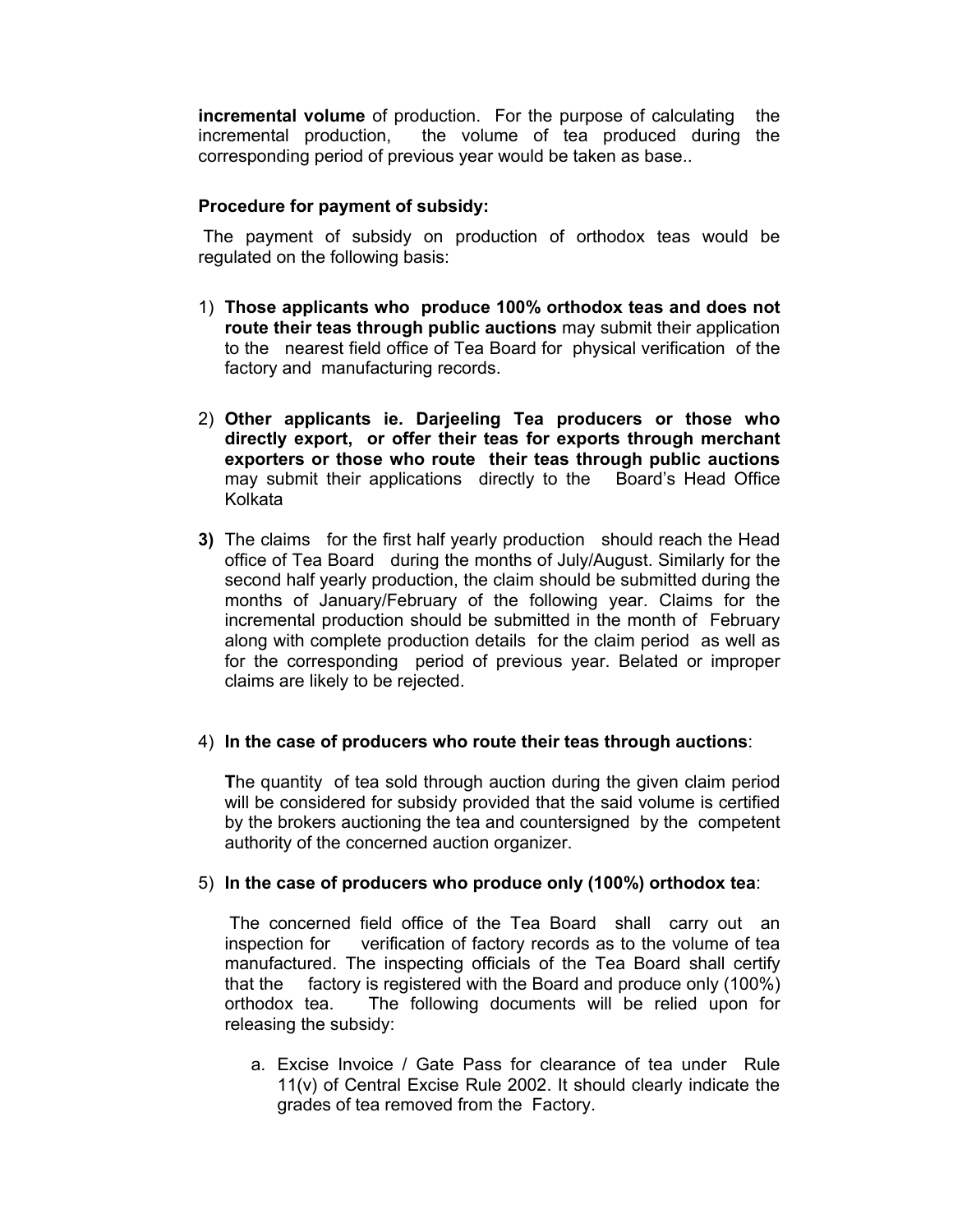- b. A copy of TR 6 Challan issued under Treasury Rule 92 indicating the Excise Duty paid for the volume and Grades of tea for which the subsidy is being claimed.
- c. A copy of monthly 'E' return to be submitted to Tea Board under the Tea (Marketing)Control Order 2003
- 6) **For those not covered by (4) or (5) above, such as producers of both orthodox and CTC teas,** producers exporting directly or through merchant exporters**,** the following documents will be relied upon for releasing the subsidy :
	- 1. A copy of ARE.1 (Application for removal of Excisable Goods for export by (air/sea/post/land) with the clear indication of grade and volume of tea.
	- 2. A copy of buyers order ( the order placed with the producer tea company by the importer specifying the grade of orthodox tea, quantity and the unit price and the time period by which the supply to be completed.
	- 3. A copy of Bill of lading (certified by customs)
	- 4. A copy of Invoice or Packing list (certified by customs)
	- 5. Certificate of Origin of tea
	- 6. Exchange control copy of Shipping Bill
	- 7. Declaration of the Exporter.

**7. In the case of Darjeeling Tea Producers**, the quantity certified under Certification Trade Mark scheme of Tea Board with the clear indication of grades of tea produced during the scheme period only will be considered for subsidy.

**8.** In order to bring in more transparency, the entire process of scrutiny of claims and disbursement of the subsidy has been computerized. The claims are being determined on the basis of supporting invoices. Applicants are therefore advised to submit a CD containing invoice data as per the prescribed format along with the claims and supporting documents and all the invoice copies. Non receipt of the hard copies of the documents might hold up the processing of application despite submission of the soft copies.

The claims and invoice data may also be submitted through by email also. The E-mail id is : **teaboard.orthodoxsubsidy@rediffmail.com**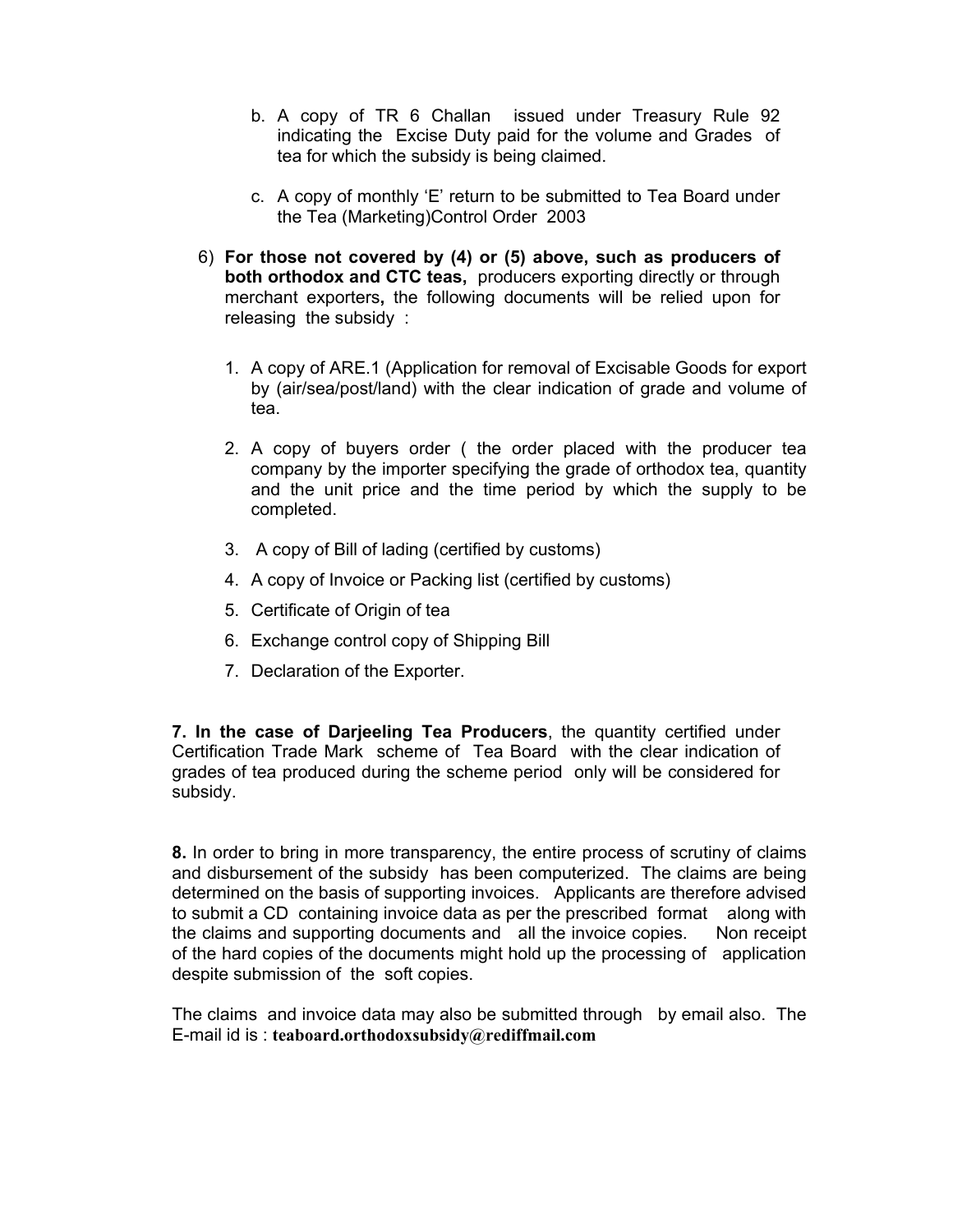#### **FORM 1**

#### **( \* marked fields are compulsory)**

(\*\* This form can also be sent by e-mail to **teaboard.orthodoxsubsidy@rediffmail.com**, but the hard copy

must be sent for cross verification)

From

M/S …………………………………………A/c:Tea Estate, …………………………………………………………. ………………………………………………………….

To,

 Director of Tea Development, Tea Board of India, 14 BTM Sarani, Kolkata 700 001 West Bengal

#### Sub : **Application for claiming incentive for actual volume of Orthodox tea produced**

Sir,

We are to furnish hereunder the particulars of orthodox tea manufactured in our factory during the period from ; to the eligible subsidy amount may kindly be sanctioned to us at the earliest.

We also undertake full responsibility for the genuineness of the claims detailed below and certify that these claims were not made before. In the event of any information being found false or incorrect, we agree to hold ourselves liable for any action deemed fit, including recovery of money and cancellation of our registration under TMCO 2003.

| *1                         |  |
|----------------------------|--|
|                            |  |
|                            |  |
|                            |  |
|                            |  |
|                            |  |
|                            |  |
| *2. Name of the Tea Estate |  |
|                            |  |
|                            |  |
|                            |  |
|                            |  |
| Telephone                  |  |
| Fax                        |  |
| E-Mail                     |  |
| <b>Contact Person</b>      |  |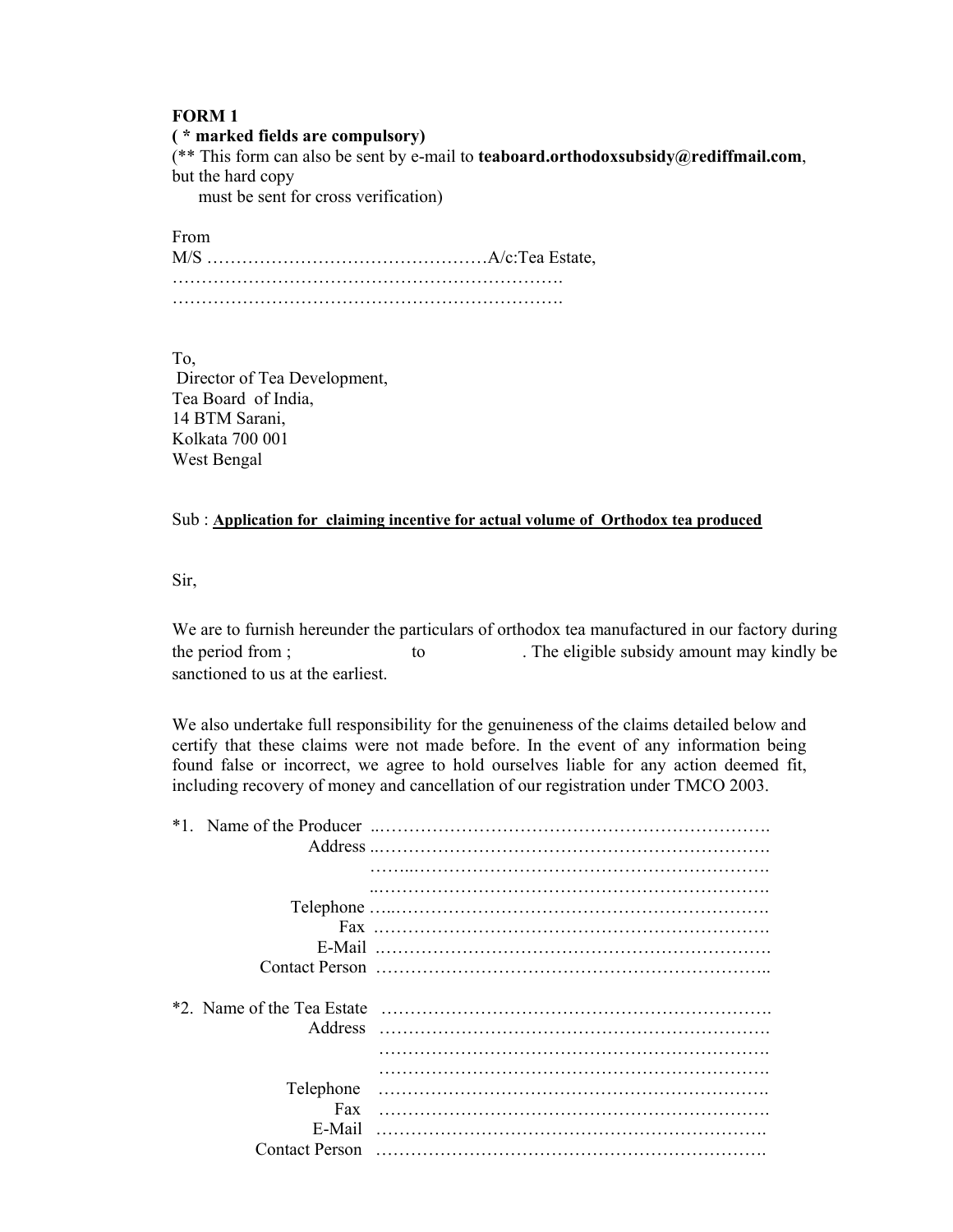- \*3. TMCO 2003 Registration No.
- \*4. Total Area under tea (in ha) \*5. Claim for : a)  $\Box$  Darjeeling b)  $\Box$  100% Orthodox c)  $\Box$  Green Tea d)  $\Box$  Dual Manufacture \*6. Total tea manufactured during the claim period from …………… to …………….. ………………………………………(in Kgs.) \*7. Orthodox tea manufactured during the claim period out of the total tea manufactured and shown in 6 …………………………… (in Kgs.) \*8. Leaf grade out of total orthodox tea manufactured and shown in 7 ………… (in Kgs.) \*9 . Dust grade out of total orthodox tea manufactured and shown in 7 ……….. (in Kgs.) \*10. Mode of disposal of tea manufactured for this claim period : [mandatory in case of 5(d)] a) Sale through public auction Leaf ……………Kg Dust …………….Kg a) Sale through registered broker Leaf ……………… Kg Dust ………… Kg. b) Direct Export Leaf …………….. Kg Dust …………. Kg c) Export through merchant exporter Leaf ……………. Kg Dust …………. Kg \*11. Subsidy cheque to be drawn in favour of : Name of the Bank ……………….. Branch …………A/c No. ……………………. Branch Address …………………. ………………………………………………... IFS Code of the receiving bank/ branch …………………………………………… (Authorized signatory of T.E.) Date Name and designation ………………………. **Check List** : 1. Current membership no. with TRA/ UPASI 2. Membership no. with NTRF 3. Defaulter position under Loan Scheme of Tea Board | YES | NO
	- 4. Provident Fund liabilities  $| > \text{Rs. } 10,000 | < \text{Rs. } 10,000$

 $($ If  $>$ Rs. 10,000, please enclose orders of PF authorities for liquidations of the outstanding liabilities)

 $($ If  $\le$ Rs. 10,000, please enclose the current receipt of payment of PF dues)

5.(a) Enclosed all invoices pertaining to the volume for which the subsidy is claimed

$$
YES | NO |
$$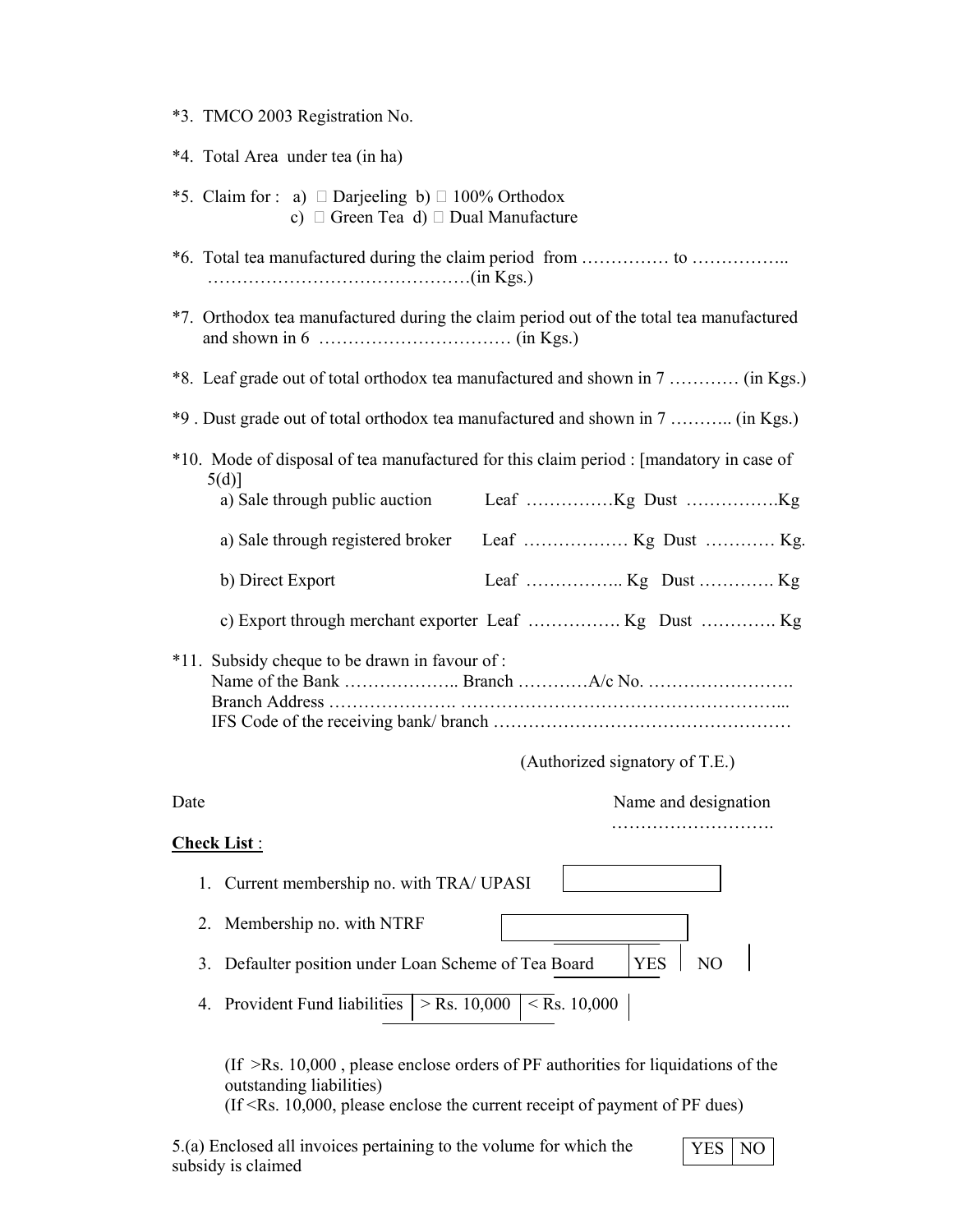5.(b) Enclosed CD in respect of  $\begin{array}{|c|c|c|c|c|c|c|c|c|} \hline YES & NO & 5(a) \hline \end{array}$ **YES** 

6.(a) Proof of disposal i.e : through auction or export

| i) Account Sale direct auction               | <b>YES</b> | NO. |
|----------------------------------------------|------------|-----|
| ii) Shippers Bill – direct export            | <b>YES</b> | NO. |
| iii) Shipping Bill – export through marchent | <b>YES</b> | NO. |
| exporter                                     |            |     |
|                                              |            |     |

6.(b) Enclosed CD in respect of i, ii, iii  $\frac{1}{1}$   $\frac{1}{1}$   $\frac{1}{1}$   $\frac{1}{1}$  above

YES NO

#### **FORM 1I**

## **( \* marked fields are compulsory)**

(\*\* This form can also be sent by e-mail to **teaboard.orthodoxsubsidy@rediffmail.com**, but the hard copy

must be sent for cross verification)

From M/S …………………………………………A/c:Tea Estate, …………………………………………………………. ………………………………………………………….

To,

Dy. Director of Tea Development, Tea Board India, Kolkata.

Sub : **Application for claiming incentive for incremental volume of Orthodox tea produced**

Sir,

We are to furnish hereunder the particulars of orthodox tea manufactured in our factory during the period from **January to December………**, along with the comparative position for the corresponding period of previous year. The eligible incentive for the incremental volume of tea may kindly be sanctioned to us at the earliest.

We also undertake full responsibility for the genuineness of the claims detailed below and certify that these claims were not made before. In the event of any information being found false or incorrect, we agree to hold ourselves liable for any action deemed fit, including recovery of money and cancellation of our registration under TMCO 2003.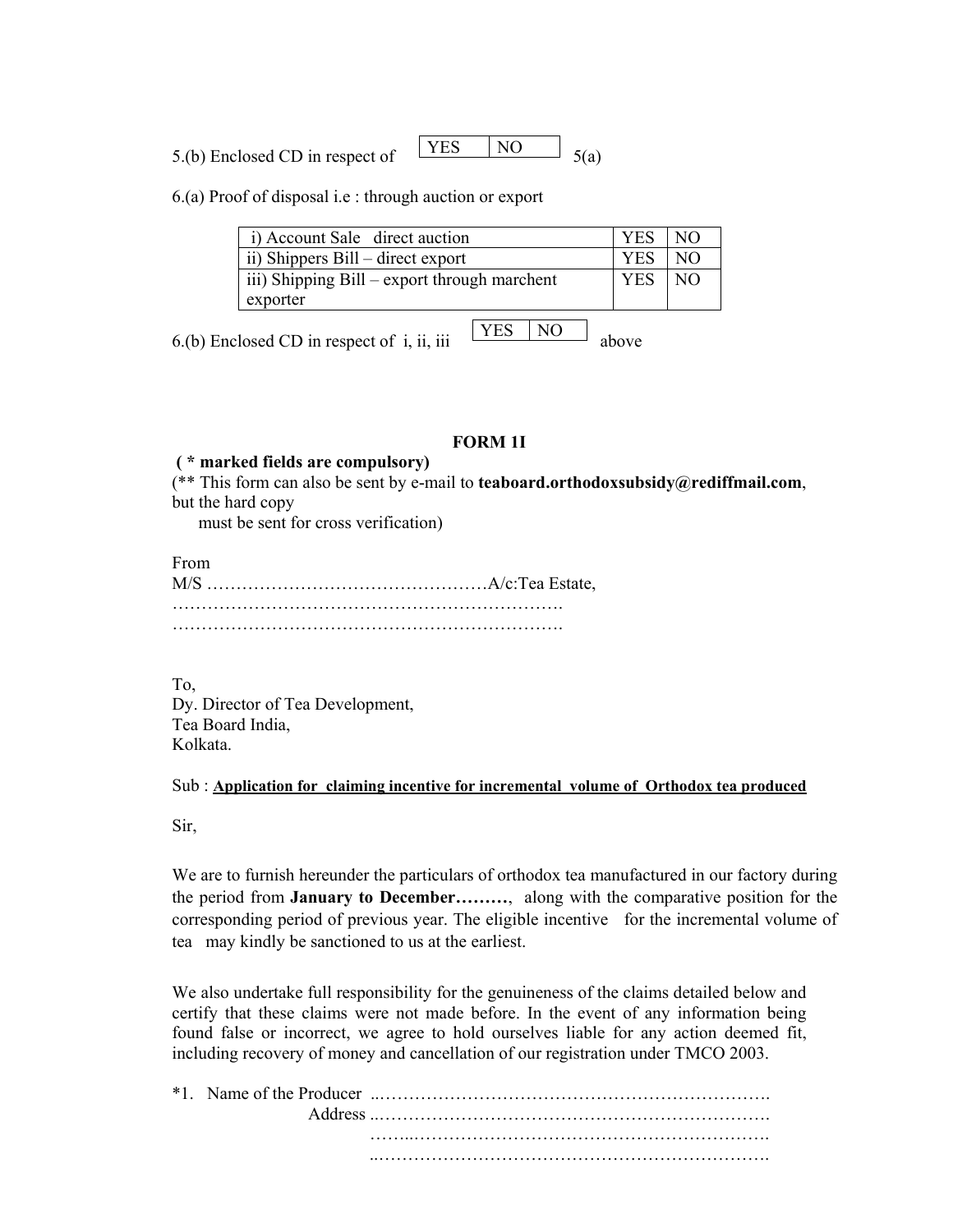| Address                                                      |                                                                                          |
|--------------------------------------------------------------|------------------------------------------------------------------------------------------|
| Telephone<br>Fax                                             |                                                                                          |
| *3. TMCO 2003 Registration No.                               |                                                                                          |
| *4. Total Area under tea (in ha)                             |                                                                                          |
| *5. Claim for : a) $\Box$ Darjeeling b) $\Box$ 100% Orthodox | c) $\Box$ Green Tea d) $\Box$ Dual Manufacture                                           |
|                                                              | *6. Total tea manufactured during the claim period from $01/01/$ to $31/12/$             |
|                                                              | 6.1. Total tea manufactured during the corresponding period of previous year from        |
|                                                              |                                                                                          |
|                                                              | *7. Orthodox tea manufactured during the claim period out of the total tea manufactured  |
|                                                              | 7.1. Orthodox tea manufactured during the claim period out of the total tea manufactured |
|                                                              | *8. Leaf grade out of total orthodox tea manufactured and shown in 7  (in Kgs.)          |
|                                                              | *8.1 Leaf grade out of total orthodox tea manufactured and shown in 7.1  (in Kgs.)       |
|                                                              | *9. Dust grade out of total orthodox tea manufactured and shown in 7  (in Kgs.)          |
|                                                              | *9. Dust grade out of total orthodox tea manufactured and shown in 7.1  (in Kgs.)        |
| 5(d)]<br>a) Sale through public auction                      | *10. Mode of disposal of tea manufactured for this claim period : [mandatory in case of  |
| a) Sale through registered broker                            |                                                                                          |
| b) Direct Export                                             |                                                                                          |
|                                                              |                                                                                          |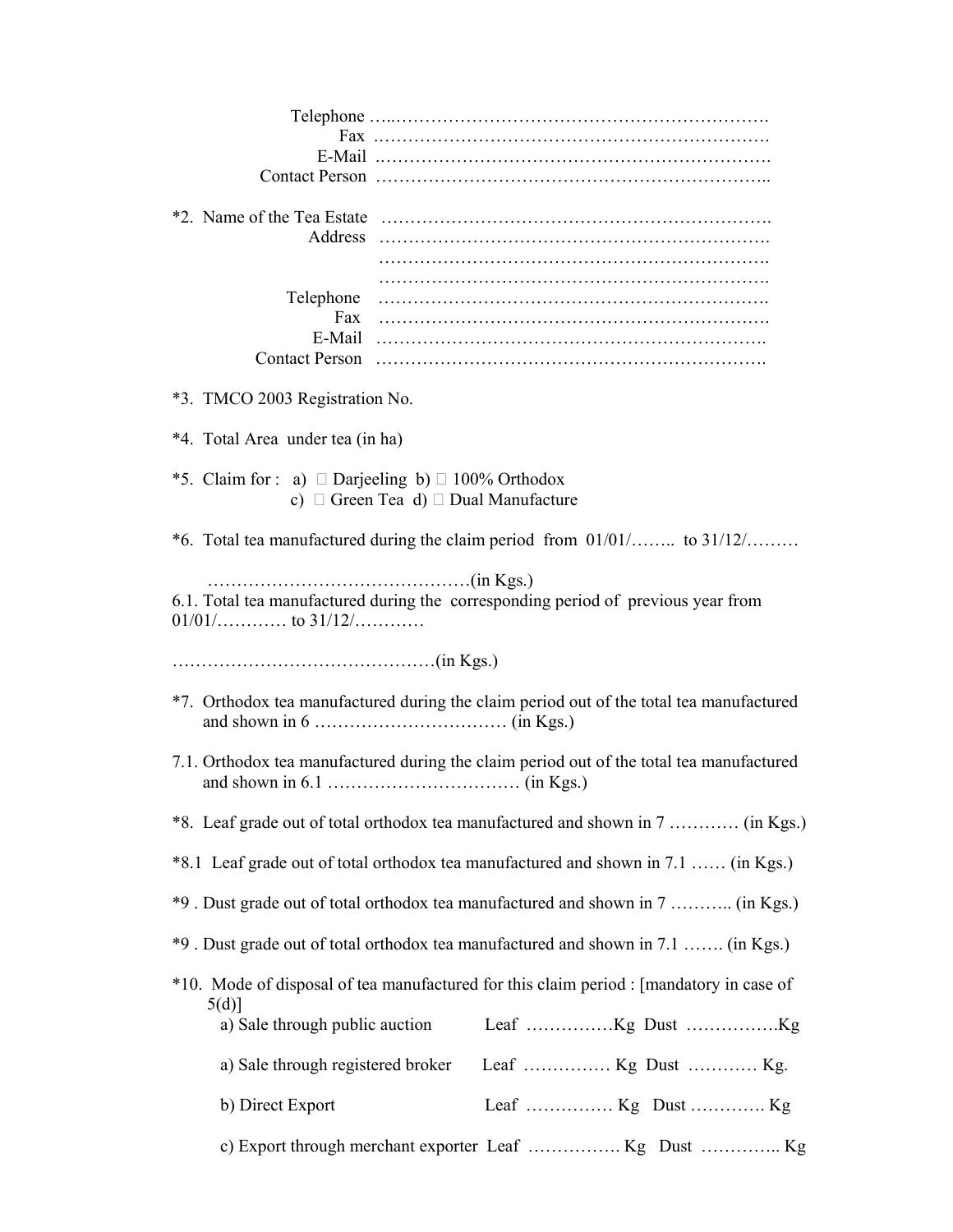| *11. Subsidy cheque to be drawn in favour of:<br><b>Branch Address</b> |                                |
|------------------------------------------------------------------------|--------------------------------|
|                                                                        | (Authorized signatory of T.E.) |
| Date                                                                   | Name and designation           |
| <b>Check List:</b>                                                     |                                |
| 1. Current membership no. with TRA/ UPASI                              |                                |
| 2. Membership no. with NTRF                                            |                                |
| 3. Defaulter position under Loan Scheme of Tea Board                   | YĖS<br>NO                      |
| $>$ Rs. 10,000<br>$\le$ Rs. 10,000<br>4. Provident Fund liabilities    |                                |

(If >Rs. 10,000 , please enclose orders of PF authorities for liquidations of the outstanding liabilities)

(If <Rs. 10,000, please enclose the current receipt of payment of PF dues)

5.(a) Enclosed all invoices pertaining to the volume for which the subsidy is claimed

YES NO

5.(b) Enclosed CD in respect of 5(a)

# YES NO

6.(a) Proof of disposal i.e : through auction or export

| i) Account Sale direct auction               | YES NO     |     |
|----------------------------------------------|------------|-----|
| ii) Shippers Bill – direct export            | <b>YES</b> | NO  |
| iii) Shipping Bill – export through marchent | <b>YES</b> | NO. |
| exporter                                     |            |     |

6.(b) Enclosed CD in respect of i, ii, iii above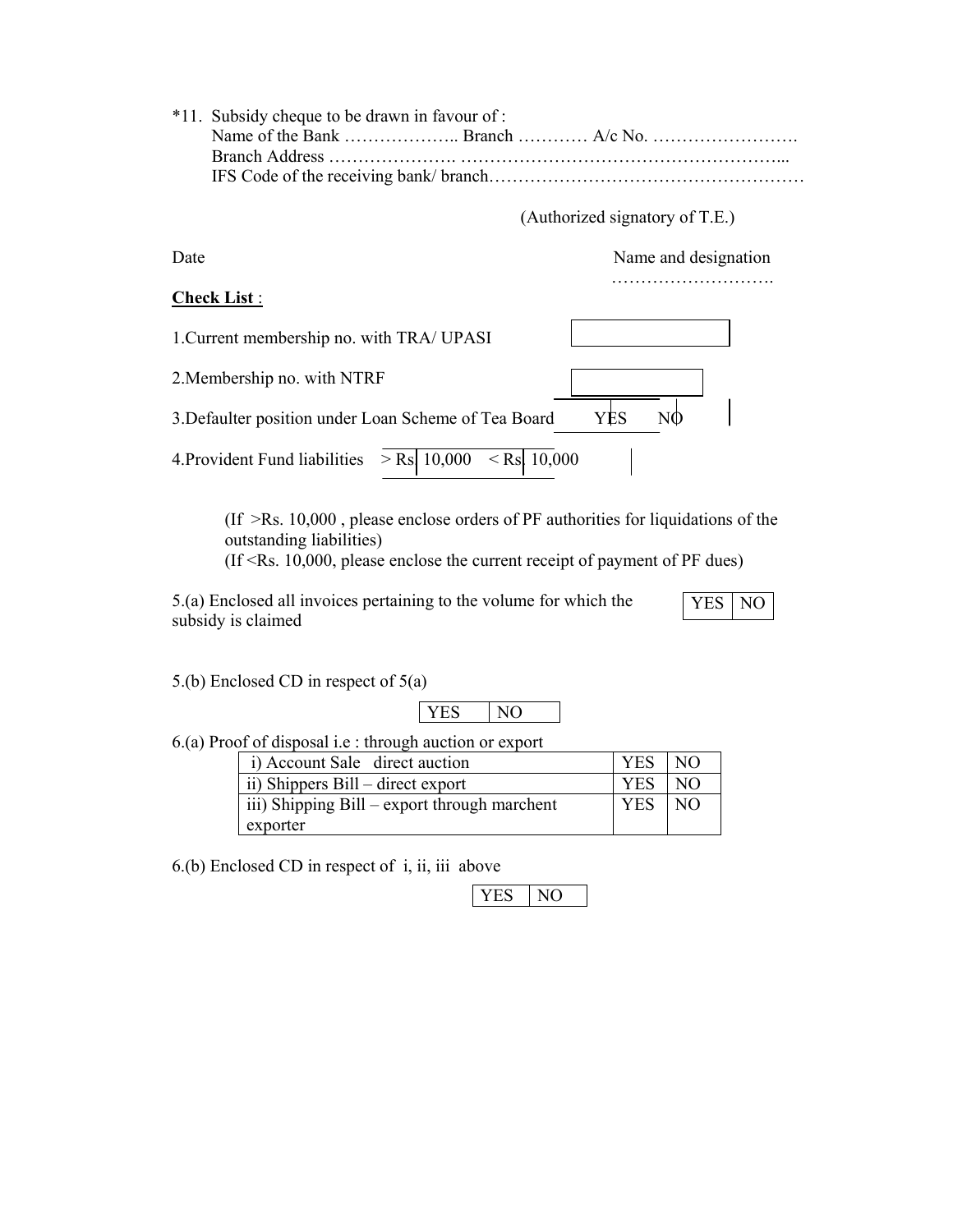# CSV DATA FORMAT SPECIFICATIONS FOR INVOICES AND ACCOUNT SALES / SHIPPING BILLS

The invoice is a document which confirms that teas have been dispatched from a garden. This document provides the format in which this file has to be generated to be directly updated into the Tea Board System for facilitating the Orthodox Subsidy Scheme.

What is CSV

CSV stands for Comma Separated Values, sometimes also called Comma Delimited. A CSV file is a specially formatted plain text file which stores spreadsheet or basic database –style information in a very simple format, with one record on each line and each field within that record, separated by a comma.

CSV Format for Invoice File

The data file to be used for updating the Invoice needs to be in the form of a text file in CSV format. The fields marked "**Yes**" in the "**Required**" Column in the following table is mandatory and is not to be left blank.

|                               | Datatype Max   | Length |        | <b>Required Example Format</b> |                               | <b>Description</b>                                                                                                                               |
|-------------------------------|----------------|--------|--------|--------------------------------|-------------------------------|--------------------------------------------------------------------------------------------------------------------------------------------------|
| <b>SEASON</b>                 | Text           |        | 4 Yes  | "2005"                         | <b>YYYY</b>                   | The season in which<br>the tea has been<br>produced.                                                                                             |
| <b>GARDEN</b>                 | Text           |        | 30 Yes |                                |                               | The name of the<br>garden                                                                                                                        |
| <b>INVOICE</b>                | Text           |        | 20 Yes |                                |                               | The Invoice No                                                                                                                                   |
| <b>INVOICE DATE NUMERIC10</b> |                |        | Yes    |                                | (IN)<br>'YYYYMMDD'<br>FORMAT) | The Invoice date                                                                                                                                 |
| <b>GRADE</b>                  | Text           |        | 30 Yes | FTGFOP1                        |                               | The Grade of the<br>Tea.                                                                                                                         |
| <b>CATEGORY</b>               | Text           |        | 2 Yes. | LO                             | LO/DO/GT/<br>LD / DD          | LO-LEAF<br>ORTHODOX, DO -<br><b>DUST</b><br>ORTHODOX, GT -<br><b>GREEN TEA,LD -</b><br><b>LEAF</b><br>DARJEELING, DD -<br><b>DUST DARJEELING</b> |
| FROM_CHEST Numeric            |                |        | 6      |                                |                               | The starting chest<br>serial number                                                                                                              |
| TO_CHEST                      | Numeric        |        | 6      |                                |                               | The ending chest<br>serial number                                                                                                                |
| <b>PACKAGES</b>               | <b>Numeric</b> |        | 3 Yes  |                                |                               | The total number of<br>Packages in the<br>invoice                                                                                                |

# **INVOICE :**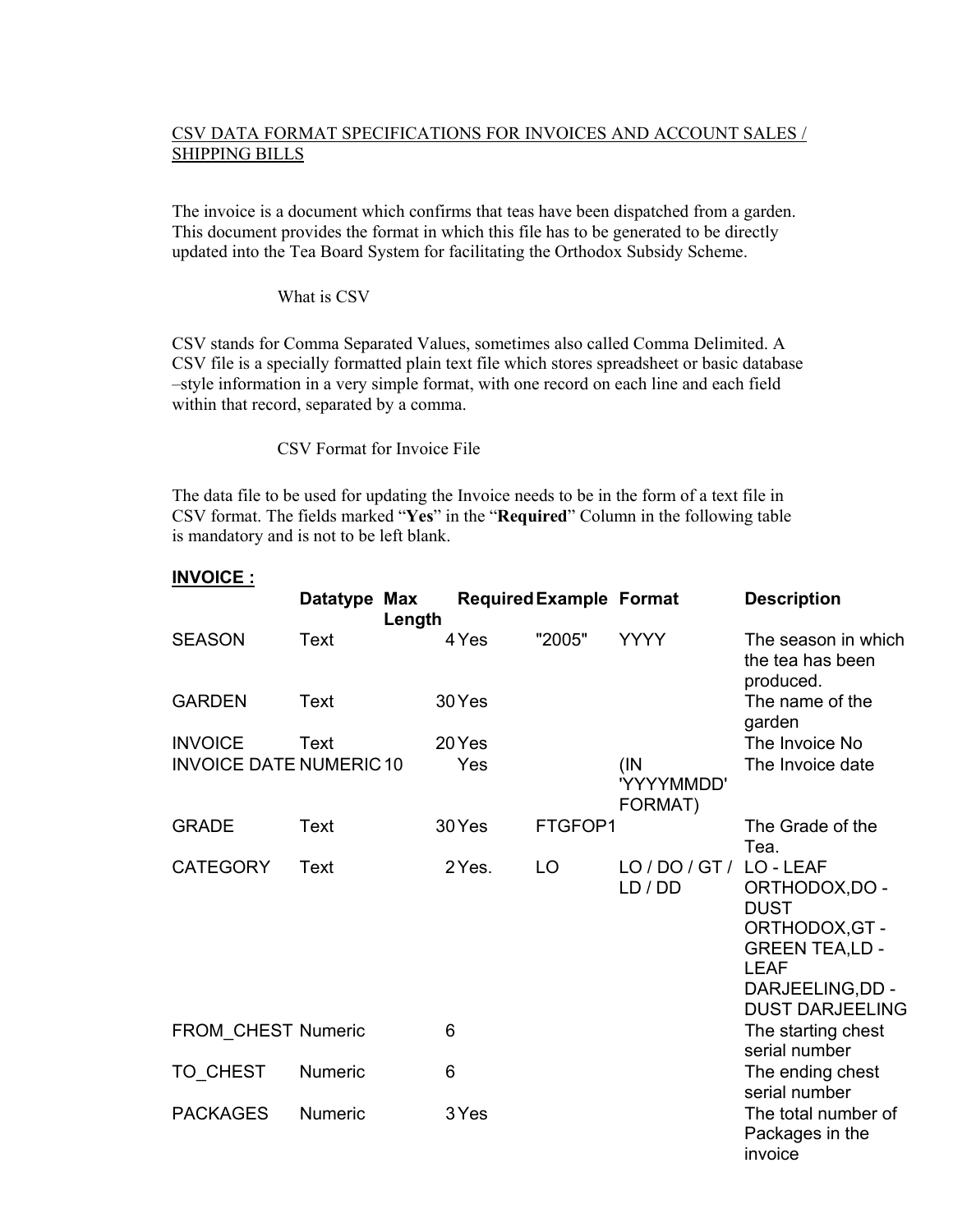| <b>INVOICE</b><br><b>WEIGHT</b>    | <b>Numeric</b> | 15.3 Yes |                               | The total weight of<br>the invoice.                                                        |
|------------------------------------|----------------|----------|-------------------------------|--------------------------------------------------------------------------------------------|
| <b>GATE PASS</b><br><b>NO</b>      | Text           | 10       |                               | The number<br>associated with the<br>tea consignment<br>leaving the factory.               |
| <b>GATE PASS</b><br><b>DATE</b>    | <b>Numeric</b> | 10       | (IN)<br>'YYYYMMDD'<br>FORMAT) | The date this<br>consignment leaves<br>the factory.                                        |
| <b>CLAIM</b><br><b>PERIOD FROM</b> | <b>Numeric</b> | 10 Yes   | (IN<br>'YYYYMMDD'<br>FORMAT)  | The starting date of<br>the period of claim                                                |
| <b>CLAIM</b><br>PERIOD TO          | <b>Numeric</b> | 10 Yes   | (IN)<br>'YYYYMMDD'<br>FORMAT) | The ending date of<br>the period of claim                                                  |
| <b>TMCO NO</b>                     | Text           | 20 Yes   |                               | The TMCO no as<br>given by Tea Board                                                       |
| <b>TYPE</b>                        | Text           | 1 Yes    | J/G/H/D                       | J - DARJEELING/ G<br>- GREEN TEA/H -<br>100% ORTHODOX/<br>$D - DUAL$<br><b>MANUFACTURE</b> |

# Note : **Dual manufacturers will have to submit sale disposal details in the format mentioned below**

The Account Sale / Shipping Bill Format

**A/C SALE :** 

| .                                             | Datatype Max   | Length         | <b>Required Example Format</b> |                       | <b>Description</b>                                                                                                                                 |
|-----------------------------------------------|----------------|----------------|--------------------------------|-----------------------|----------------------------------------------------------------------------------------------------------------------------------------------------|
| <b>SEASON</b>                                 | Text           | $\overline{4}$ |                                |                       |                                                                                                                                                    |
| <b>GARDEN</b>                                 | Text           | 30             |                                |                       |                                                                                                                                                    |
| <b>INVOICE</b>                                | Text           | 20             |                                |                       |                                                                                                                                                    |
| <b>INVOICE</b><br><b>DATE</b>                 | <b>NUMERIC</b> | 10             | (IN)                           | 'YYYYMMDD'<br>FORMAT) |                                                                                                                                                    |
| <b>GRADE</b>                                  | Text           | 30             |                                |                       |                                                                                                                                                    |
| <b>CATEGORY</b>                               | Text           | $\overline{2}$ |                                |                       | LO - LEAF<br>ORTHODOX, DO -<br><b>DUST</b><br>ORTHODOX, GT -<br><b>GREEN TEA,LD -</b><br><b>LEAF</b><br>DARJEELING, DD -<br><b>DUST DARJEELING</b> |
| A/C SALE /<br>SHIP BILL NO.                   | Text           | 20             |                                |                       |                                                                                                                                                    |
| A/C SALE /<br><b>SHIP BILL</b><br><b>DATE</b> | <b>Numeric</b> | 10             | (IN)                           | 'YYYYMMDD'<br>FORMAT) |                                                                                                                                                    |
| <b>PACKAGES</b>                               | <b>Numeric</b> | 3              |                                |                       |                                                                                                                                                    |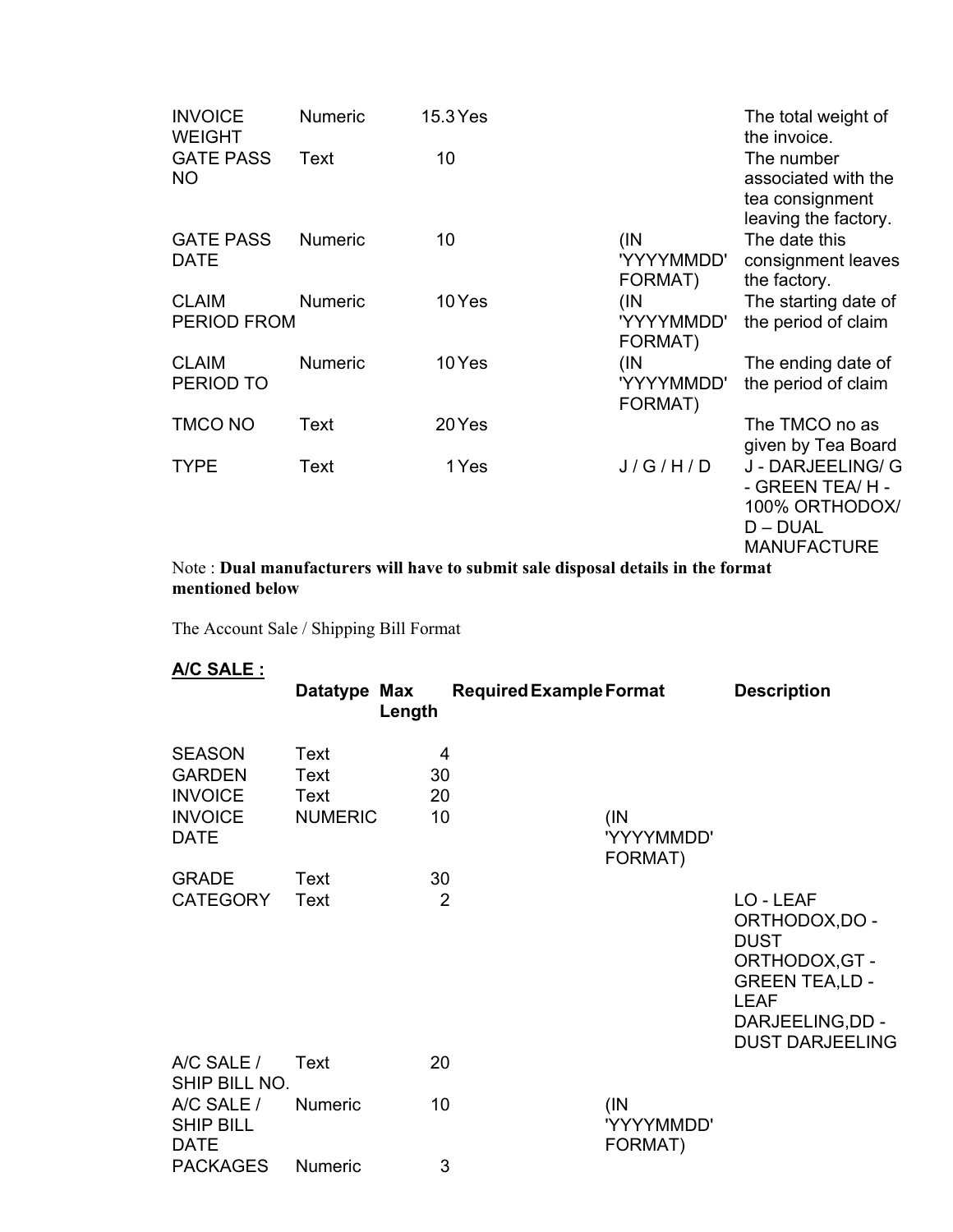| <b>WEIGHT</b>                 | <b>Numeric</b> | 15.3                               |   |       |                                                                                                                                                |
|-------------------------------|----------------|------------------------------------|---|-------|------------------------------------------------------------------------------------------------------------------------------------------------|
| <b>MODE OF</b><br><b>SALE</b> | Text           | 1                                  | A | A/E/M | A - THROUGH<br><b>REGISTERED</b><br>BROKER, E -<br><b>DIRECT EXPORT, M</b><br>- EXPORT<br><b>THROUGH</b><br><b>MERCHANT</b><br><b>EXPORTER</b> |
| <b>BROKER</b>                 | Text           | 20 IF MODE JT<br>OF SALE<br>IS 'A' |   |       |                                                                                                                                                |
| <b>CENTRE</b>                 | Text           | 20IF MODE<br>OF SALE<br>IS 'A'     |   |       |                                                                                                                                                |

• In case of Invoice CSV file name should be INVOICE.CSV

• In case of A/c Sale or Ship Bill CSV file name should be ACSALE.CSV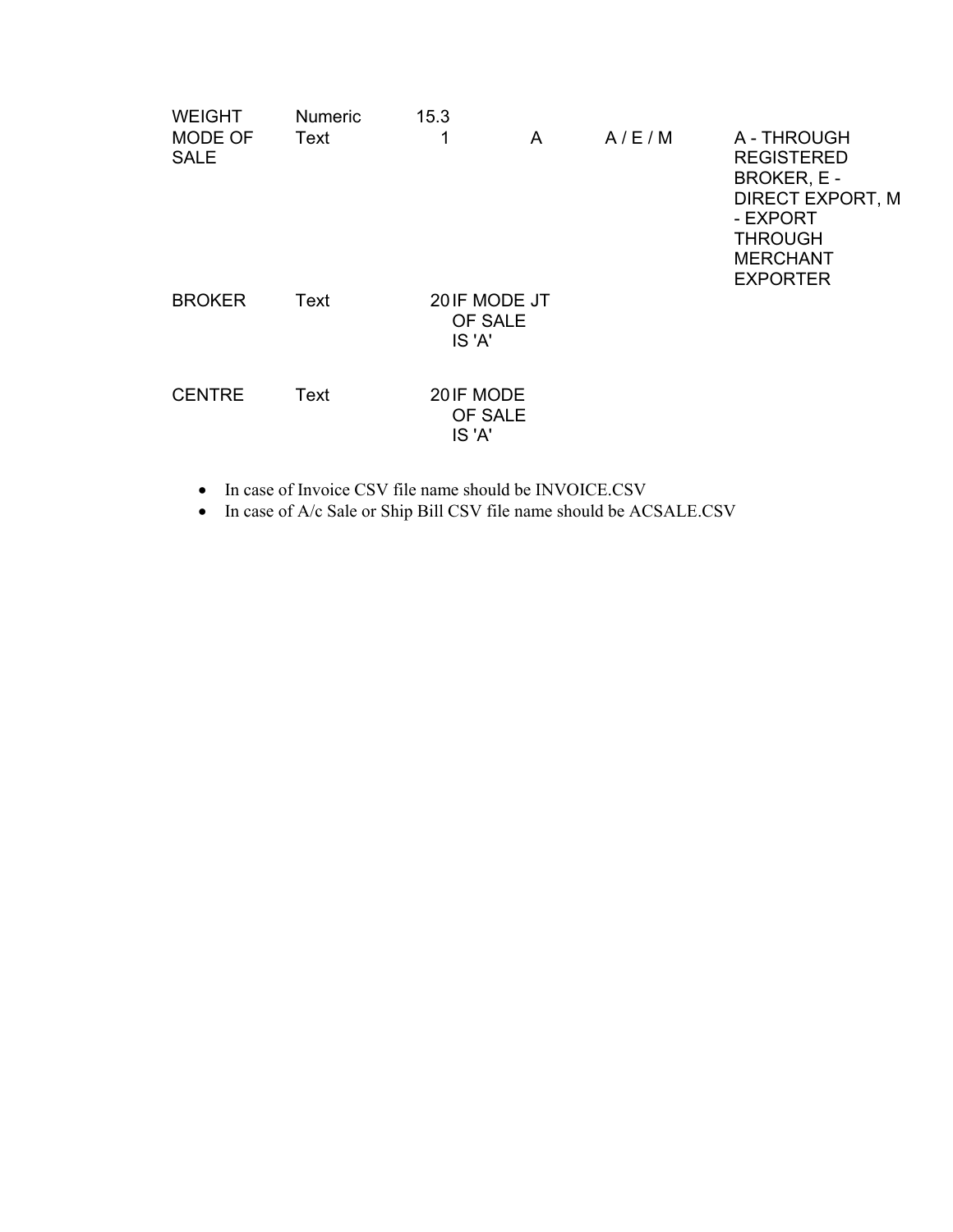# Annexure - I

# **Tea machinery items eligible for subsidy with purpose/specification**

| SI <sub>No</sub> | <b>Items</b>                                                                                                 | <b>Purpose/specification</b>                                                                                                                                                                                                                                                                                 |
|------------------|--------------------------------------------------------------------------------------------------------------|--------------------------------------------------------------------------------------------------------------------------------------------------------------------------------------------------------------------------------------------------------------------------------------------------------------|
| А.               | <b>INFRASTRUCTURE</b>                                                                                        |                                                                                                                                                                                                                                                                                                              |
| 1.               | Expansion of factory building                                                                                | Additional space for accommodating<br>New machinery to be installed.<br>Subsidy rate: 25% of actual cost<br>subject to a ceiling limit of Rs.50/- per<br>sq.ft. of super built area.                                                                                                                         |
| 2.               | Aluminium sheet roofs and<br>flooring.                                                                       | Improvement of hygiene & elimination<br>of dust and foreign materials to suit<br>ISO/HACCP/SQF<br>requirements.<br>Subsidy rate: 25% of actual material<br>cost only.                                                                                                                                        |
| 3.               | Sterilization<br>Chamber<br>with<br>Alcoholic<br>for<br>spray<br>tape<br>workers & visitors                  | Factory hygiene, Sterilization of<br>hands before entering into a tea<br>factory<br>to suit ISO/HACCP/SQF<br>requirements. Subsidy rate: 25% of<br>actual cost of<br>sterilization                                                                                                                           |
| В.               | <b>WITHERING</b>                                                                                             |                                                                                                                                                                                                                                                                                                              |
| 1                | Withering trough body and Air<br>transition passage with air<br>heating unit (Heater/Fan/Hot<br>air ducting) | For withering of green tea leaves.<br>Trough can be of steel construction or<br>combination<br>of<br>steel<br>and<br>brick<br>masonry, wood/fibre glass.<br>Rate:<br>25% of actual cost of equipments.<br>The actual cost of fabricated items<br>shall be limited to 25% of cost pre-<br>fixed by the Board. |
| $\mathbf{2}$     | Withering<br>fan<br>with<br>trough<br>motor                                                                  | To be fitted with withering trough for<br>proper withering.                                                                                                                                                                                                                                                  |
| 3                | Pest - O - Flash                                                                                             | To collect any insect present in<br>withering<br>maintain<br>room<br>hygienic<br>&<br>to<br>environment to suit ISO/HACCP/SQF<br>requirements. Rate: 25% of actual<br>cost of equipment.                                                                                                                     |
| 4                | Electronic<br>withering<br>monitoring & control system                                                       | On line moisture percentage<br>monitoring and auto control of<br>physical wither for improving quality<br>of withered leaves                                                                                                                                                                                 |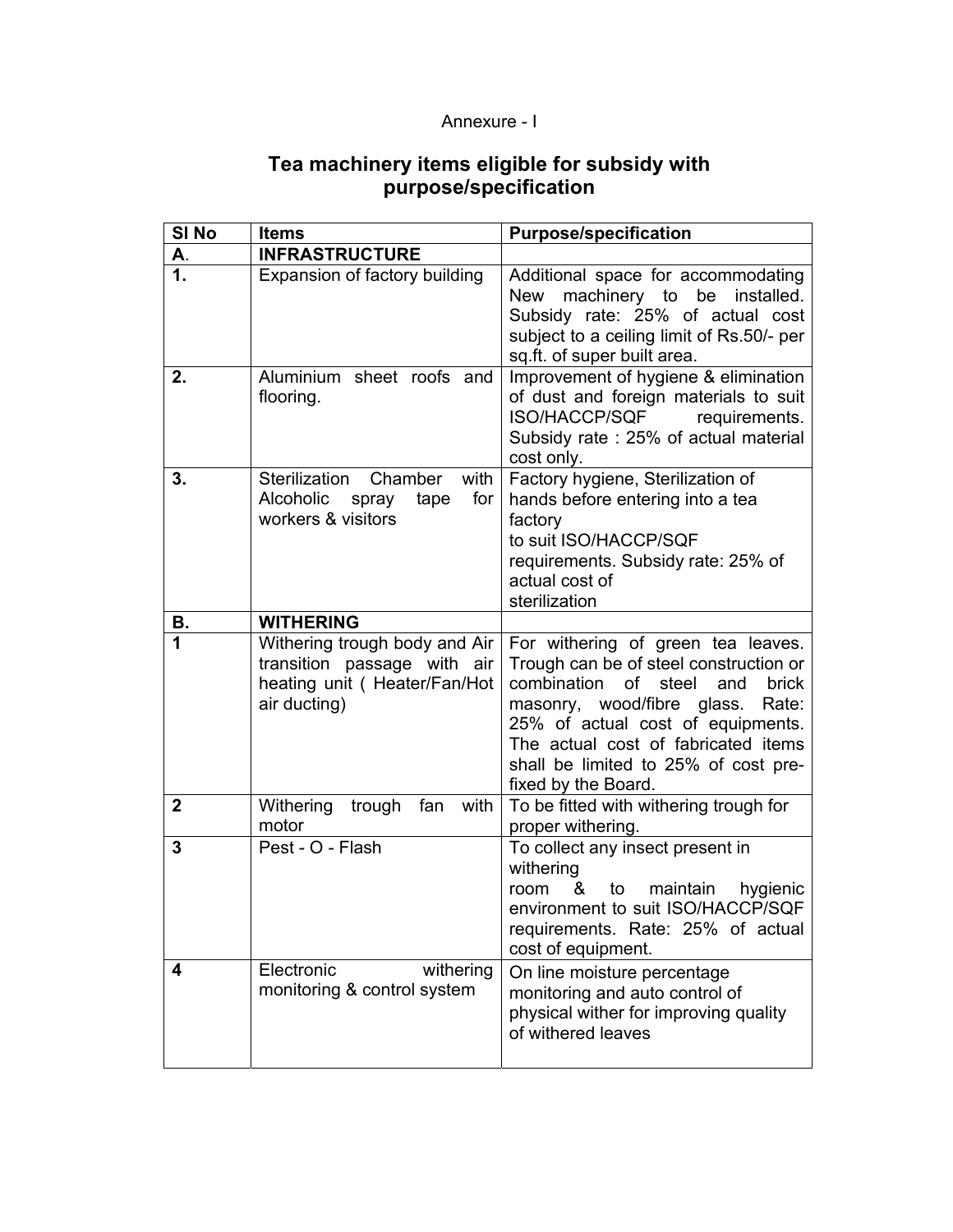| C              |                                                                                                                                                                                        | <b>ENZYME DE-ACTIVATION FOR GREEN TEA MANUFACTURE</b>                                                                                                                                                                        |
|----------------|----------------------------------------------------------------------------------------------------------------------------------------------------------------------------------------|------------------------------------------------------------------------------------------------------------------------------------------------------------------------------------------------------------------------------|
| 1              | Stream roaster for green tea<br>with or without Boiler                                                                                                                                 | SS drum with steam inlet & exhaust<br>facility to enhance hygiene & quality<br>improvement                                                                                                                                   |
| $\mathbf{2}$   | Leaf cooling trough with fan                                                                                                                                                           | Steel and brick masonry<br>construction/or fully steel construction<br>complete with axial flow fan for even<br>and faster cooling of roasted leaf and<br>improved quality of tea                                            |
| D              | <b>ROLLING - ORTHODOX and CTC</b>                                                                                                                                                      |                                                                                                                                                                                                                              |
| 1              | Leaf cleaning sifter                                                                                                                                                                   | SS Food grade painted perforated<br>sheet/Mesh                                                                                                                                                                               |
| $\mathbf{2}$   | Rotorvane/BLC                                                                                                                                                                          | To have better crush and curl of tea<br>leaves before putting into CTC to<br>improve quality of tea.                                                                                                                         |
| 3              | Rolling tables - All sizes<br>(Batch or Continuous)                                                                                                                                    | Roll of tea leaves for rapid rupture of<br>cells and oxidation, subsidy $@$ 40%<br>of the unit cost                                                                                                                          |
| 4              | <b>Roller Pressure Automation</b><br>Device                                                                                                                                            | To facilitate programmed start, stop &<br>pressure application, sequence,<br>intensity and period for having more<br>flexibility to adopt in different<br>conditions and improve quality,<br>subsidy @ 40% of the unit cost. |
| 5              | CTC machine including SS<br>segments on cutting rollers,<br>food grade belts.                                                                                                          | For crushing, tearing and curling                                                                                                                                                                                            |
| 6              | CTC cooling system                                                                                                                                                                     | To avoid heating of rollers during the<br>process of manufacturing. This is a<br>part of ISO/ HACCP/ SQF<br>requirement.                                                                                                     |
| $\overline{7}$ | Rolled leaf sifter / Googie (for<br>orthodox) (for CTC)                                                                                                                                | SS food grade block / perforated<br>sheet/mesh, subsidy @40% to the<br>perforated ghoogi to be used for<br>orthodox purpose                                                                                                  |
| 8              | Auto weigh feeder unit for<br>Rotorvane / Tea Roller                                                                                                                                   | On-line control of feed rate to pre set<br>one. It helps in keeping the<br>productivity output in control.                                                                                                                   |
| 9              | <b>Electronic Room</b><br>Humidification and control<br>system equipment - chilling<br>plant, electronic heating plant,<br>water atomizer / sprayer,<br>water purification system etc. | Electronic or mechanical Installed<br>facility for air changes and auto<br>control of DB & RH of air to set level<br>for rapid and even fermentation.                                                                        |
| 10             | <b>Rubber tiered Food Grade</b><br>Stainless steel trolley in place<br>of conveyors                                                                                                    | To carry tea from rolling room to<br>fermenting room to suit ISO/HACCP<br>/SQF requirements                                                                                                                                  |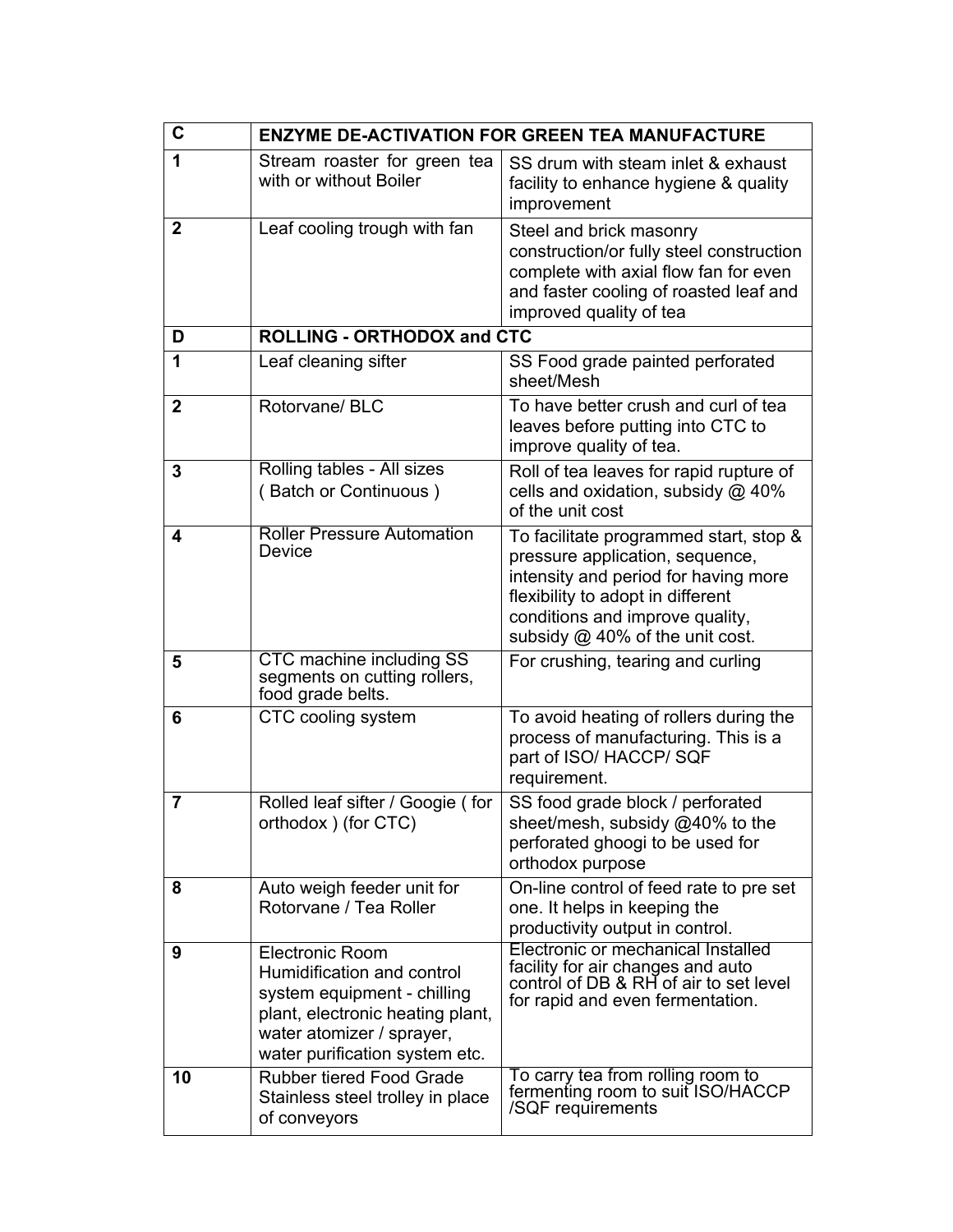| E            | <b>FERMENTATION</b>                                                                                                             |                                                                                                                                                                                                                                                                                                                                                                                             |
|--------------|---------------------------------------------------------------------------------------------------------------------------------|---------------------------------------------------------------------------------------------------------------------------------------------------------------------------------------------------------------------------------------------------------------------------------------------------------------------------------------------------------------------------------------------|
| 1            | Up gradation of existing floor<br>fermenting area/extension of floor<br>fermenting area                                         | Laying of new layer on existing<br>floor or extending floor space for<br>fermentation (including hygienic<br>Paint) for improving quality of tea.<br>Subsidy rate: 25% of actual cost<br>subject to a ceiling limit of Rs.<br>25/- per sq.ft for upgrading the<br>existing floor and 25% of actual<br>cost subject to a ceiling limit of<br>Rs. 50/- per sq.ft for extended<br>floor space. |
| $\mathbf{2}$ | Continuous fermenting machine<br>(CFM) with humidification system                                                               | On line process for controlled<br>fermentation. Also helps to<br>reduce manual handling which<br>suits<br>ISO/HACCP/SQF requirements.                                                                                                                                                                                                                                                       |
| 3            | Food grade stainless steel sheet on<br>fermenting beds                                                                          | To avoid microbial build up in<br>fermenting room. This is as per<br>ISO/HACCP/SQF requirements.<br>Subsidy rate: 25% of actual<br>material cost only                                                                                                                                                                                                                                       |
| F            | <b>DRYING</b>                                                                                                                   |                                                                                                                                                                                                                                                                                                                                                                                             |
| 1            | Conventional tray chain circuit drier<br>with or without air heater unit                                                        | For more even & uniform drying<br>of fermented teas. Subsidy<br>@40% to the unit cost if used for<br>orthodox manufacturing                                                                                                                                                                                                                                                                 |
| $\mathbf{2}$ | Fluid bed drier with or without air<br>heater unit                                                                              | For even & rapid drying with<br>higher output and elimination of<br>fluffy teas.                                                                                                                                                                                                                                                                                                            |
| G            | <b>CLEAING &amp; SORTING</b>                                                                                                    |                                                                                                                                                                                                                                                                                                                                                                                             |
| 1            | Fibre extractors,<br>Sorters/grader/cleaner of all<br>types                                                                     | Elimination of fibre from made<br>tea. Sorting and grading of made<br>tea. Subsidy @40% will be<br>allowed for Myddleton and Arnot<br>Sorters.                                                                                                                                                                                                                                              |
| $\mathcal P$ | Camera sorter, Colour stalk<br>separator/ electronic cleaning<br>machine                                                        | Sorting & cleaning of made tea,<br>subsidy @ 25% of the unit cost                                                                                                                                                                                                                                                                                                                           |
| 3            | Winnower/Java tunnel                                                                                                            | Elimination of dust and lighter<br>particles to produce cleaner and<br>better tea.<br>Fabricated item: Subsidy shall be<br>limited to 25% of cost pre-fixed by<br>the Board                                                                                                                                                                                                                 |
| 4            | Dust cum fibre extraction system of<br>sorting equipment comprising of<br>fan, ducts/hoods and bag<br>filter/cyclone collectors | Elimination of dust from sorting<br>room which helps in obtaining<br>cleaner and better teas, value<br>added teas                                                                                                                                                                                                                                                                           |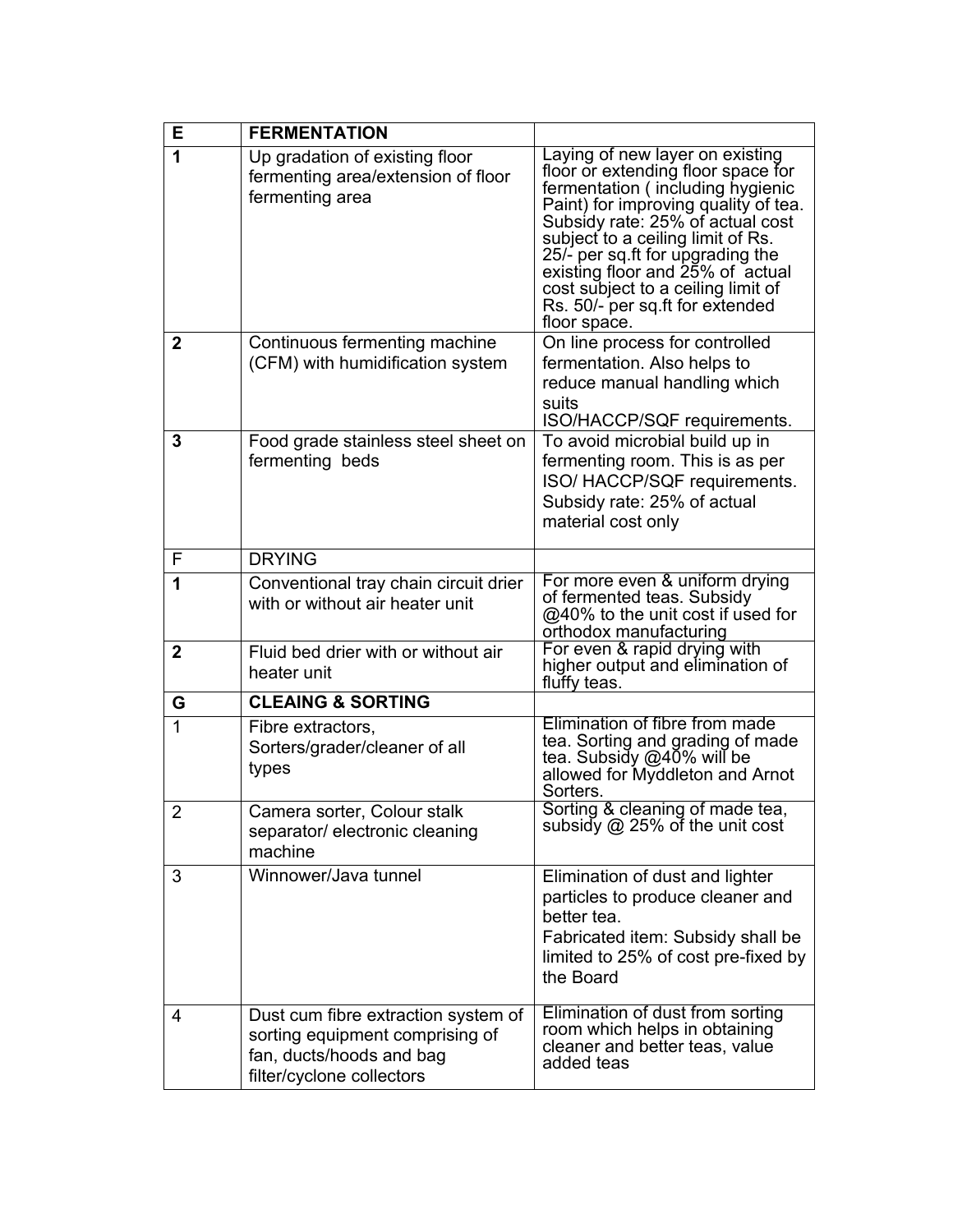| H              | <b>STORAGE BLENDING &amp; PACKING</b>                                                                                                                                                                         |                                                                                                                                                                                                    |
|----------------|---------------------------------------------------------------------------------------------------------------------------------------------------------------------------------------------------------------|----------------------------------------------------------------------------------------------------------------------------------------------------------------------------------------------------|
| $\mathbf 1$    | Tea packing table                                                                                                                                                                                             | Packing of consumer packs. An<br>ISO/HACCP/SQF mandatory<br>requirement                                                                                                                            |
| 2              | AC Plant for packing unit                                                                                                                                                                                     | To avoid loss of quality due to<br>exposure to moisture,<br>microbial build up & to<br>maintain a sterile and<br>hygienic environment to<br>pack teas. An ISO/ HACCP/ SQF<br>mandatory requirement |
| 3              | Dehumidification system of storage<br>bins<br>complete with fan, heating element,<br>ducting, controller etc.                                                                                                 | To keep the room moisture free                                                                                                                                                                     |
| 4              | Vacuum packing machine                                                                                                                                                                                        | For air tight packing of tea rapidly<br>& economically                                                                                                                                             |
| 5              | Tea Blending equipment<br>comprising of bag<br>opening/chest slitting system of tea<br>received through bags/chests and<br>stainless steel blending drum &<br>accessories, conveyors, dust.<br>collector etc. | Rapid handling of teas after<br>receiving, saving of extra man<br>power, effective blending of clean<br>teas                                                                                       |
| 6              | Stainless steel storage bin                                                                                                                                                                                   | For preserving the quality of tea -<br>avoid chance of moisture and<br>microbial build-up                                                                                                          |
| $\overline{7}$ | Bulk packing machinery for packing<br>in chests, gunny bags or paper<br>sacks                                                                                                                                 | To pack teas rapidly &<br>economically.                                                                                                                                                            |
| 8              | Cartoon/pouch packing machine                                                                                                                                                                                 | Automatic and precise packing in<br>hygienic condition                                                                                                                                             |
| 9              | Tea bagging machine                                                                                                                                                                                           | -do- (Import of 2nd hand tea<br>bagging machine is allowed)                                                                                                                                        |
| 10             | Magnetic drum complete with<br>ferrous filing<br>collector                                                                                                                                                    | Removal of iron particles from tea                                                                                                                                                                 |
|                | <b>INSTANT TEA PROCESSING MACHINERY</b>                                                                                                                                                                       |                                                                                                                                                                                                    |
|                | All machinery viz. Extractor,<br>centrifuge, evaporator, spray drier,<br>chilling section, g.l.sifter, mixer,<br>pump and boiler                                                                              |                                                                                                                                                                                                    |
| J              | <b>ACCESSORIES FOR EQUIPMENT AND PROCESS</b>                                                                                                                                                                  |                                                                                                                                                                                                    |
| (i)            | Air heating (for drying & withering)                                                                                                                                                                          |                                                                                                                                                                                                    |
| 1              | Solid fuel/liquid/gas/electronic<br>heaters/boilers/ Chimney for<br>exhaust                                                                                                                                   | To have continuous even<br>generation of heat required<br>during the manufacturing<br>process.                                                                                                     |
| $\overline{2}$ | Chain grate stoker for existing coal<br>heaters                                                                                                                                                               | For efficient use of coal                                                                                                                                                                          |
| 3              | Economizer unit for air pre heating<br>for existing coal heaters                                                                                                                                              | Better and economic combustion<br>of coal                                                                                                                                                          |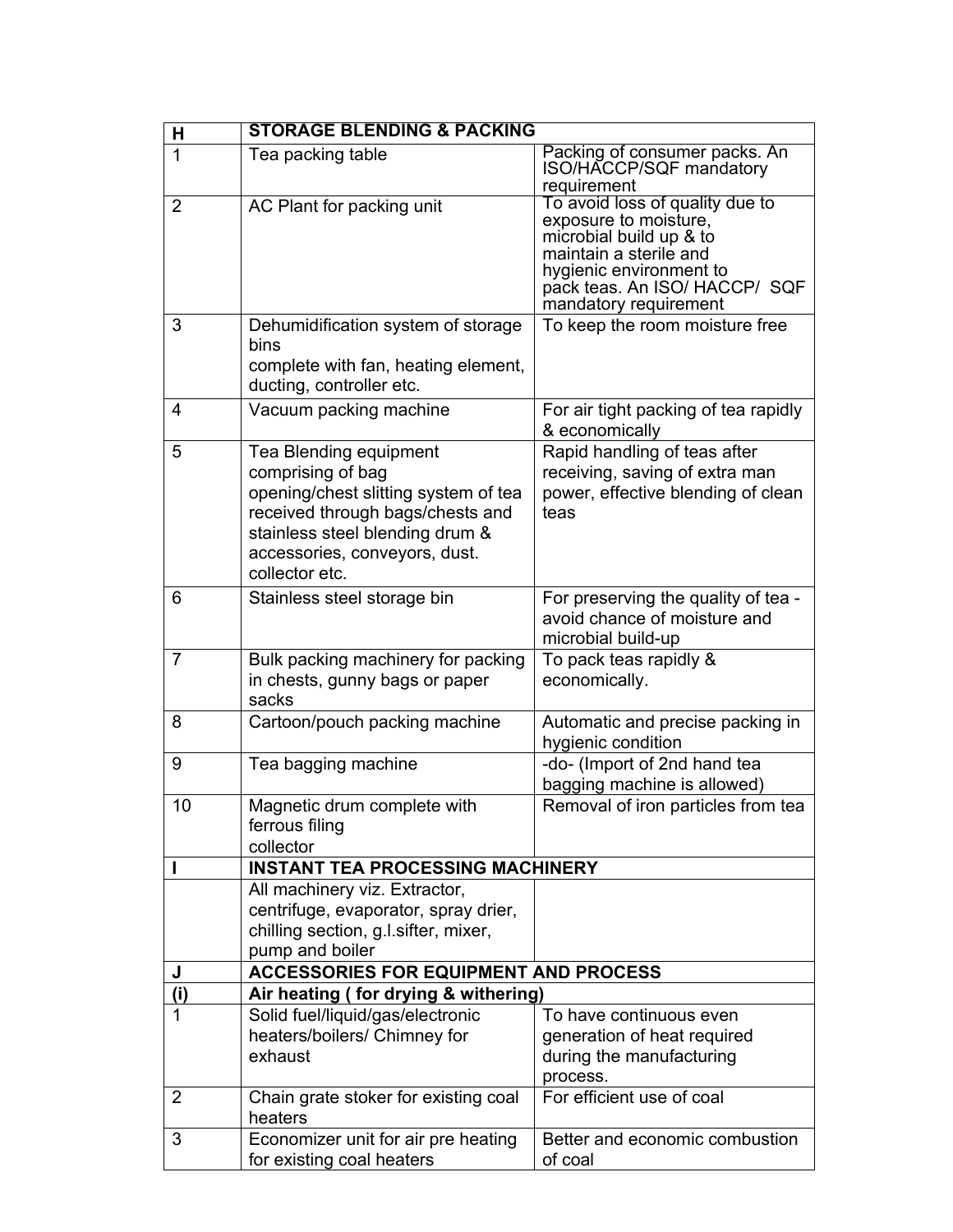| $\overline{4}$ | Auto fuel feed controller unit for air<br>heaters                                                                                                                              | Precise and economic control of<br>fuel intake                                                                                                                                |
|----------------|--------------------------------------------------------------------------------------------------------------------------------------------------------------------------------|-------------------------------------------------------------------------------------------------------------------------------------------------------------------------------|
| 5              | PL control system                                                                                                                                                              | Reduction of fuel cost                                                                                                                                                        |
| 6              | Heat balance controller for indirect<br>Furnaces (Boiler / air heater)                                                                                                         | Controlling range of heat required<br>for furnaces                                                                                                                            |
| (ii)           | <b>Steam washer</b>                                                                                                                                                            |                                                                                                                                                                               |
|                | Electrical/gas/oil fired (Non IBR low<br>capacity)                                                                                                                             | To Reduce microbial build-up in<br>the rolling and fermenting rooms.                                                                                                          |
| (iii)          | Leaf handling/conveying                                                                                                                                                        |                                                                                                                                                                               |
| 1              | Overhead leaf conveying system in<br>tea factory from withering trough to<br>dispatch of made tea complete with<br>drive unit, basket hooks, hangers<br>(Mono-rail, rope belt) | For minimizing handling of tea<br>eliminate leaf damage,<br>contamination during processing<br>and saving of man days.                                                        |
| $\overline{2}$ | Light weight ropeway                                                                                                                                                           | To avoid delay in leaf reaching<br>factory and thereby improve the<br>quality of leaf to be<br>manufactured.                                                                  |
| 3              | Lift/elevator                                                                                                                                                                  | Carrying of green leaves to the<br>withering troughs located in 1st,<br>2nd or 3rd floor to reduce<br>damage of leaf<br>quality where conveyor system is<br>not in existence. |
| 4              | Food grade plastic crates/<br>containers                                                                                                                                       | For transporting fresh green<br>leaves in tea factory where<br>overhead conveyor is not in<br>existence.                                                                      |
| (iv)           | <b>Heat insulation</b>                                                                                                                                                         |                                                                                                                                                                               |
|                | Air curtains                                                                                                                                                                   | For controlling tea movements<br>between different departments of<br>tea factory. An ISO/HACCP/SQF<br>mandatory requirement                                                   |
| (v)            | <b>Floor cleaning</b>                                                                                                                                                          |                                                                                                                                                                               |
| 1              | Floor scrubber                                                                                                                                                                 | To keep the floor clean and free<br>from bacteria and microbes. An<br>ISO/HACCP /SQF requirement                                                                              |
| $\overline{2}$ | Pressure jet water jump                                                                                                                                                        | Cleaning of machinery where<br>hands cannot reach. An ISO/<br>HACCP/ SQF requirement                                                                                          |
| 3              | Silica Gel Screen                                                                                                                                                              | For placing in air bulking<br>chamber windows to provide<br>dehumidified fresh air to<br>withering troughs                                                                    |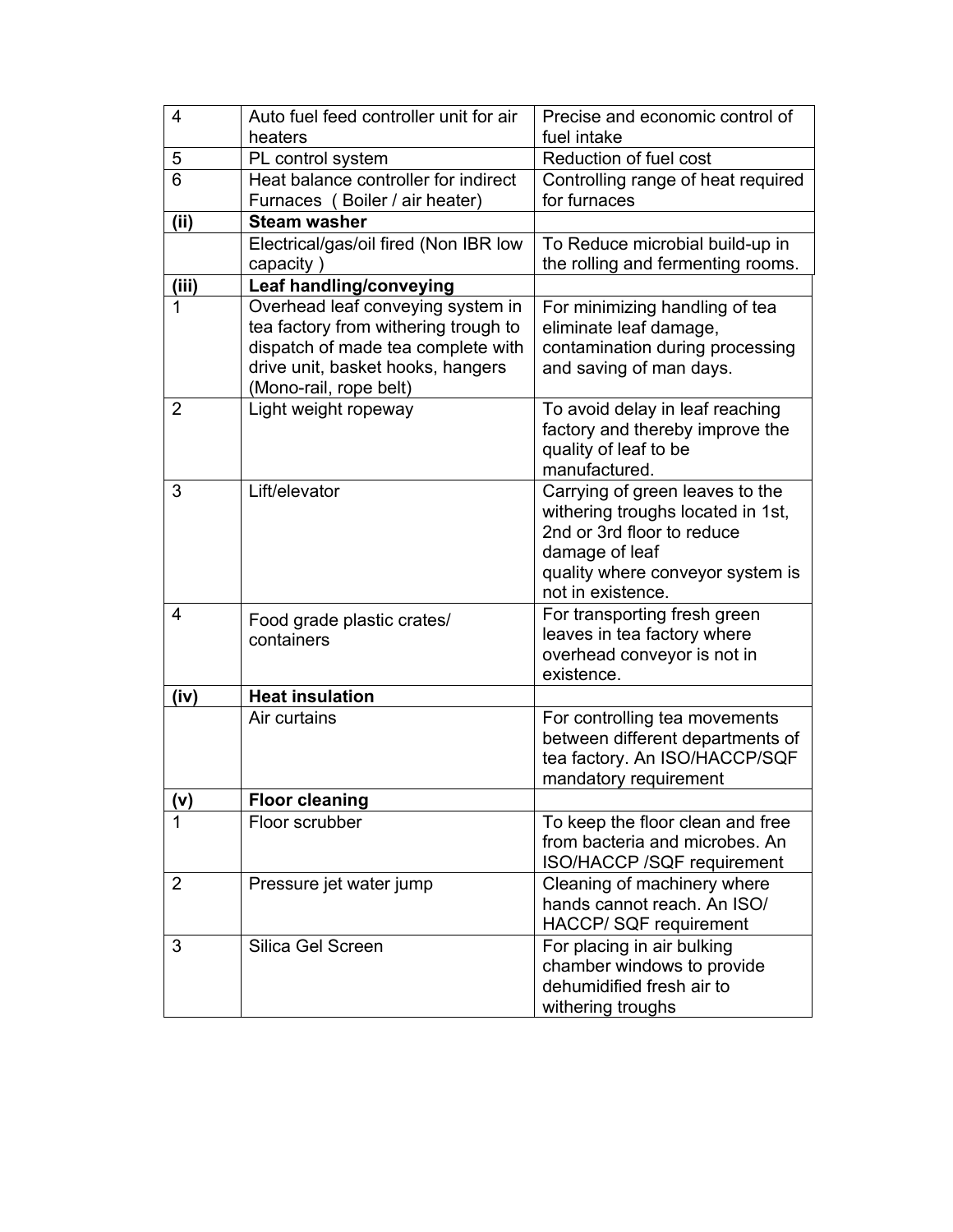| 4              | Exhaust fan                                                                                                                     | To improve circulation of<br>fresh air in tea factory for<br>maintaining ambient<br>temperature                                                               |
|----------------|---------------------------------------------------------------------------------------------------------------------------------|---------------------------------------------------------------------------------------------------------------------------------------------------------------|
| (vi)           | <b>Quality Control</b>                                                                                                          |                                                                                                                                                               |
| 1              | Measuring & testing instruments (<br>precision moisture meter, density meter,<br>infra-red meter, anemometer etc)               | For assessment and<br>improvement in the quality<br>of tea. An ISO/HACCP/<br>SQF requirement                                                                  |
| $\overline{2}$ | Magnetic cleaning machine and bar<br>magnets                                                                                    | Removal of iron filings<br>from tea.                                                                                                                          |
| (vii)          | <b>Electrical items</b>                                                                                                         |                                                                                                                                                               |
| 1              | Motors, starters, control panel to be fitted<br>with machinery / conveyors but without<br>cost of cable/wire/ labour charges    | To meet the electrical<br>requirement of tea factory<br>and running of the<br>machines economically<br>with power saving devices.                             |
| $\overline{2}$ | Special lights with acrylic covers                                                                                              | To avoid shattering of<br>glass and mixing with tea.<br>An ISO/ HACCP/ SQF<br>requirement                                                                     |
| K              | <b>ENERGY (ELECTRICAL POWER GENERATION)</b>                                                                                     |                                                                                                                                                               |
| 1              | Generator / Alternator Automatic step<br>voltage regulator with OLTC fitted<br>transformer                                      | To Supplement grid<br>power, For Regulating<br>voltage of power flow to<br>the factory.                                                                       |
| $\overline{2}$ | Micro & Mini Hydel project                                                                                                      | Utilization of natural<br>resources-generation of<br>power from available water<br>resources which is<br>environment friendly                                 |
|                | <b>Workshop machinery</b>                                                                                                       |                                                                                                                                                               |
|                | Chasing/ Milling/ Inspection Bench/Tool<br>and<br>Cutter grind machine/Milling cum-<br>Grooving machines, digital read out unit | Up gradation of CTC<br>segments                                                                                                                               |
| M              | <b>GENERAL REQUIREMENT</b>                                                                                                      |                                                                                                                                                               |
| 1              | Computers and other accessories                                                                                                 | Maintaining records for<br>proper analysis and<br>research<br>to improve quality of green<br>leaf and tea manufactured.<br>An ISO/ HACCP/ SQF<br>requirement. |
| $\overline{2}$ | 3M Food grade Floor mat                                                                                                         | To eliminate entry of<br>foreign particles dusts etc<br>through feet. An ISO/<br>HACCP/ SQF requirement                                                       |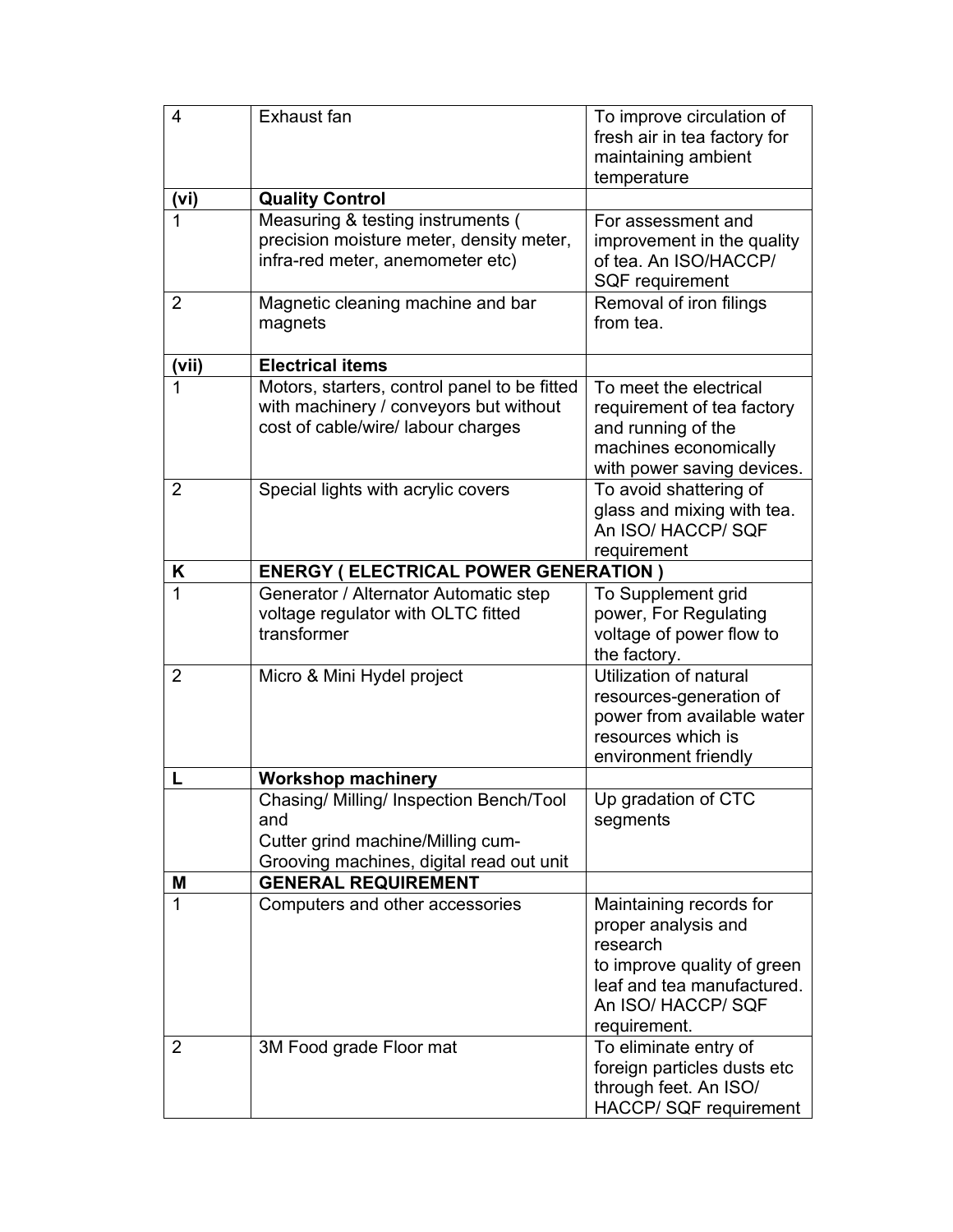Note:

1. The grant of subsidy @ 25% of the unit cost shall include the basic price, all taxes, duties, Govt. levies, packing, transportation, transit insurance, octroi charges and installation and commissioning charges.

2. Items listed above would cover all types of machinery and equipment of different makes and specifications available in the market.

3. A tea packaging unit may consist of tea blending unit and also all three types of packaging systems i.e. (a) bulk packing in tea chests, gunny bags/paper sacks, (b) pouch packing machinery consisting of FFS machines (from-fill seal) in different sizes of poly packs or / and (c) tea bagging machine (small scale or large scale) or alternatively it may consist of the blending unit and any one or two of the above stated packaging system.

|                         | SI no   Machinery Item    | <b>Construction</b><br>$Cost \mid$ | Subsidy payable     |
|-------------------------|---------------------------|------------------------------------|---------------------|
|                         |                           | (Maximum<br>limit)<br>for          | @ 25% of actual     |
|                         |                           | undertaking<br>the                 | cost subject to     |
|                         |                           | activity                           | ceiling limit of RS |
| 1.                      | Withering                 |                                    |                     |
| 1(a)                    | Civil work if done to     | Rs.200.00 per Sq. ft.              | 50.00               |
|                         | create additional space   |                                    |                     |
|                         | for<br>accommodating      |                                    |                     |
|                         | withering                 |                                    |                     |
|                         | troughs                   |                                    |                     |
| 1 <sub>(b)</sub>        | Fabrication/ construction |                                    |                     |
|                         | withering<br>trough<br>of |                                    |                     |
|                         | complete with<br>weld     |                                    |                     |
|                         | mesh, netlon<br>and       |                                    |                     |
|                         | transition duct without   |                                    |                     |
|                         | fan, motor, starter etc.  |                                    |                     |
| (i)                     | Made of brick             | Rs.80.00 Per sq. ft.               | 20.00               |
| (ii)                    | Made of mild steel        | Rs.100.00 Per sq. ft.              | 25.00               |
| (iii)                   | Made of wood              | Rs.200.00 Per sq. ft.              | 50.00               |
| (iv)                    | Made of fibre glass       | Rs.350.00 Per sq. ft.              | 87.50               |
| $\overline{2}$          | Hot air insulated ducting | Rs.125.00 Per cft.                 | 31.25               |
|                         | for withering             |                                    |                     |
| 3                       | Chimney                   | Rs.250.00 Per cft.                 | 62.50               |
| $\overline{\mathbf{4}}$ | Googie sifter             | Rs.300.00 Per cft.                 | 75.00               |
| 5                       | Java tunnel/ winnower     | Rs.40,000.00 Per unit              | 10,000.00           |
|                         | (minimum 200 kg/ hour     |                                    |                     |
|                         | capacity)                 |                                    |                     |
| 6                       | Stainless steel storage   | Rs.200.00 Per cft.                 | 50.00               |
|                         | bin                       |                                    |                     |

# Annexure - 1A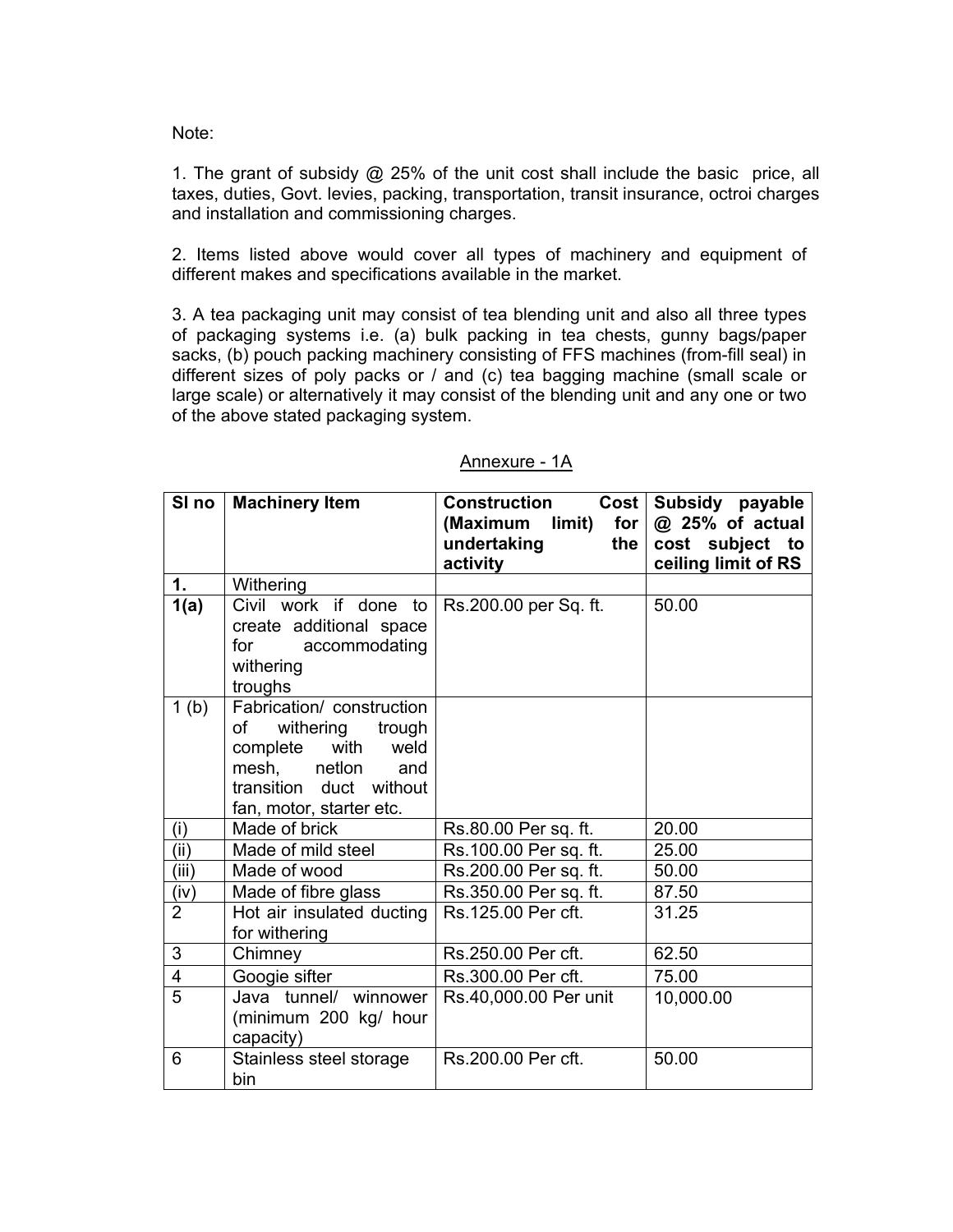#### **Annexure-II**

# Application Covering Letter - Tea Machinery related activity- (in Company letter head)

To

Tea Board **Dated: Dated: Dated: Dated: Dated: Dated: Dated: Dated: Dated: Dated: Dated: Dated: Dated: Dated: Dated: Dated: Dated: Dated: Dated: Dated: Dated: Dated: Dated: Date** 

Sub : Application for subsidy unter Tea Quality Upgradation and Product **Diversification** 

Scheme A/C \_\_\_\_\_\_\_\_\_\_\_\_\_\_\_\_\_\_\_\_\_\_\_\_\_\_\_\_\_\_\_\_\_\_(BLF)

Sir,

I/We propose to avail subsidy under "Tea Quality Upgradation and product Diversification Scheme" on account of our above tea garden /BL Factory /Cooperative factor/Govt. undertaking and submit herewith an application for subsidy amount of Rs………….. for the purpose, in the prescribed form.

I/We have read and understood all the terms and conditions of the scheme and I/We hereby agree to abide by all the terms and conditions.

I/We hereby declare that I/We are not a defaulter under any of the loan schemes of the Board. I/We hereby declare that I/We are not a defaulter against provident fund dues of our employees.

I/We hereby enclose the following documents in support of the application:

(a) Copy of the registration certificate obtained from the Licensing Authority of Tea Board. For New factories by small growers, proof of seeking registration from licensing authority of the Board to be enclosed.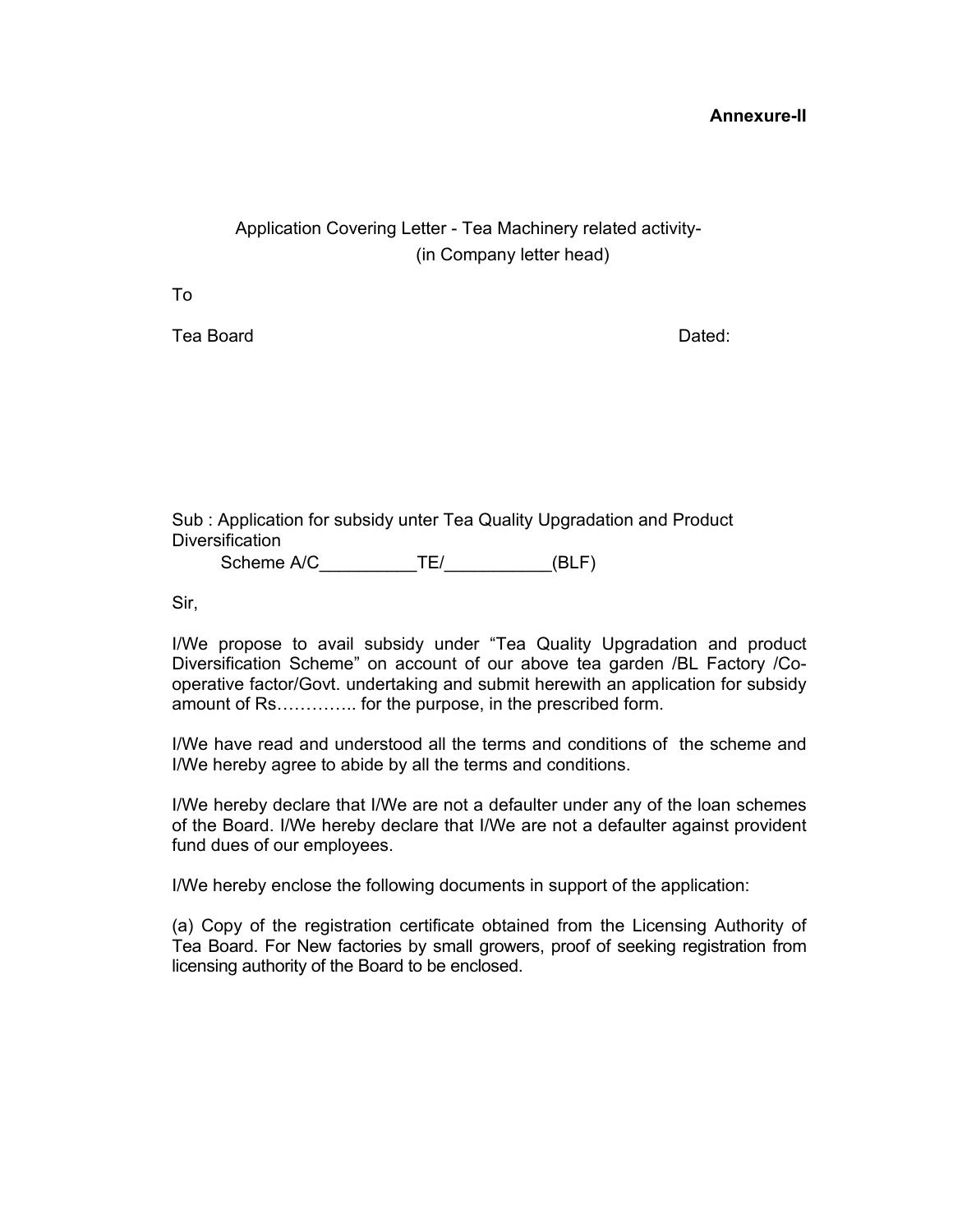(b) Current quotation in original/copy obtained form the suppliers approved by Tea Board

(c) Current quotation obtained from civil engineer, chartered engineer along-with a site plan of plinth area duly certified by the civil engineer, chartered engineer for fabrication of withering/cooling trough/fermenting floor, as the case may be (applicable if such activity is proposed in the application).

(d) Copy of the tie up arrangement for the credit facility with any scheduled bank/recognized financial institution in case the proposed activity is credit linked.

(e) Audited profit & loss account and balance sheet for the last financial year

(f) Declaration that the applied machinery item(s) is/are not covered under EPCG scheme.

(g) Declaration that the Company is not availing the benefit under Section 33AB of the Income Tax Act.

Yours faithfully,

Signature ---------------------------

Name -------------------------------

Designation ----------------------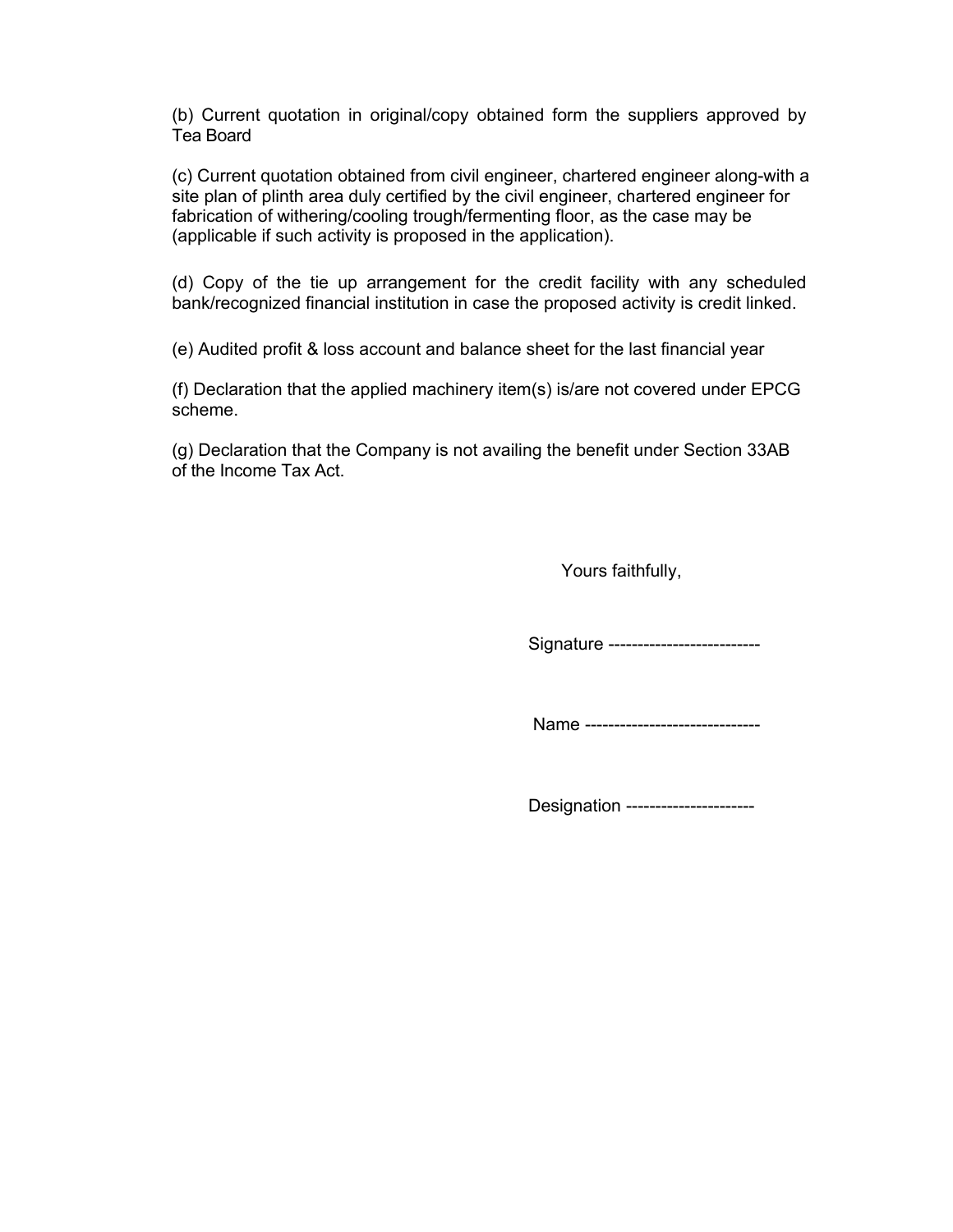# **APPLICATION FORM**

(for factory modernization/value addition activity) (Particulars asked for herein should be furnished in respect of tea factory to which the application relates)

| SI | <b>Particulars</b>                                                                                     | Space to be filled in by the            |
|----|--------------------------------------------------------------------------------------------------------|-----------------------------------------|
| no |                                                                                                        | applicant                               |
|    | 1. Accounting year of application                                                                      |                                         |
|    | 2. Area under tea in Ha at the time of application.                                                    |                                         |
|    | (applicable for estate factory)                                                                        |                                         |
| B  | Location and ownership                                                                                 |                                         |
|    |                                                                                                        |                                         |
|    | 1. Name of the tea factory                                                                             |                                         |
|    | 2. State whether estate/bought leaf/ co-operative<br>tea factory/ micro mini factory by small growers/ |                                         |
|    | 100% orthodox factory/ blending packaging unit                                                         |                                         |
|    | 3. Registration no. Under Tea Marketing Control                                                        |                                         |
|    | Order.2003 (for new micro mini factories by small                                                      |                                         |
|    | growers a copy or proof of the application to the                                                      |                                         |
|    | Licensing authority of the Board to be enclosed)                                                       |                                         |
|    | 4. Registration no. of the TE, if estate factory                                                       |                                         |
|    | Please attach copy of the letter obtained from                                                         |                                         |
|    | Board's Licensing Branch in<br>support<br>оf                                                           |                                         |
|    | registration.                                                                                          |                                         |
|    | (i) Name & address of the owner(s) with<br>4.                                                          |                                         |
|    | telephone nos., Fax nos., e-mail nos. etc.                                                             |                                         |
|    |                                                                                                        |                                         |
|    | address of<br>Name<br>&<br>(ii)<br>any other<br>tea                                                    |                                         |
|    | factory/blending-packaging unit belonging to the                                                       |                                         |
|    | same owner                                                                                             |                                         |
|    | 5. Location of the tea factory/unit                                                                    |                                         |
|    |                                                                                                        |                                         |
|    | (i) Nearest post office                                                                                |                                         |
|    | (ii) Nearest railway station                                                                           |                                         |
|    | (iii) Nearest trunk road                                                                               |                                         |
|    | (iv) Nearest airport                                                                                   |                                         |
|    | (v) Revenue district                                                                                   |                                         |
|    | (vi) State                                                                                             |                                         |
|    | 1. State the source of mobilization of fund for                                                        | Financial institutes/own                |
|    | which subsidy has been applied for.                                                                    | (Please tick mark source of<br>funding) |
|    |                                                                                                        | Yes/No (Mark tick)                      |
|    | 2. Please state if any of the applied items are                                                        |                                         |
|    | proposed to be imported under the Export                                                               |                                         |
|    | Promotion Capital Goods Import (EPCG) scheme                                                           |                                         |
|    | Please submit a declaration                                                                            |                                         |
|    | 3. Please state whether you are availing the                                                           | Yes/No (Mark tick)                      |
|    | benefit, under Tea Development Account                                                                 |                                         |
|    | Scheme, 2001 framed under section 33AB of                                                              |                                         |
|    | Income Tax Act. Please submit a declaration                                                            |                                         |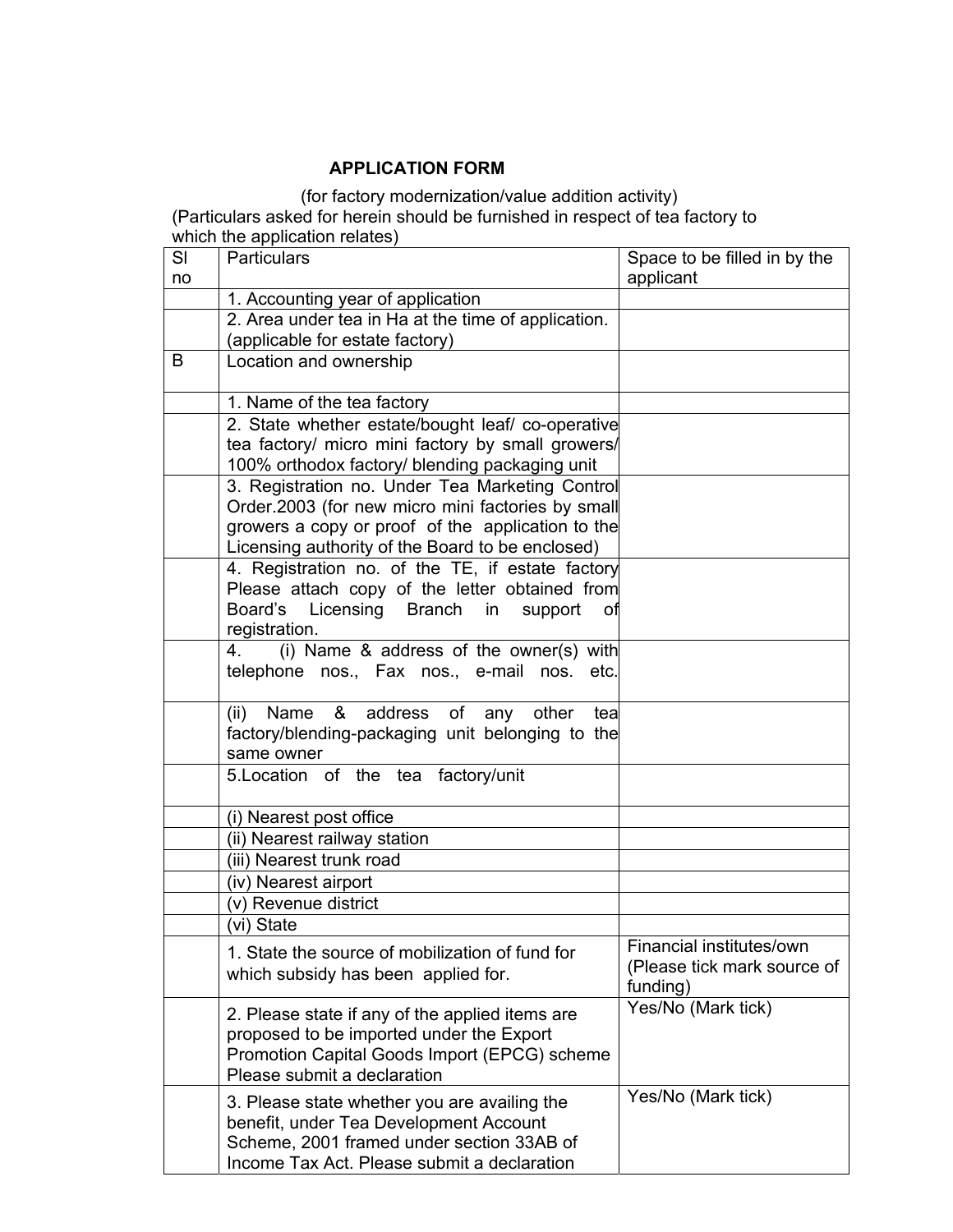| D | Particulars of the factory/blending-packaging/<br>bagging unit                                                                          |       |                                |              |                      |                        |                                                         |                                  |
|---|-----------------------------------------------------------------------------------------------------------------------------------------|-------|--------------------------------|--------------|----------------------|------------------------|---------------------------------------------------------|----------------------------------|
|   | (i) Plinth area                                                                                                                         |       |                                |              |                      |                        |                                                         |                                  |
|   | (ii) Details of machinery items                                                                                                         |       |                                |              | enclosed separately) | (list of the existing) | machinery items along with<br>installed capacity may be |                                  |
|   | (iii) Total installed capacity (in kgs./per annum)                                                                                      |       |                                |              |                      |                        |                                                         |                                  |
|   | (iv) Nature of manufacture (CTC/Orthodox/ Green<br>tea/organic tea/Dual/value addition in the form of<br>blending and packaging-bagging |       |                                |              |                      |                        |                                                         |                                  |
|   |                                                                                                                                         |       | (v) Source of raw material     |              |                      |                        |                                                         |                                  |
|   |                                                                                                                                         |       | (vi) Electrical power capacity |              |                      | Adequate/inadequate    |                                                         |                                  |
|   | (vii) Any other particulars                                                                                                             |       |                                |              |                      |                        |                                                         |                                  |
|   | Period                                                                                                                                  | I CTC | Orthodox                       | Green<br>Tea | Organic<br>tea       | Packet<br>tea          | Total                                                   | Cost of<br>production<br>(Rs/kg) |
|   |                                                                                                                                         |       |                                |              |                      |                        |                                                         |                                  |
|   |                                                                                                                                         |       |                                |              |                      |                        |                                                         |                                  |

|   | (ii) Mode of disposal of tea                                                  | Auction/private<br>sale/export<br>(Please<br>indicate volume<br>against each<br>category in a<br>separate sheet) |                           |                                                             |
|---|-------------------------------------------------------------------------------|------------------------------------------------------------------------------------------------------------------|---------------------------|-------------------------------------------------------------|
| F | Particulars of subsidy applied for                                            |                                                                                                                  |                           |                                                             |
|   | (i) Total amount of subsidy applied for                                       |                                                                                                                  |                           | <b>Rs</b>                                                   |
|   | Description of machinery<br>with full specifications of<br>model and capacity | Number of units<br>required                                                                                      | Value<br>(Total in<br>RS) | Name of the<br>supplier                                     |
|   |                                                                               |                                                                                                                  |                           |                                                             |
|   |                                                                               |                                                                                                                  |                           |                                                             |
|   |                                                                               |                                                                                                                  |                           |                                                             |
|   |                                                                               |                                                                                                                  |                           |                                                             |
|   |                                                                               |                                                                                                                  |                           |                                                             |
|   |                                                                               |                                                                                                                  |                           |                                                             |
|   | Total                                                                         |                                                                                                                  |                           |                                                             |
|   | For civil work*                                                               |                                                                                                                  |                           |                                                             |
|   | Activity                                                                      | Plinth area in sqft                                                                                              | Value<br>(Total in<br>RS) | Name and<br>address of the<br>registered govt<br>contractor |
|   | (a) fabrication<br>/construction of withering                                 |                                                                                                                  |                           |                                                             |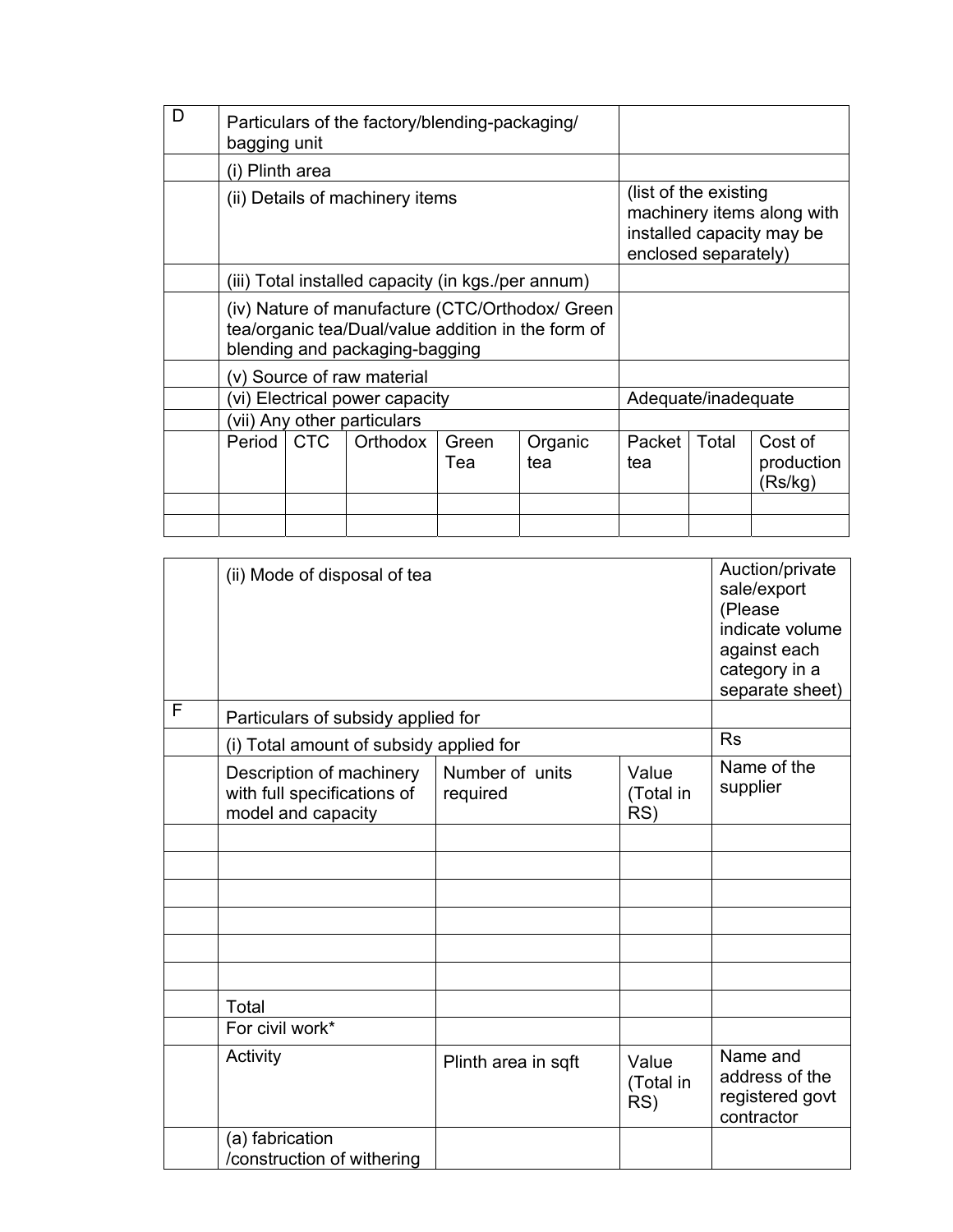|   | /cooling trough                                                                                                                                                                                                                                                                                                                                             |  |           |          |                    |
|---|-------------------------------------------------------------------------------------------------------------------------------------------------------------------------------------------------------------------------------------------------------------------------------------------------------------------------------------------------------------|--|-----------|----------|--------------------|
|   | (b) construction                                                                                                                                                                                                                                                                                                                                            |  |           |          |                    |
|   | /renovation of fermenting                                                                                                                                                                                                                                                                                                                                   |  |           |          |                    |
|   | floor<br>Total                                                                                                                                                                                                                                                                                                                                              |  |           |          |                    |
|   |                                                                                                                                                                                                                                                                                                                                                             |  |           |          |                    |
|   | <b>Grand Total</b>                                                                                                                                                                                                                                                                                                                                          |  |           |          |                    |
|   | *Please attach plan and<br>estimate duly attested by<br>Civil Engineer for civil work                                                                                                                                                                                                                                                                       |  |           |          |                    |
|   |                                                                                                                                                                                                                                                                                                                                                             |  |           |          |                    |
|   | (ii) Purpose for which subsidy has been applied for<br>(Please give a brief account indicating whether the<br>activity is for up-gradation /capacity<br>enhancement/setting up of new unit (applicable in<br>case of Tea Blending - packaging /green tea unit/<br>100% orthodox unit/ 100% organic tea unit/ micro<br>mini factory by small growers or SHG) |  |           |          |                    |
|   | (iii) Please state if the applied item is for replacement<br>of an existing unit or an additional item. If<br>replacement, please give details of the unit to be<br>replaced and if additional, please give brief reasons<br>therefore.                                                                                                                     |  |           |          |                    |
| G | (i) Proposed date of procurement of applied<br>items/commencement of civil work                                                                                                                                                                                                                                                                             |  |           |          |                    |
|   | (ii) Proposed date of completion of installation of<br>applied items/completion of civil work                                                                                                                                                                                                                                                               |  |           |          |                    |
| H | (i) Membership of TRA / UPASI - TRF (Applicable for Yes/No<br>estate factory)                                                                                                                                                                                                                                                                               |  |           |          |                    |
|   | Please attach a copy of latest subscription receipt                                                                                                                                                                                                                                                                                                         |  |           |          |                    |
|   | (ii) Contribution to NTRF Fund                                                                                                                                                                                                                                                                                                                              |  |           | Yes / No |                    |
|   | Please attach a copy of receipt                                                                                                                                                                                                                                                                                                                             |  |           |          |                    |
|   | $(i)$ Provident fund liabilities (if Year Amount                                                                                                                                                                                                                                                                                                            |  |           |          | Outstanding if any |
|   | applicable) for last five years                                                                                                                                                                                                                                                                                                                             |  | deposited |          |                    |
|   |                                                                                                                                                                                                                                                                                                                                                             |  |           |          |                    |
|   |                                                                                                                                                                                                                                                                                                                                                             |  |           |          |                    |
|   |                                                                                                                                                                                                                                                                                                                                                             |  |           |          |                    |
|   |                                                                                                                                                                                                                                                                                                                                                             |  |           |          |                    |
|   | Please enclose copy of the<br>latest PF Challan                                                                                                                                                                                                                                                                                                             |  |           |          |                    |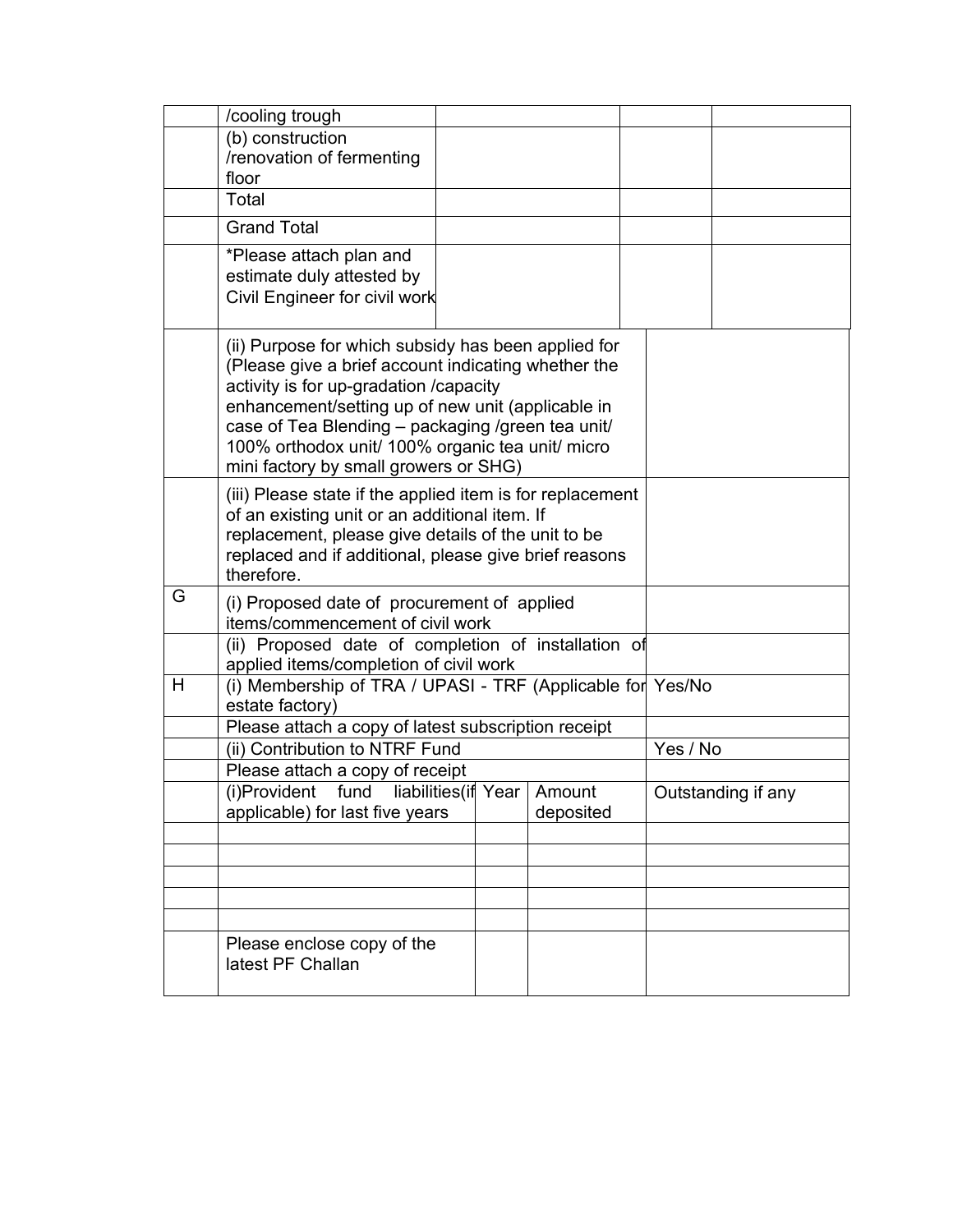| (ii) Please indicate the default position, if any, under<br>Boards any of the loan schemes |  |
|--------------------------------------------------------------------------------------------|--|
| (iii) Any additional information, the applicant wish<br>to inform                          |  |

# DECLARATION

I/We hereby declare that the above mentioned particulars are true to the best of my/our knowledge and also declare that I/We will strictly abide by the terms and conditions laid down in the Scheme.

Signature -------------------------------- -

Name ----------------------------------------

Full Address ------------------------------

# FOR BOARD'S USE

| Field office                  | Sanctioning office           |
|-------------------------------|------------------------------|
| i) Date of receipt of         | i) Date of receipt of        |
| application                   | application                  |
| ii) Entry SL. No. in the      | ii) Entry SL. No. in the     |
| application register          | application register         |
| iii) Date of processing & put | iii) Date of processing &    |
| up for acceptance             | put up for acceptance        |
| iv) Date of acceptance by     | iv) Date of acceptance by    |
| officer-in-charge             | officer-in-charge            |
| v) Signature of the Officer-  | v) Signature of the Officer- |
| in-charge                     | in-charge                    |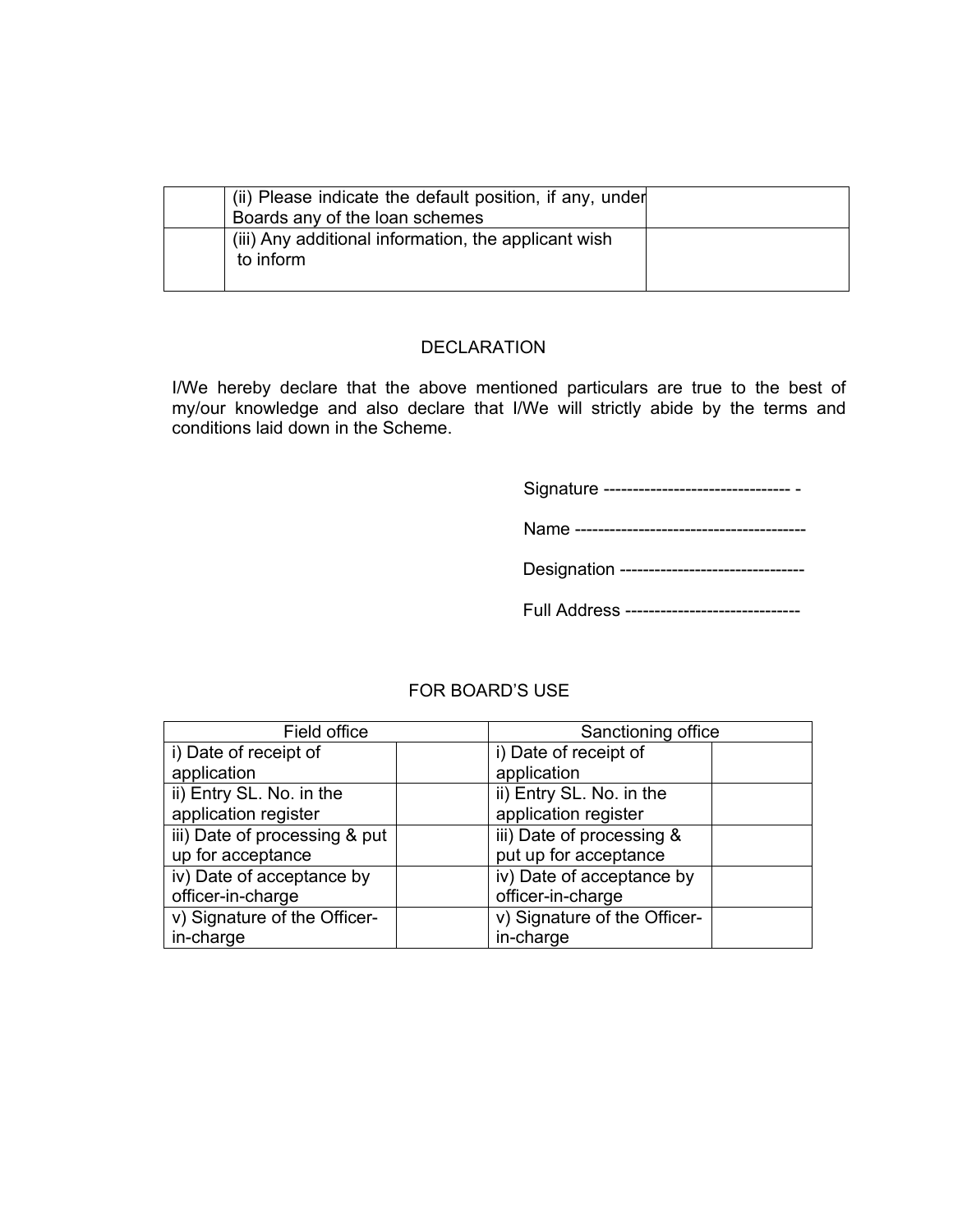# **ANNEXURE-III: LETTER OF UNDRTAKING**

(On Non Judicial Stamp Paper Rs. 20/-)

(To be used for Tea Factory up gradation/modernization and setting up of Tea

blending-packaging-bagging and Green tea unit and micro mini factories by small

growers or self help group)

To be signed by:

1. Director supported by Board resolution (as per Appendix-1) or Authorized signatory as per Power of Attorney)

2. A Partner (in case of Partnership firm)

3. The Proprietor (in case of Proprietary concern)

4. Secretary and president in case of Micro mini factories by Self Help Group.

To,

# Ref : Tea Quality Upgradation & Product Diversification Scheme A/C. in respect of owned by

Dear Sir,

In continuation of Tea Board having sanction a subsidy of Rs. (Rupees only) for Tea Factory Upgradation/modernization and as detailed hereunder in first schedule in favour of Tea Estate, we do hereby agree to maintain the machinery in good condition already procured and installed in our factory for up-gradation/product diversification activity of our factory in the manner envisaged under the scheme and on the terms and conditions hereinafter mentioned.

- 1. To observe, fulfill, and perform all the terms and conditions laid down in the Tea Quality Up-gradation & Product Diversification Scheme of Tea Board.
- 2. Not to sell and/or transfer the tea garden/factory and the machinery purchased under the scheme without prior written consent of the Tea Board.
- 3. I/We agree to sign such documents/papers all undertaking as may be required by Tea Board from time to time.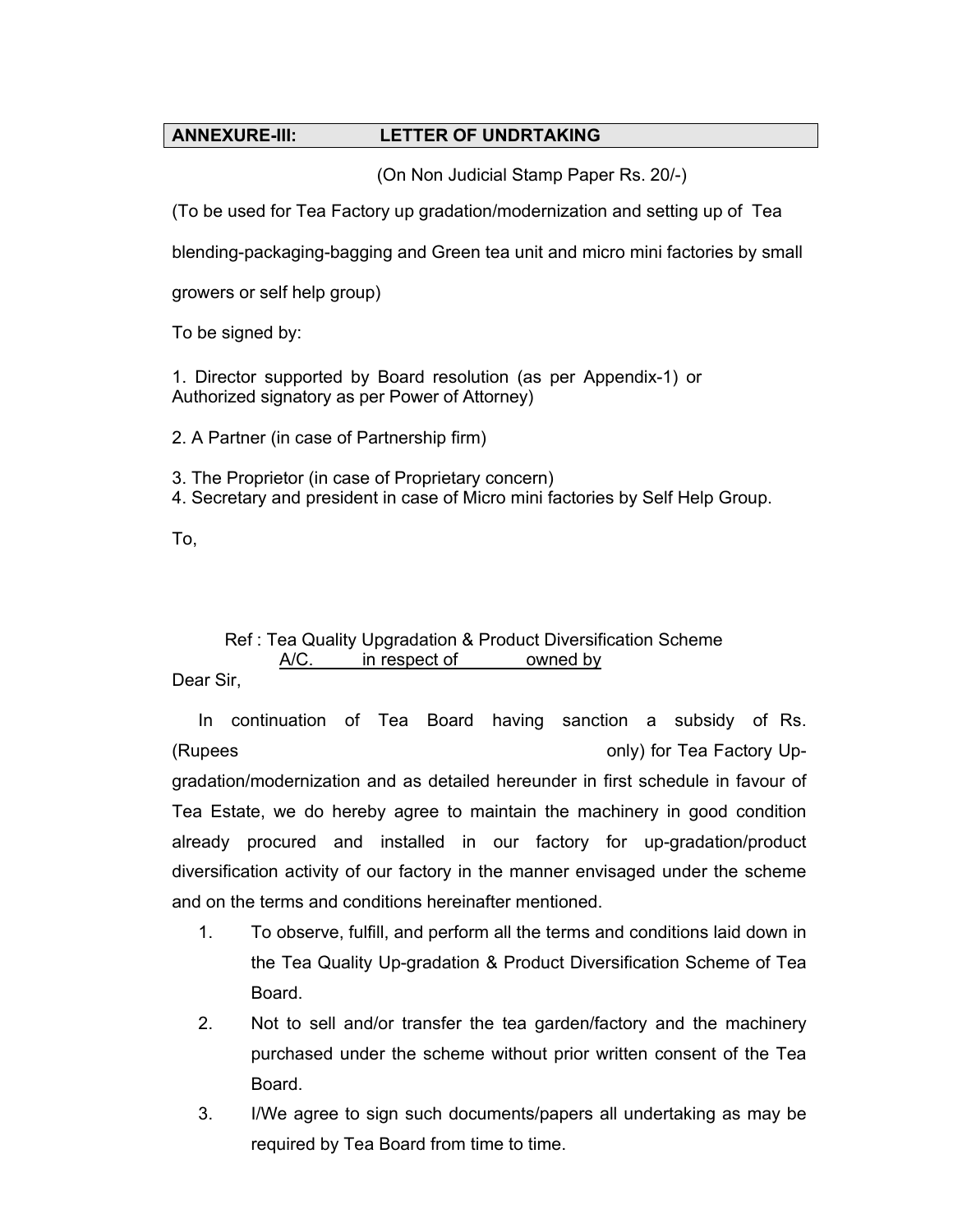- 4. I/We also hereby undertake to pay the green leaf price to the supplier of green leaf to our factory in accordance with the price sharing formula notified by the Tea Board.(not applicable for blending and packaging activity)
- 5. I/We hereby undertake to submit the monthly return in regard to tea manufactured and price realized during each month and also the yearly statement as required under clause-5 (disbursement of subsidy head) of the scheme.
- 6. In the event of breach of any of the aforesaid undertaking or the terms and conditions under the factory up-gradation scheme, Tea Board at its option will be entitled to call for immediately all amount paid as subsidy with interest thereon at the rate of 12% per annum and we undertake to pay the same within 10 days from the date of demand as per the payment made by the Tea Board for the items of machinery procured and civil work undertaken by us under QUPD scheme of the Tea Board.

# **FIRST SCHEDULE**

(Details of machinery to be procured with accessories and civil work, if any)

Description of the machinery Name of the supplier

**Signatory** 

Factory/estate & Date.

Signature of Authorized

# Seal of the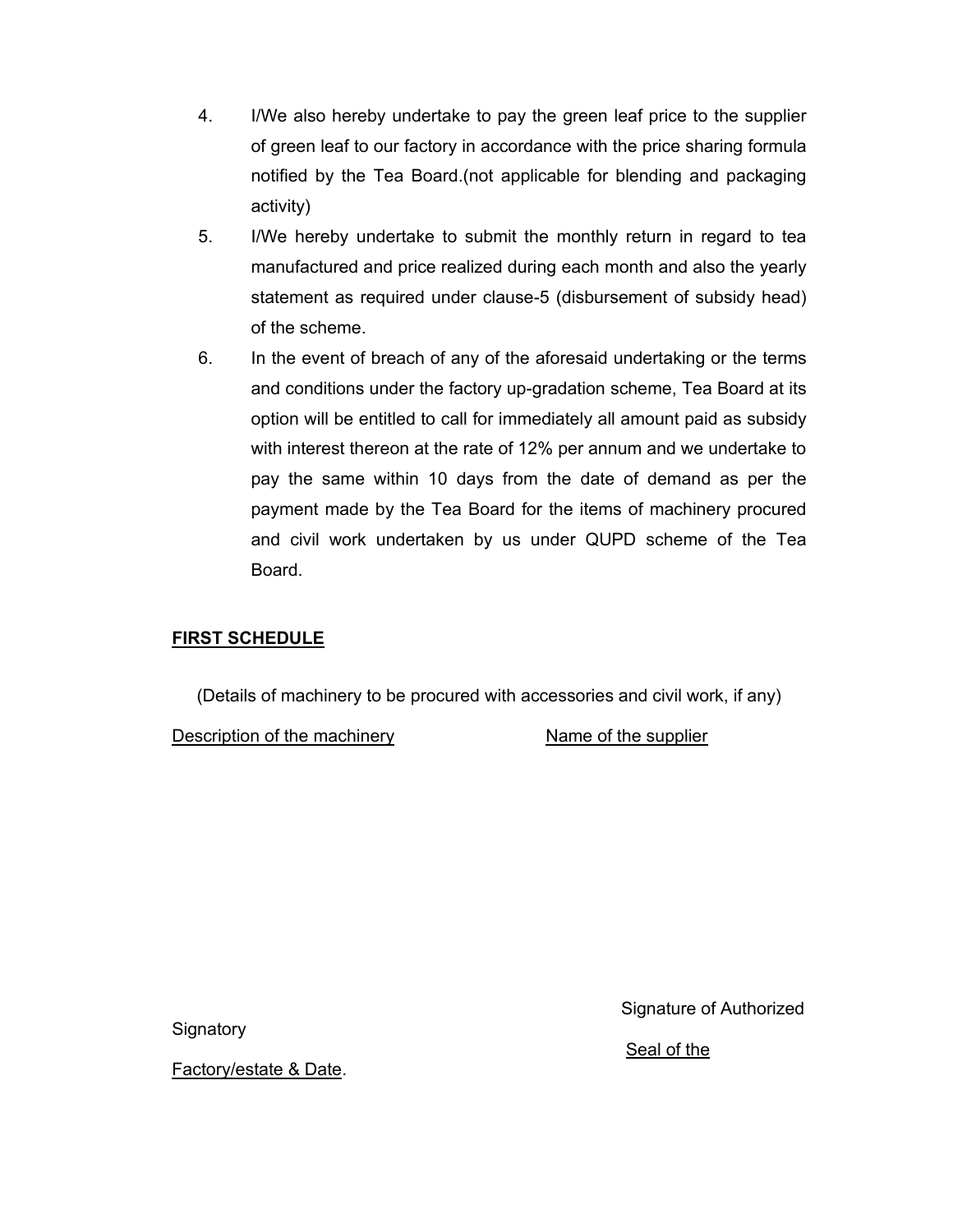Appendix-1 (To be given in Company letter head)

DRAFT RESOLUTION TO BE PASSED BY THE BOARD OF DIRECTORS OF THE COMPANY

RESOLVED THAT THE COMPANY submit the Letter of Undertaking (LOU) to the Tea Board and obtain subsidy as specified in the Board's sanction letter under the Board's Tea Quality Upgradation and Product Diversification Scheme.

RESOLVED FURTHER that the draft on the under mentioned document placed before this meeting and initial by the Chairman of the meeting thereof be and the same is hereby approved and the same be completed with such modifications as may be agreed upon

between Shri **Example 2018 between Shri Example 2018 Director of the Director of the Shrine 2018** Company and the Tea Board.

(a) Draft of Letter of Undertaking in connection with Tea Quality Upgradation and Product Diversification scheme between the Tea Board of the one part and (insert name of the company)

(b) RESOLVED FURTHER that a common seal \_\_\_\_\_\_\_\_\_\_\_\_\_\_\_\_\_\_\_\_\_\_\_\_\_\_\_\_(insert name of the company) be affixed to the engrossed and stamped LOU in connection with specified activity under Tea Quality Upgradation and Product Diversifications Scheme between the Tea Board of the one part and\_\_\_\_\_\_\_\_\_\_\_\_\_\_\_\_\_\_\_\_\_\_\_\_\_\_\_\_\_\_andshri\_\_\_\_\_\_\_\_\_\_\_\_\_\_\_\_\_\_\_\_\_\_\_\_\_\_

being two of the Directors and they are hereby authorized to sign the said letter of Undertaking on behalf of the Company.

RESOLVED FURTHER that

Shri Company be and he is hereby authorized to sign the Letter of Undertaking and answer all requisitions in connection with the said Letter of Undertaking on behalf of the Company.

# TRUE COPY

# CHAIRMAN OF THE MEETING

full signature of the Director (s) authorized to sign the Letter of Undertaking on behalf of the Company.

1.

2.

Attested by **Example 20** (Signature

of the chairman of the meeting)

N.B. Resolution should be in accordance with the Seal Clause of the Articles of Association of the Company.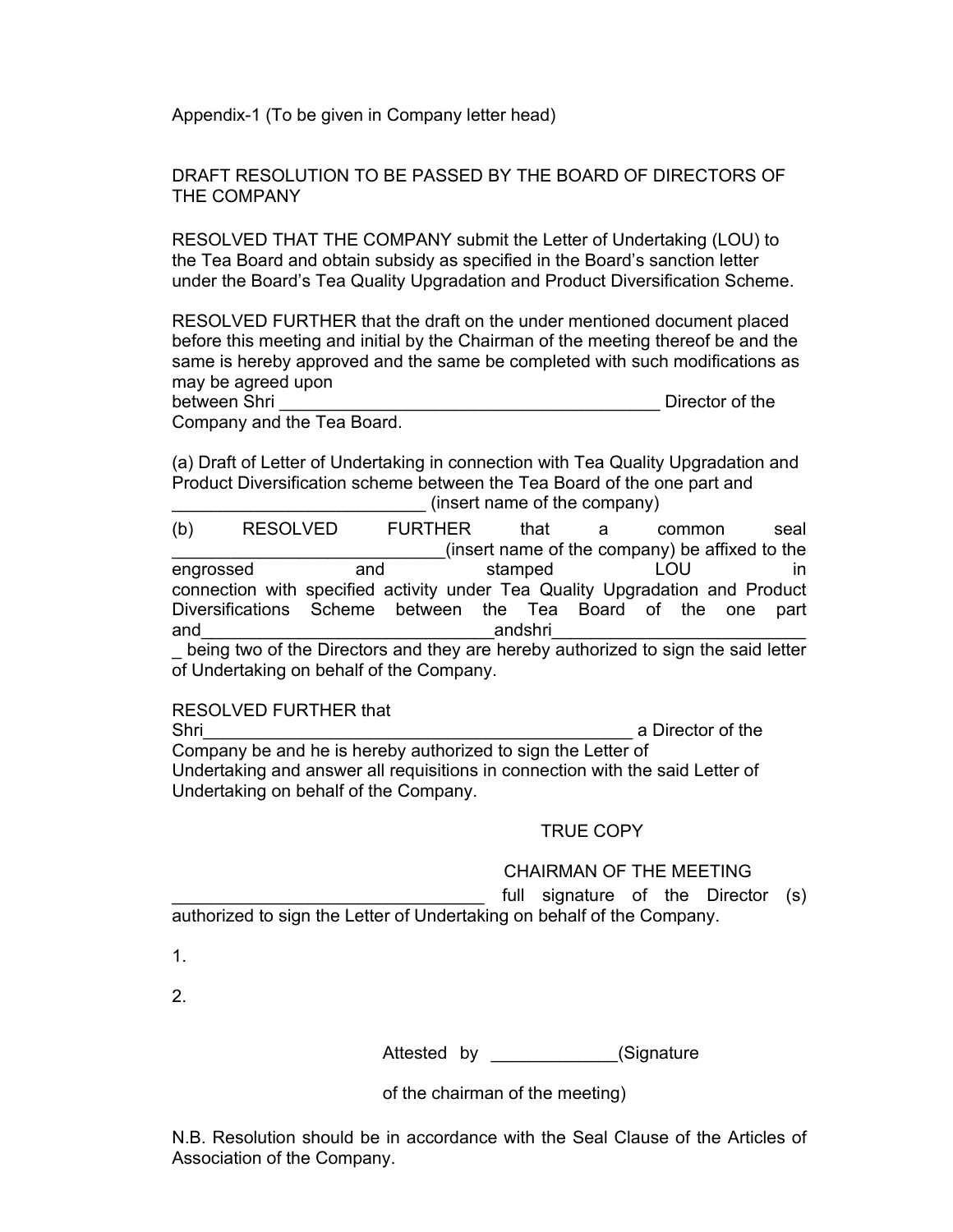| Application Covering Letter ISO/HACCP/Organic tea certification |  |
|-----------------------------------------------------------------|--|
| (in a Company letter head)                                      |  |

To, Tea Board **Dated: Dated: Dated: Dated: Dated: Dated: Dated: Dated: Dated: Dated: Dated: Dated: Dated: Dated: Dated: Dated: Dated: Dated: Dated: Dated: Dated: Dated: Dated: Date** Sub: Application for subsidy under Tea Quality Upgradation and Product Diversification Scheme A/C -------------------------------TE/------ ---------------------(BLF) Sri,

I/We propose to avail subsidy for ISO/HACCP/Organic tea certification under "Tea Quality Upgradation and Product Diversification Scheme" on account of our above tea garden /BL Factory / Co-operative factory/Govt. undertaking and submit herewith an application of subsidy amount of Rs. for the purpose, in the prescribed form.

I/We have read and understood all the terms and conditions of the scheme and I/We hereby agree to abide by all the terms and conditions.

I/We herby declare the I/We are not a defaulter under any of the loan schemes of the Board.

I/We hereby declare the I/We are not a defaulter against Provident fund contribution of our employees.

I/We hereby declare the I/We are registered with the Licensing Authority of Tea

Board. I/We hereby enclose the following documents in support of the

application:

1. Copy of the registration certificate obtained from the Licensing Authority of Tea Board

2. Declaration to the effect that the benefit under Section 33AB of the Income Tax Act is not being availed of.

Yours faithfully,

| Signature           |  |
|---------------------|--|
| Name                |  |
| Designation         |  |
| <b>Full Address</b> |  |

Applicant's Seal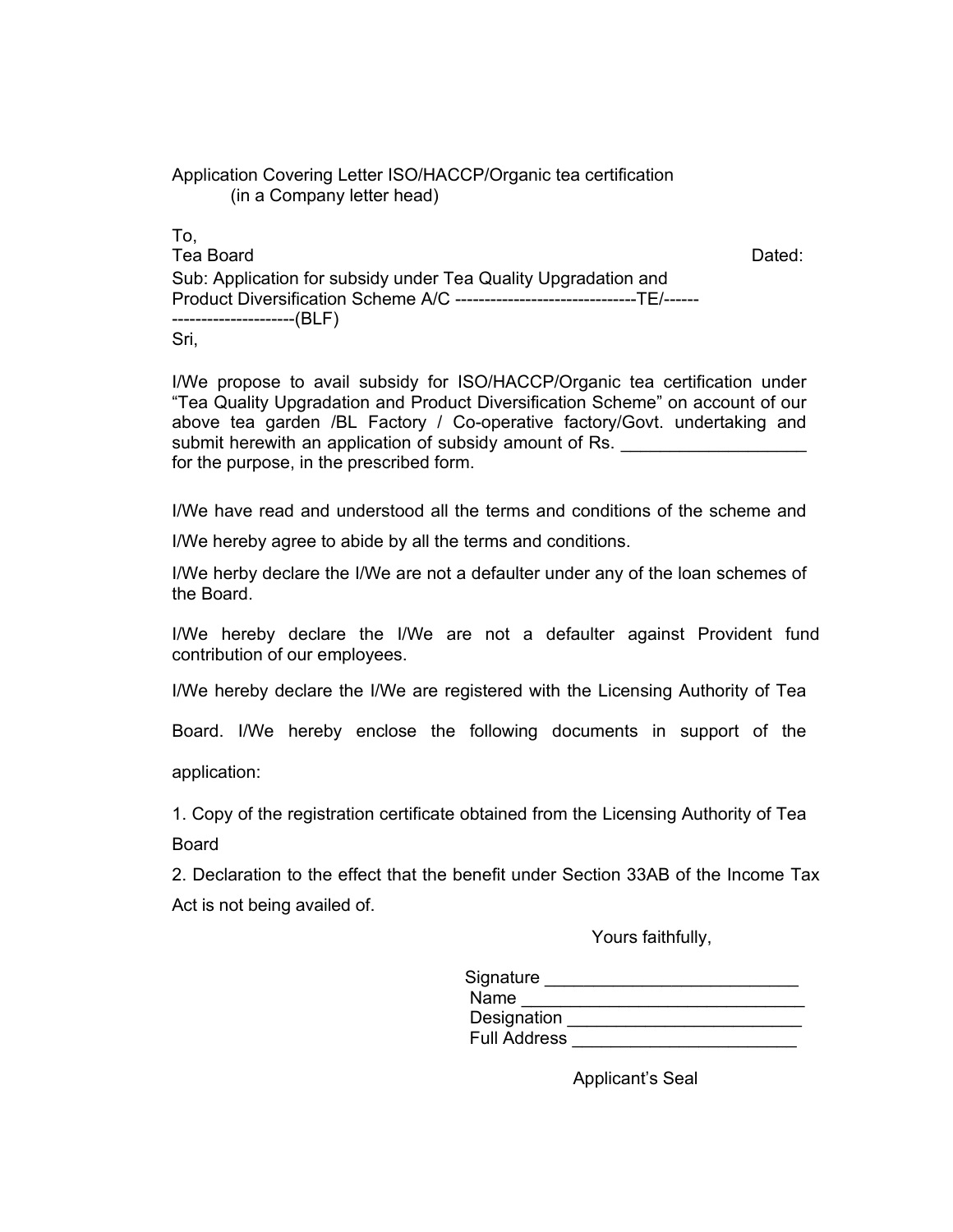# **Annexure-IV**

# TEA QUALITY UPGRADATION AND PRODUCT DIVERSIFICATION SCHEME

# Application Form (for obtaining ISO/HACCP/Organic Tea Certification)

| SI <sub>no</sub> | Particulars                                                                                                                                          | Space to be filled in<br>by applicant |
|------------------|------------------------------------------------------------------------------------------------------------------------------------------------------|---------------------------------------|
| 1                | Name and address of the TE, Factory with<br>Fax./Tel no.                                                                                             |                                       |
| 2                | Registration no.(s) of the TE/Factory with the<br><b>Board</b>                                                                                       |                                       |
| 3                | Source of Green leaf for manufacture. In case<br>of BLF/co-operative factory, it should be<br>indicated                                              |                                       |
|                  | whether the manufacturing unit has<br>command/access to the small growers field<br>(source of supply) for ensuring supply of<br>quality raw material |                                       |
| 4                | Details of certification                                                                                                                             |                                       |
|                  | (i) The name and complete address of the<br>Organization to who applied for with date                                                                |                                       |
|                  | (ii) Expected time of obtaining certification                                                                                                        |                                       |
|                  | (iii) Training details with cost                                                                                                                     |                                       |
|                  | (a) Financial involvement for certification                                                                                                          |                                       |
|                  | (b) Cost for training                                                                                                                                |                                       |
|                  | © Cost for auditing by the certifying agency                                                                                                         |                                       |
|                  | (d) Total expenditure incurred for acquiring<br>certificate                                                                                          |                                       |

#### **DECLARATION**

I/We hereby declare that the above mentioned particulars are true to the best of my/our knowledge and also declare the I/We will strictly abide by the terms and conditions laid down in the Scheme. The undertaking as per Annexure A & B are also being submitted along with the application.

Signature \_\_\_\_\_\_\_\_\_\_\_\_\_\_\_\_\_\_\_\_

Date: Name \_\_\_\_\_\_\_\_\_\_\_\_\_\_\_\_\_\_\_\_\_\_\_

| Place: | Designation |
|--------|-------------|
|        |             |

Full Address \_\_\_\_\_\_\_\_\_\_\_\_\_\_\_\_\_\_\_\_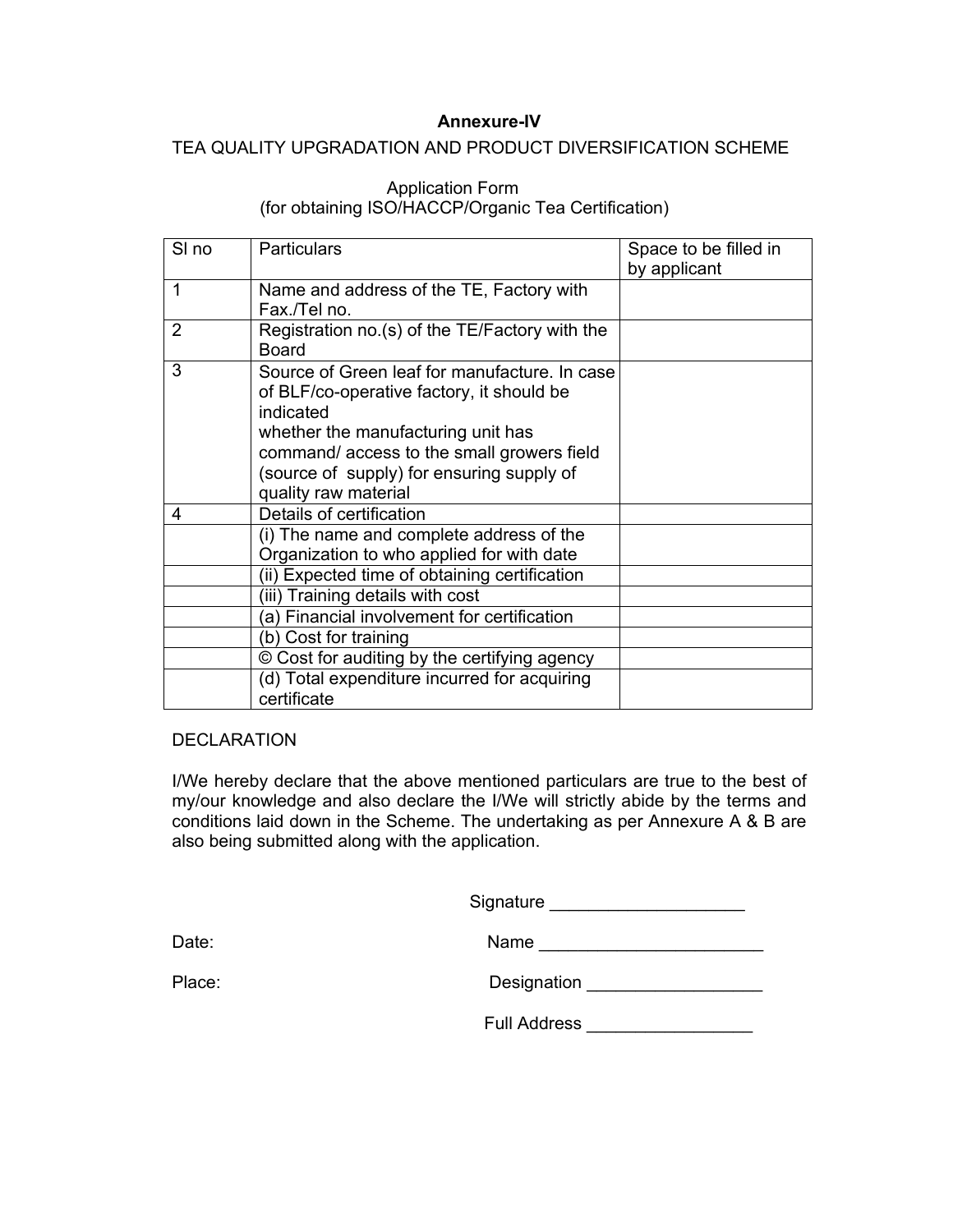# TEA QUALITY UPGRADATION AND PRODUCT DIVERSIFICATION SCHEME

# ANNEXURE - A

(for obtaining ISO/HACCP/Organic Tea Certification)

TO BE GIVEN IN COMPANY LETTER HEAD UNDERTAKING

I/We

| Managing | Director/Proprietor/Director | of        | M/s    |
|----------|------------------------------|-----------|--------|
|          |                              | <b>do</b> | hereby |

\_\_\_\_\_\_\_\_\_\_\_\_\_\_\_\_\_\_\_\_\_\_\_\_\_\_\_\_\_\_\_\_\_\_\_\_\_\_\_\_\_\_\_\_\_\_\_\_\_\_\_\_\_

undertake as under:

(a) That/We have not availed of reimbursement of costs for acquiring ISO/HACCP/Organic Tea Certification for my/our garden and processing unit under any scheme operated by Central Govt./State Govt./Financial Institute

# (OR)

(b) That I/We have claimed reimbursement of costs for acquiring ISO/HACCP/Organic Tea Certification for my/our garden and processing unit amounting to Rs.

 $\blacksquare$  . The contract of the contract of the contract of the contract of the contract of  $\blacksquare$ 

(name of the institution) for my garden and processing unit:

© That I/We are member of TRA/UPASI-TRI for the TE applied for. I/We have no outstanding to NTRF Fund (Applicable for tea gardens only)

Date: Contract the Signature of the applicant

Place:

(with Seal)

 Managing Director/Proprietor/Director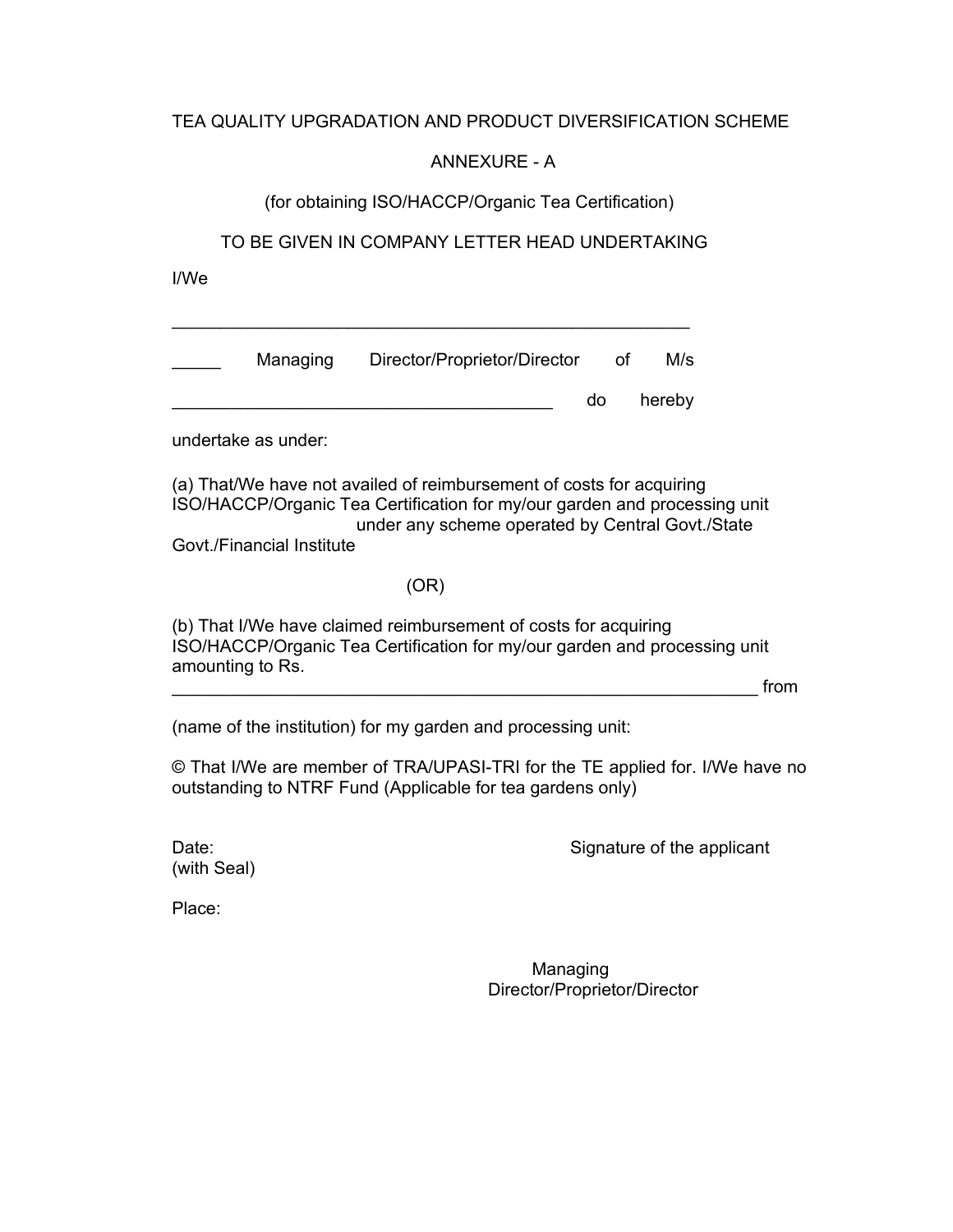TEA QUALITY UPGRADATION AND PRODUCT DIVERSIFICATION SCHEME

ANNEXURE - B

(for obtaining ISO/HACCP/Organic Tea Certification)

# TO BE GIVEN IN COMPANY LETTER HEAD UNDERTAKING

Certification in respect of payments for acquiring ISO/HACCP/Organic Tea Certification in tea.

| I/We                           |                                                                                                                                                                                                                     |                                     |     |
|--------------------------------|---------------------------------------------------------------------------------------------------------------------------------------------------------------------------------------------------------------------|-------------------------------------|-----|
| Managing                       | Director/Proprietor/Director                                                                                                                                                                                        | of<br>do hereby Undertake as under: | M/s |
| being                          | 1. That I/We have made payment of Rs.                                                                                                                                                                               |                                     |     |
|                                | the cost of certification to the (name of the organization)<br>obtaining ISO/HACCP/Organic Tea Certification for my/our unit.                                                                                       |                                     | for |
|                                | 2. That I/We have paid Rs. __________________________ towards training cost for<br>adopting ISO/HACCP/Organic Tea Certification for my/our unit and the training<br>organization) - Original receipts are enclosed. |                                     |     |
| the auditing is satisfactorily | 3. That I/We have paid Rs. _________________________________ towards cost of<br>auditing for adopting ISO/HACCP/Organic Tea Certification for my/our unit and<br>organization) - Original receipts are enclosed     | completed by (Name of the           |     |
| Date:<br>(with Seal)           |                                                                                                                                                                                                                     | Signature of the applicant          |     |

Place:

Managing Director/Proprietor/Director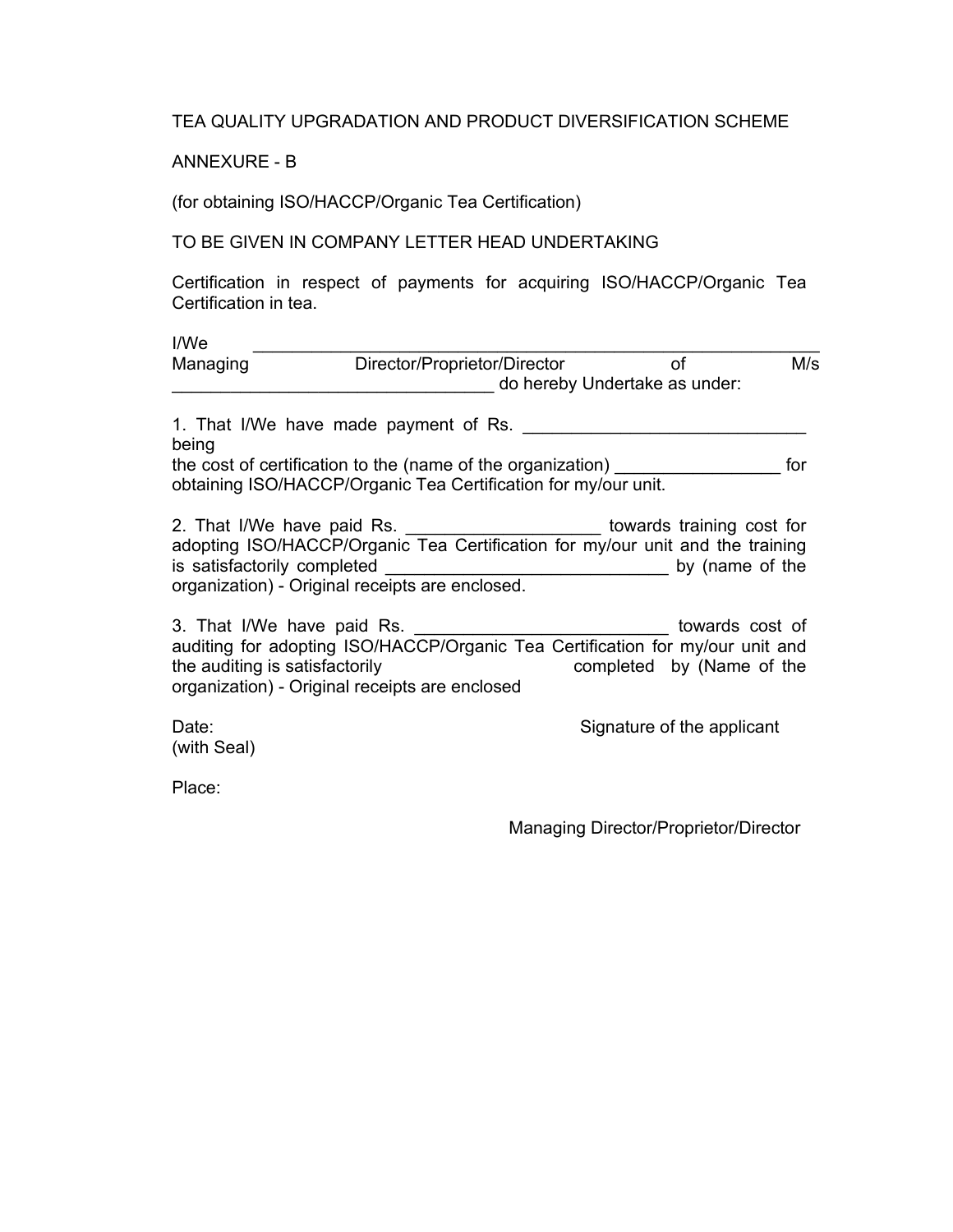#### **Annexure-V**

#### **List of Accredited Certification Bodies for HACCP Certification**

- 1. M/s S.G.S. India Pvt. Ltd., Delta House, 4<sup>th</sup>. Govt. Place, North, Post Box- 2330, Kolkata – 700001
- 2. M/s Det Norske Veritas AS 71, Park street, Park Plaza  $5C \& D, 5<sup>th</sup>$ . Floor, Kolkat- 700016
- 3. M/s.TUV SUD South Asia Pvt. Ltd. 24 & 27 Chirakoot Building 230 A , AJC Bose Road, Kolkata- 20
- 4. M/s. TUV India Pvt. Ltd. Shantiniketan Building, Room No- 3 4th. Floor 8, Camac Street, Kolkata- 700017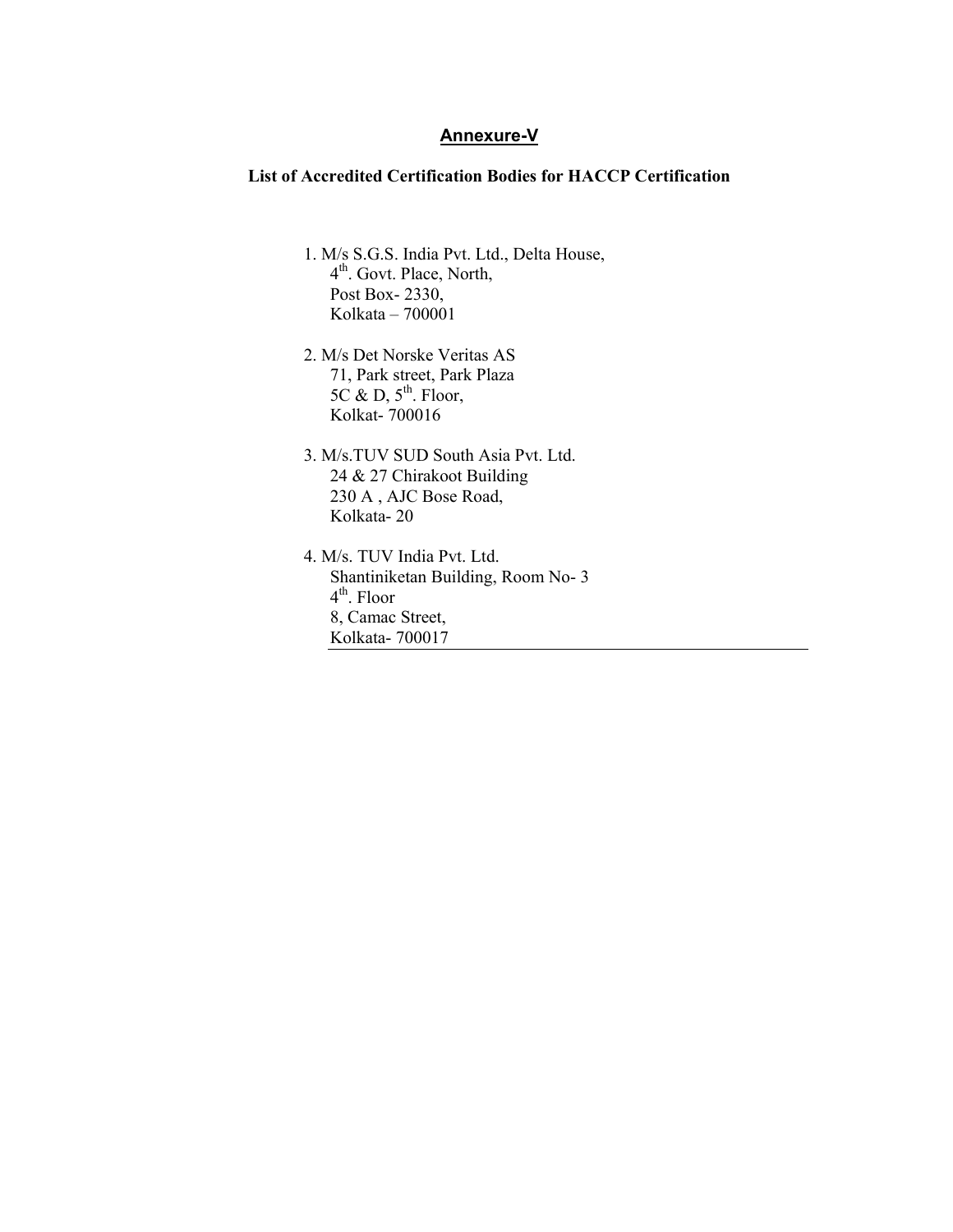# Annexure-VI

# **LIST OF ACCREDITED CERTIFICATION BODIES UNDER NPOP FOR ORGANIC TEA CERTIFICATION**

| S1<br>$\bullet$<br>N<br>$\bullet$ | Name of<br>the<br><b>Certificatio</b>                                                                                                  | <b>Contact Person &amp; Address</b>                                                                                                                                                                                                                                                                                                                                | Accreditati<br>on No. | <b>Validity of</b><br>Current<br>Accreditati<br>on | <b>Scope</b><br>οf<br>Accredi<br>t-ation |
|-----------------------------------|----------------------------------------------------------------------------------------------------------------------------------------|--------------------------------------------------------------------------------------------------------------------------------------------------------------------------------------------------------------------------------------------------------------------------------------------------------------------------------------------------------------------|-----------------------|----------------------------------------------------|------------------------------------------|
| 1                                 | n Agency<br>Bureau<br>Veritas<br>Certificatio<br>n India Pvt.<br>Ltd.<br>(Formerly<br>known as<br><b>BVQI</b><br>(India) Pvt.<br>Ltd.) | <b>Contact Person:</b><br>Mr. R. K. Sharma<br>Director<br><b>Address:</b><br>Marwah Centre, 6th Floor<br>Opp. Ansa Industrial Estate<br>Krishanlal Marwah Marg<br>Off Saki-Vihar Road<br>Andheri (East), Mumbai-<br>400 072<br>(Maharashtra)<br>Phone No.: 022-66956300,<br>56956311<br>Fax No. 022-66956302 /<br>10<br>Email:<br>scsinfo@in.bureauveritas.co<br>m | NPOP/NAB/<br>001      | 14-09-2009                                         | <b>NPOP</b><br><b>USDA</b><br><b>NOP</b> |
| 2                                 | <b>ECOCERT</b><br>India Pvt.<br>Ltd                                                                                                    | <b>Contact Person:</b><br>Dr. Selvam Daniel<br>Country Representative<br>Address:<br>Sector-3, S-6/3 & 4,<br>Gut No. 102, Hindustan<br>Awas Ltd.<br>Walmi-Waluj Road<br>Nakshatrawadi Aurangabad<br>- 431 002 (Maharashtra)<br>Phone No.: 0240-2377120,<br>2376949<br>Fax No.: 0240-2376866<br>Email:<br>ecocert@sancharnet.in                                     | NPOP/NAB/<br>002      | 22-08-2008                                         | NPOP<br>USDA<br><b>NOP</b>               |
| 3                                 | <b>IMO</b><br>Control Pvt.<br>Ltd.                                                                                                     | <b>Contact Person:</b><br>Mr. Umesh Chandrasekhar<br>Director<br><b>Address:</b><br>No. 3627, 1st Floor, 7th<br>Cross,<br>13th ' G ' Main, H.A.L. 2nd<br>Stage,<br>Bangalore-560 008.<br>Tel: 0091-80-25285883,<br>25201546 and<br>25215780<br>Fax: 0091-80-25272185<br>Email: imoind@vsnl.com<br>Web: www.imo.ch                                                  | NPOP/NAB/<br>003      | 27-09-2010                                         | <b>NPOP</b><br><b>USDA</b><br><b>NOP</b> |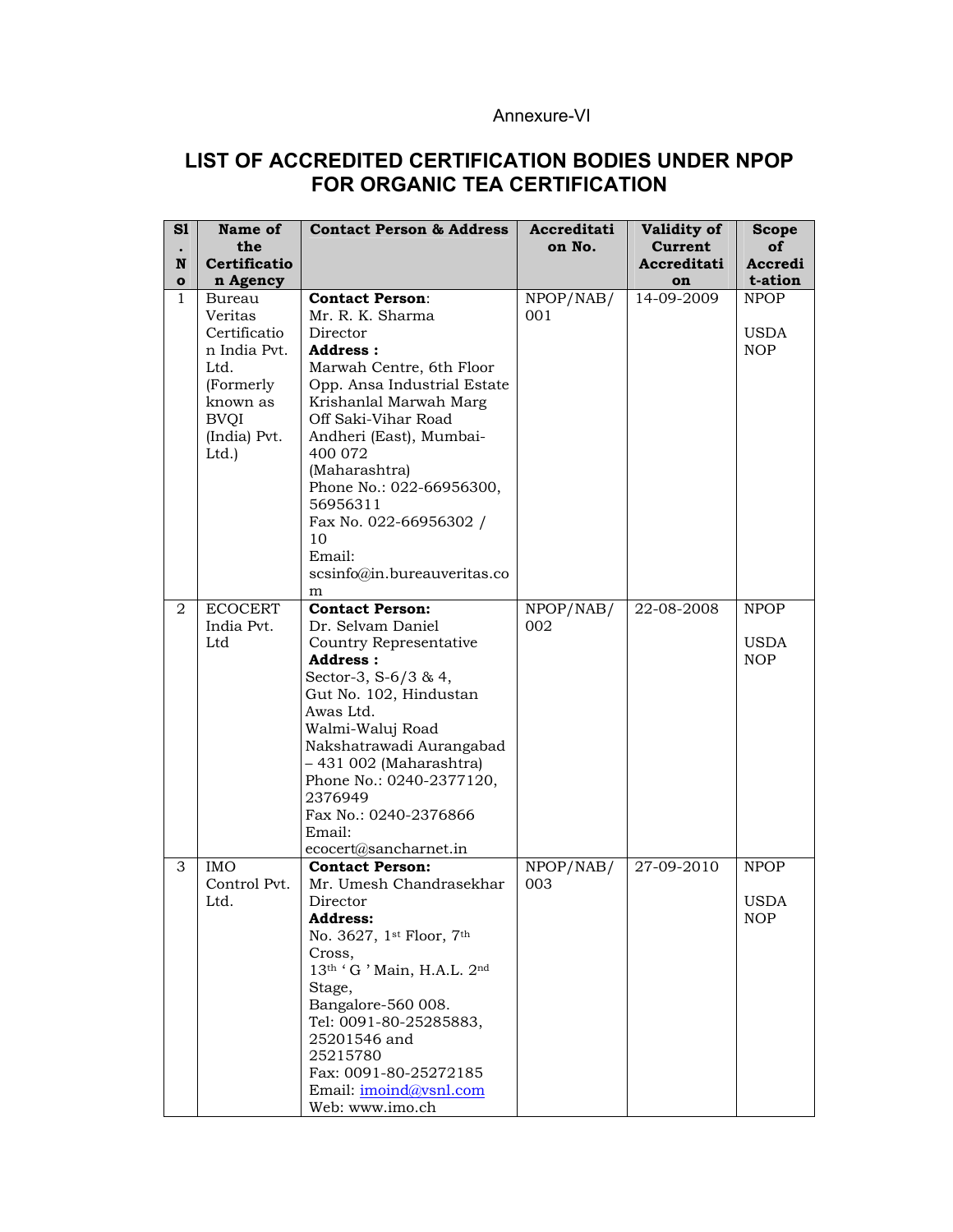| S1             | Name of      | <b>Contact Person &amp; Address</b> | Accreditati | Validity of    | Scope       |
|----------------|--------------|-------------------------------------|-------------|----------------|-------------|
| $\bullet$      | the          |                                     | on No.      | <b>Current</b> | οf          |
| N              | Certificatio |                                     |             | Accreditati    | Accredi     |
| $\bullet$      | n Agency     |                                     |             | on             | t-ation     |
| 4              | Indian       | <b>Contact Person:</b>              | NPOP/NAB/   | 24-10-2008     | <b>NPOP</b> |
|                | Organic      | Mr. Mathew Sebastian                | 004         |                |             |
|                | Certificatio | <b>Executive Director</b>           |             |                | <b>USDA</b> |
|                | n Agency     | Address:                            |             |                | <b>NOP</b>  |
|                | (INDOCERT    | Thottumugham                        |             |                |             |
|                |              | P.O. Aluva-683 105, Cochin,         |             |                |             |
|                |              | (Kerala)                            |             |                |             |
|                |              | Telefax:0484-2630908-               |             |                |             |
|                |              | 09/2620943                          |             |                |             |
|                |              | Email:                              |             |                |             |
|                |              | Mathew.Sebastian@indocert.          |             |                |             |
|                |              |                                     |             |                |             |
| 5              | Lacon        | org<br><b>Contact Person:</b>       | NPOP/NAB/   | 31-09-2008     | <b>NPOP</b> |
|                | Quality      |                                     | 006         |                |             |
|                | Certificatio | Mr. Bobby Issac<br>Director         |             |                | <b>USDA</b> |
|                | n Pvt. Ltd.  | Address:                            |             |                | <b>NOP</b>  |
|                |              | Chenathra, Theepany,                |             |                |             |
|                |              | Thiruvalla - 689 101.,              |             |                |             |
|                |              | (Kerala)                            |             |                |             |
|                |              | Telefax: 0469 2606447               |             |                |             |
|                |              | Email:                              |             |                |             |
|                |              | laconindia@sancharnet.in            |             |                |             |
| 6              | Natural      | <b>Contact Person:</b>              | NPOP/NAB/   | 23-05-2009     | <b>NPOP</b> |
|                | Organic      | Mr. Sanjay Deshmukh                 | 007         |                |             |
|                | Certificatio | Chief Executive Officer             |             |                | USDA        |
|                | n Agency     | Address:                            |             |                | <b>NOP</b>  |
|                | (NOCA)       | Chhatrapati House                   |             |                |             |
|                |              | Ground Floor                        |             |                |             |
|                |              | Near P. N. Gadgil                   |             |                |             |
|                |              | Showroom                            |             |                |             |
|                |              | Pune-411 038,                       |             |                |             |
|                |              | (Maharashtra)                       |             |                |             |
|                |              | Phone No.: 020-25457869,            |             |                |             |
|                |              | 56218063                            |             |                |             |
|                |              | Fax: 020-2539-0096                  |             |                |             |
|                |              | Email:                              |             |                |             |
|                |              | contact@nocaindia.com,              |             |                |             |
|                |              |                                     |             |                |             |
|                |              | nocaindia29@rediffmail.co           |             |                |             |
|                |              | <u>m,</u>                           |             |                |             |
|                |              |                                     |             |                |             |
|                |              | nocaindia@gmail.com                 |             |                |             |
| $\overline{7}$ | OneCert      | <b>Contact Person:</b>              | NPOP/NAB/   | 26-10-2009     | <b>NPOP</b> |
|                | Asia Agri    | Mr. Sandeep Bhargava                | 008         |                |             |
|                | Certificatio | Chief Executive Officer             |             |                | <b>USDA</b> |
|                | n Pvt. Ltd.  | <b>Address:</b>                     |             |                | <b>NOP</b>  |
|                |              | Plot No. 8, Pratap Nagar            |             |                |             |
|                |              | Colony                              |             |                |             |
|                |              | (Near glass factory and             |             |                |             |
|                |              | Gopalpura bypass),                  |             |                |             |
|                |              | Tonk Road, Jaipur -                 |             |                |             |
|                |              | 302017                              |             |                |             |
|                |              | (Rajasthan)                         |             |                |             |
|                |              | Telefax No: - 0141-2701882          |             |                |             |
|                |              | Email: info@onecertasia.in          |             |                |             |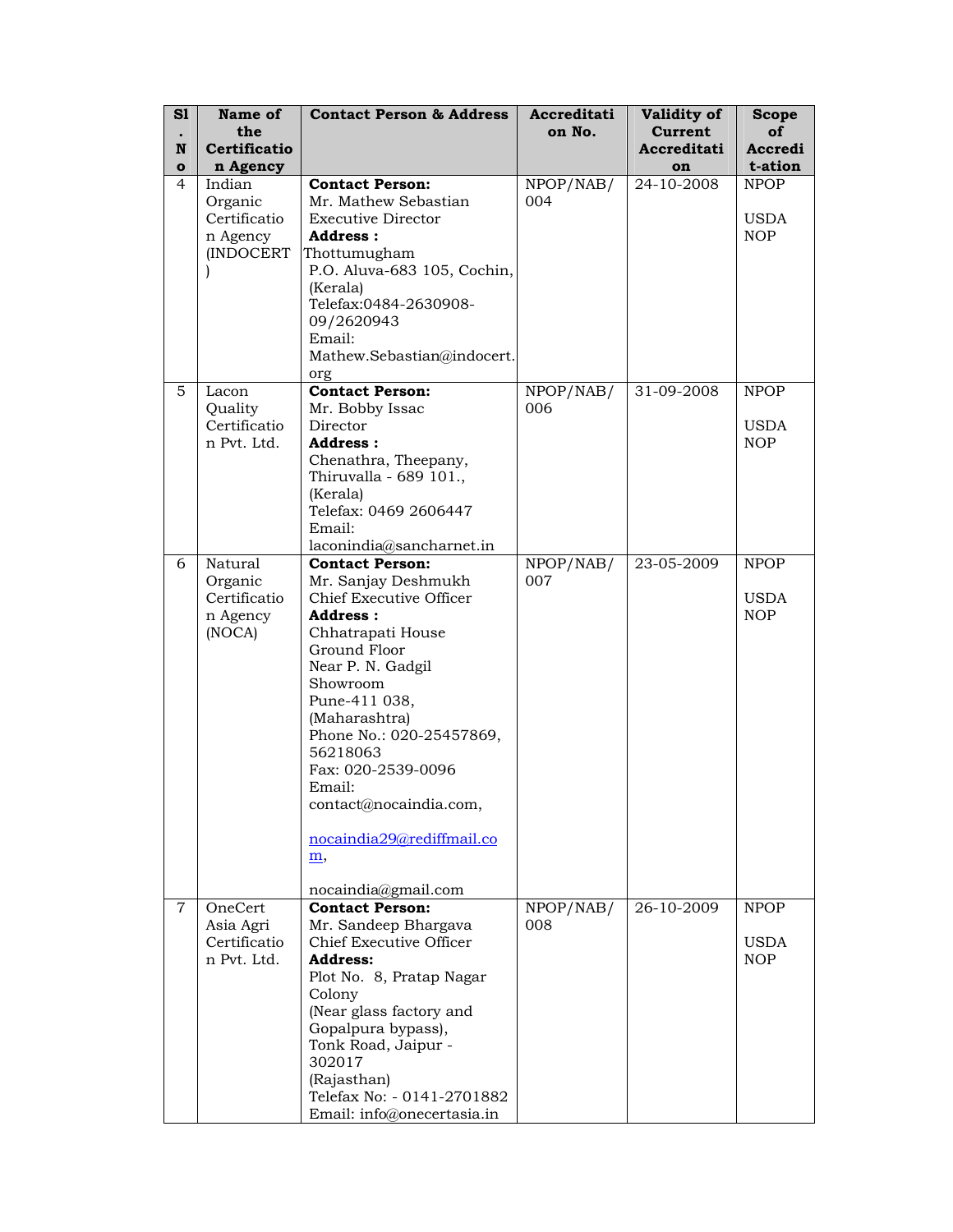| S1                | Name of                                                                                           | <b>Contact Person &amp; Address</b>                                                                                                                                                                                                                                                                                                                              | Accreditati | Validity of            | <b>Scope</b>                     |
|-------------------|---------------------------------------------------------------------------------------------------|------------------------------------------------------------------------------------------------------------------------------------------------------------------------------------------------------------------------------------------------------------------------------------------------------------------------------------------------------------------|-------------|------------------------|----------------------------------|
|                   | the                                                                                               |                                                                                                                                                                                                                                                                                                                                                                  | on No.      | <b>Current</b>         | οf                               |
| N                 | Certificatio                                                                                      |                                                                                                                                                                                                                                                                                                                                                                  |             | Accreditati            | Accredi                          |
| $\mathbf{o}$<br>8 | n Agency<br>SGS India                                                                             | <b>Contact Person:</b>                                                                                                                                                                                                                                                                                                                                           | NPOP/NAB/   | on<br>$01 - 05 - 2008$ | t-ation<br><b>NPOP</b>           |
|                   | Pvt. Ltd.                                                                                         | Dr. Manish Pande                                                                                                                                                                                                                                                                                                                                                 | 009         |                        |                                  |
|                   |                                                                                                   |                                                                                                                                                                                                                                                                                                                                                                  |             |                        | <b>USDA</b>                      |
|                   |                                                                                                   | Manager – Organic $\&$ For                                                                                                                                                                                                                                                                                                                                       |             |                        | <b>NOP</b>                       |
|                   |                                                                                                   | Certification                                                                                                                                                                                                                                                                                                                                                    |             |                        |                                  |
|                   |                                                                                                   | <b>Address:</b>                                                                                                                                                                                                                                                                                                                                                  |             |                        |                                  |
|                   |                                                                                                   | 250 Udyog Vihar                                                                                                                                                                                                                                                                                                                                                  |             |                        |                                  |
|                   |                                                                                                   | Phase - IV, Gurgaon - $122$                                                                                                                                                                                                                                                                                                                                      |             |                        |                                  |
|                   |                                                                                                   | 015<br>(Haryana)                                                                                                                                                                                                                                                                                                                                                 |             |                        |                                  |
|                   |                                                                                                   | Phone No.: +91 124-                                                                                                                                                                                                                                                                                                                                              |             |                        |                                  |
|                   |                                                                                                   | 2399990                                                                                                                                                                                                                                                                                                                                                          |             |                        |                                  |
|                   |                                                                                                   | Mobile No: $+91$                                                                                                                                                                                                                                                                                                                                                 |             |                        |                                  |
|                   |                                                                                                   | 9871794640                                                                                                                                                                                                                                                                                                                                                       |             |                        |                                  |
|                   |                                                                                                   |                                                                                                                                                                                                                                                                                                                                                                  |             |                        |                                  |
|                   |                                                                                                   |                                                                                                                                                                                                                                                                                                                                                                  |             |                        |                                  |
| 9                 | Control                                                                                           | <b>Contact Person:</b>                                                                                                                                                                                                                                                                                                                                           | NPOP/NAB/   | 28-05-2008             | <b>NPOP</b>                      |
|                   | Union                                                                                             | Mr. Dirk Teichert                                                                                                                                                                                                                                                                                                                                                | 0010        |                        |                                  |
|                   |                                                                                                   |                                                                                                                                                                                                                                                                                                                                                                  |             |                        | USDA                             |
|                   |                                                                                                   |                                                                                                                                                                                                                                                                                                                                                                  |             |                        |                                  |
|                   |                                                                                                   |                                                                                                                                                                                                                                                                                                                                                                  |             |                        |                                  |
|                   | Skal                                                                                              | 33rd - 14th Road Junction                                                                                                                                                                                                                                                                                                                                        |             |                        |                                  |
|                   | Internation                                                                                       | Off Linking Road, Khar                                                                                                                                                                                                                                                                                                                                           |             |                        |                                  |
|                   | al (India))                                                                                       | (West)                                                                                                                                                                                                                                                                                                                                                           |             |                        |                                  |
|                   |                                                                                                   |                                                                                                                                                                                                                                                                                                                                                                  |             |                        |                                  |
|                   |                                                                                                   |                                                                                                                                                                                                                                                                                                                                                                  |             |                        |                                  |
|                   |                                                                                                   |                                                                                                                                                                                                                                                                                                                                                                  |             |                        |                                  |
|                   |                                                                                                   | Fax 022-67255394/95                                                                                                                                                                                                                                                                                                                                              |             |                        |                                  |
|                   |                                                                                                   | Email: cuc@controlunion.in                                                                                                                                                                                                                                                                                                                                       |             |                        |                                  |
|                   |                                                                                                   |                                                                                                                                                                                                                                                                                                                                                                  |             |                        |                                  |
|                   |                                                                                                   |                                                                                                                                                                                                                                                                                                                                                                  |             |                        |                                  |
|                   |                                                                                                   | <b>Contact Person:</b>                                                                                                                                                                                                                                                                                                                                           |             |                        |                                  |
| $\mathbf{0}$      | d State                                                                                           |                                                                                                                                                                                                                                                                                                                                                                  | 0011        |                        |                                  |
|                   | Organic                                                                                           | Director                                                                                                                                                                                                                                                                                                                                                         |             |                        | <b>USDA</b>                      |
|                   |                                                                                                   |                                                                                                                                                                                                                                                                                                                                                                  |             |                        |                                  |
|                   |                                                                                                   |                                                                                                                                                                                                                                                                                                                                                                  |             |                        |                                  |
|                   |                                                                                                   | Dehradun-248 006,                                                                                                                                                                                                                                                                                                                                                |             |                        |                                  |
|                   |                                                                                                   | (Uttarakhand)                                                                                                                                                                                                                                                                                                                                                    |             |                        |                                  |
|                   |                                                                                                   | Phone No.: 0135-2760861                                                                                                                                                                                                                                                                                                                                          |             |                        |                                  |
|                   |                                                                                                   |                                                                                                                                                                                                                                                                                                                                                                  |             |                        |                                  |
|                   |                                                                                                   |                                                                                                                                                                                                                                                                                                                                                                  |             |                        |                                  |
| 1                 | Certificatio<br>ns<br>(Formerly)<br>known as<br>Uttarakhan<br>Certificatio<br>n Agency<br>(USOCA) | Fax No.: +91 124-2399764<br>Email:<br>manish.pande@sgs.com<br>Managing Director<br><b>Address:</b><br>"Summer Ville"<br>8th Floor<br>Mumbai -400052<br>(Maharasthra)<br>Phone 022-<br>67255396/97/98/99<br>cucindia@controlunion.com<br>controlunion@vsnl.com<br><b>Address:</b><br>12/II Vasant Vihar<br>Fax: 0135-2760734<br>Email:<br>uss_opca@rediffmail.com | NPOP/NAB/   | 13-11-2009             | <b>NOP</b><br><b>NPOP</b><br>NOP |